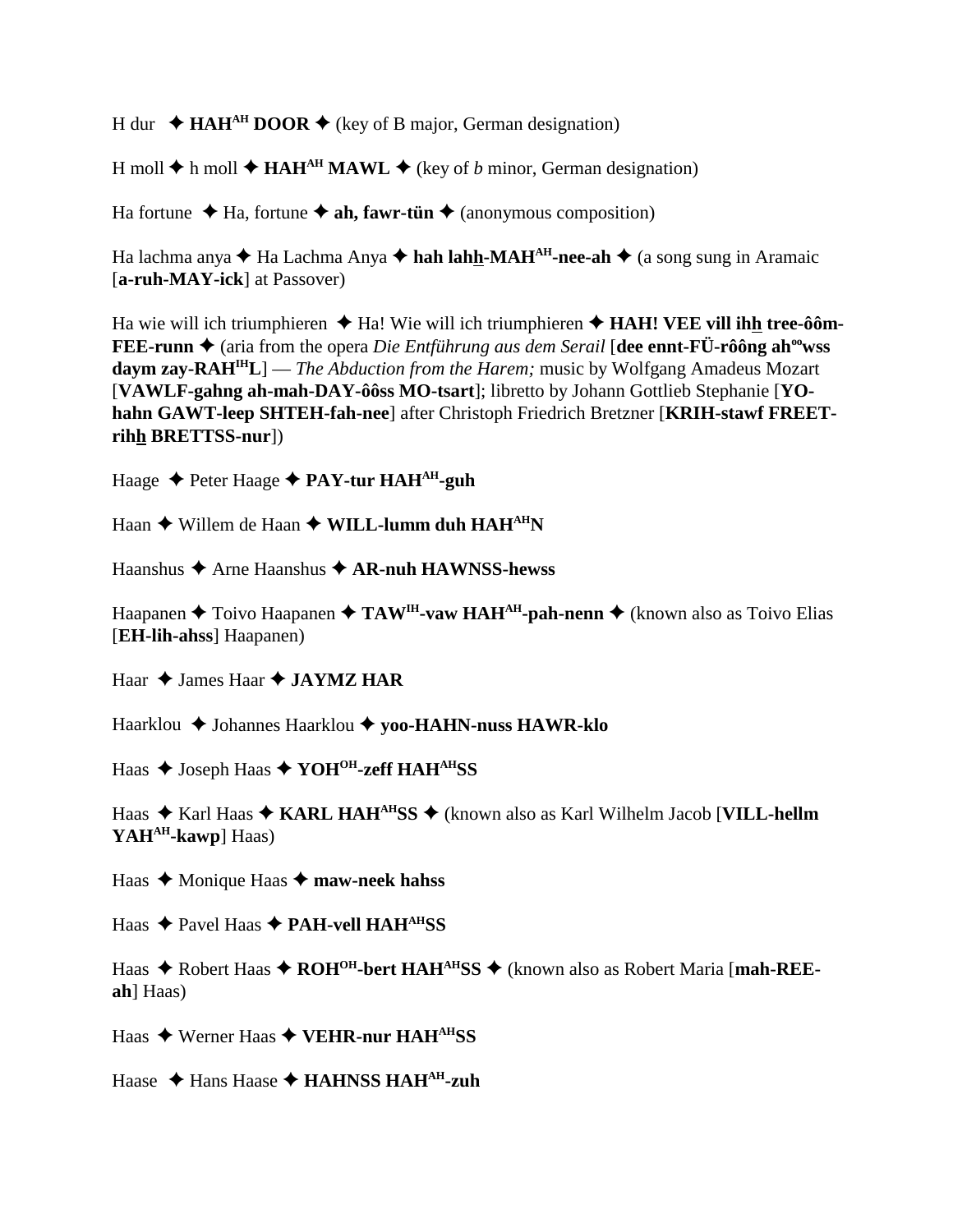# Haaser ◆ Hans Richter-Haaser ◆ HAHNSS RIHH-tur-HAH<sup>AH</sup>-zur

Haba Alois Hába **AH-law-iss HAHAH-bah**

Haba Karel Hába **KAH-rell HAHAH-bah**

Habanera  $\triangle$  **ah-bah-NAY-rah**  $\triangle$  (a dance)  $\triangle$  (excerpt from the opera *Carmen* [**KAR-m'n**]; music by Georges Bizet [**zhawrzh bee-zay**]; libretto by Henri Meilhac [**ah**6**-ree meh-yack**] and Ludovic Halévy [**lü-daw-veek ah-lay-vee**])

Habeneck François-Antoine Habeneck **frah**6**-swah ah**6**-twahn ah-buh-neck**

Haberbier Ernst Haberbier **EHRNST HAH-ber-peer**

Haberl Franz Xaver Haberl **FRAHNTSS KSAH-ver HAH-berl**

Habert Johannes Evangelista Habert **yo-HAHN-ness ay-vahn-gay-LEESS-tah HAH-bert**

Habich  $\rightarrow$  Eduard Habich  $\rightarrow$  AY-d<sup>oo</sup>art HAH-bihh

Hac in anni ianua  $\triangle$  **HAHK inn AHN-nih** <sup>IH</sup>**AH-n<sup>ôô</sup>uh**  $\triangle$  (In This, the Doorway to the Year)  $\triangle$ (anonymous composition)

Hac valle florida  $\triangle$  In hac valle florida  $\triangle$  inn hahk VAHL-lay FLO-rih-duh  $\triangle$  (poem by Benedictheuem [**beh-neh-DEEK-toy-emm**] set to music by John Playford [**JAHN PLAY-furd**])

Hacar ◆ Carlos Hacar ◆ **KAR-lawss ah-KAR** 

 $Hackh \rightarrow$  Otto Hackh  $\rightarrow$  AHT-toh HAHK  $\rightarrow$  (known also as Otto Christoph [**KRISS-tawf**] Hackh)

Had i jubals lyre  $\triangle$  O Had I Jubal's Lyre  $\triangle$  (O had I) **JOO-b'lz LIR**  $\triangle$  (excerpt from the oratorio *Joshua* [**JAH-shuh-wuh**]; music by George Frideric Handel [**JAW-urj FRIH-duh-rick HANN-d'l**] and libretto by Thomas Morell(?) [**TAH-muss maw-RELL**])

Hadjidakis ◆ Manos Hadjidakis ◆ MAH-nuss hahth-zee-TH**I**-kiss ◆ (known also as Manos Hadzidakis [**hahth-zee-TH-kiss**])

Hadow ◆ Sir William Henry Hadow ◆ (Sir) WILL-l<sup>ih</sup>umm HENN-ree HA-doh

Hadrianus ◆ Emanuel Hadrianus ◆ eh-MAH-n<sup>ü</sup>ell hahd-r<sup>ih</sup>AH-nôôss ◆ (the first name is also spelled Emmanuel [**emm-MAH-n<sup>ü</sup>ell**], and the surname is also spelled as Adriaensen, Adrianssen, Adriansen, and Adriaenssen, all pronounced **ah-DREEN-sunn**)

Hadzhiev Parashken Hadzhiev **pah-rash-KENN hahd-JEE-eff**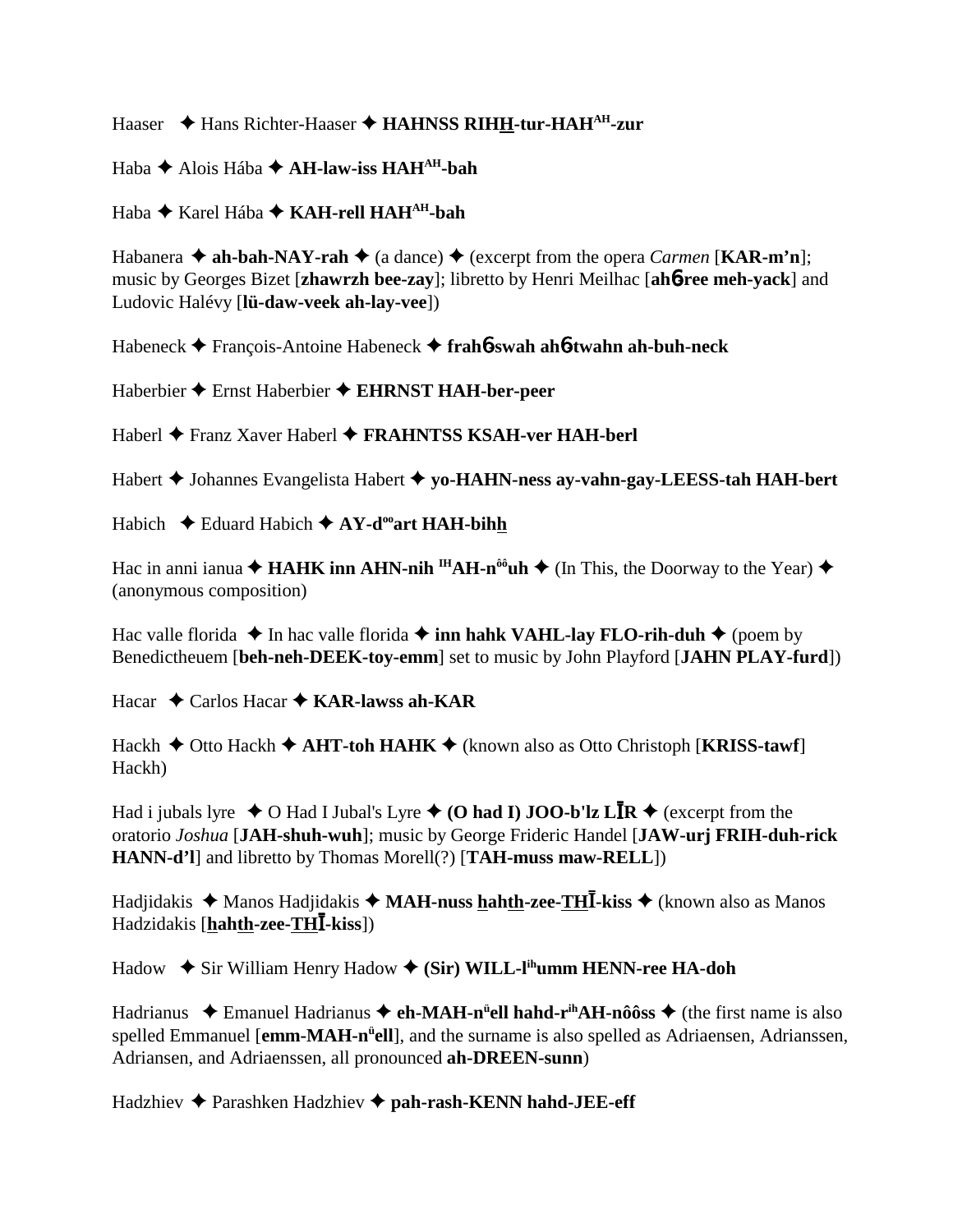Hadzidakis  $\triangleleft$  Manos Hadzidakis  $\triangleleft$  MAH-nuss hahth-zee-THI-kiss  $\triangleleft$  (known also as Manos Hadjidakis [MAH-nuss hahth-zee-THI-kiss])

Haebler  $\triangle$  Ingrid Haebler  $\triangle$  IHNG-gritt HEPP-lur

Haec dies  $\triangle$  HAYK DIH-ayss  $\triangle$  (This Is the Day)  $\triangle$  (sacred music, Latin title used by various composers)

Haec est quae nescavit  $\triangleleft$  HAYK esst k<sup>oo</sup>ay NAYSS-kuh-vitt  $\triangleleft$  (antiphon [ANN-tuh-funn] by Giacomo Finetti [JAH-ko-mo fee-NAYT-tee])

Haeffner ◆ Johann Christian Friedrich Haeffner ◆ YO-hahn KRIH-st<sup>ih</sup>ahn FREET-rihh **HEFF-nur** 

Haefliger  $\triangle$  Ernst Haefliger  $\triangle$  EHRNST HEFF-lih-gur

Haenchen ◆ Hartmut Haenchen ◆ HART-môôt HENN-hunn

Haendel  $\triangle$  Georg Friedrich Haendel  $\triangle$  [GAY-awrk FREET-rihh HENN-tull]  $\triangle$  (a German spelling and pronunciation of Handel's original German name; see also *Händel* and *Handel*)

Haendel  $\blacklozenge$  Ida Haendel  $\blacklozenge$  {**I**-duh HENN-dull} EE-dah HENN-dell

Haene ◆ Rafaël D'Haene ◆ rah-fah-ell dah-nuh

Haesche ◆ William Edwin Haesche ◆ WILL-I<sup>ih</sup>umm EDD-wunn HEHSH

Hafez  $\triangle$  Abdel Halim Hafez  $\triangle$  AHB-duhl hah-LEEM HAH-fezz  $\triangle$  (known also as Abdel Halim Hafez Shabana [AHB-duhl hah-LEEM HAH-fezz shah-BAH-nah])

Haffner ◆ Carl Haffner ◆ KARL HAHF-nur

Haffner and genee  $\triangle$  Haffner & Genée  $\triangle$  (Carl Haffner [KARL HAHF-nur] and Richard Genée [RIH-hart zhuh-nay])

Hafgren ◆ Lily Hafgren ◆ LEE-lü HAHF-grenn ◆ (known also as Lily Johana Maria [yoo-**HAH-nah mah-REE-ah**] Hafgren)

Hagegard ◆ Håkan Hagegård ◆ HAW-kahn HAH-gay-gawrd

Hagel  $\triangle$  Richard Hagel  $\triangle$  RIH-hart HAH-gull

Hageman  $\triangle$  Maurits Hageman  $\triangle$  MO-rittss AH-kuh-mahn  $\triangle$  (known also as Maurits Leonard [LAY-o-nart] Hageman)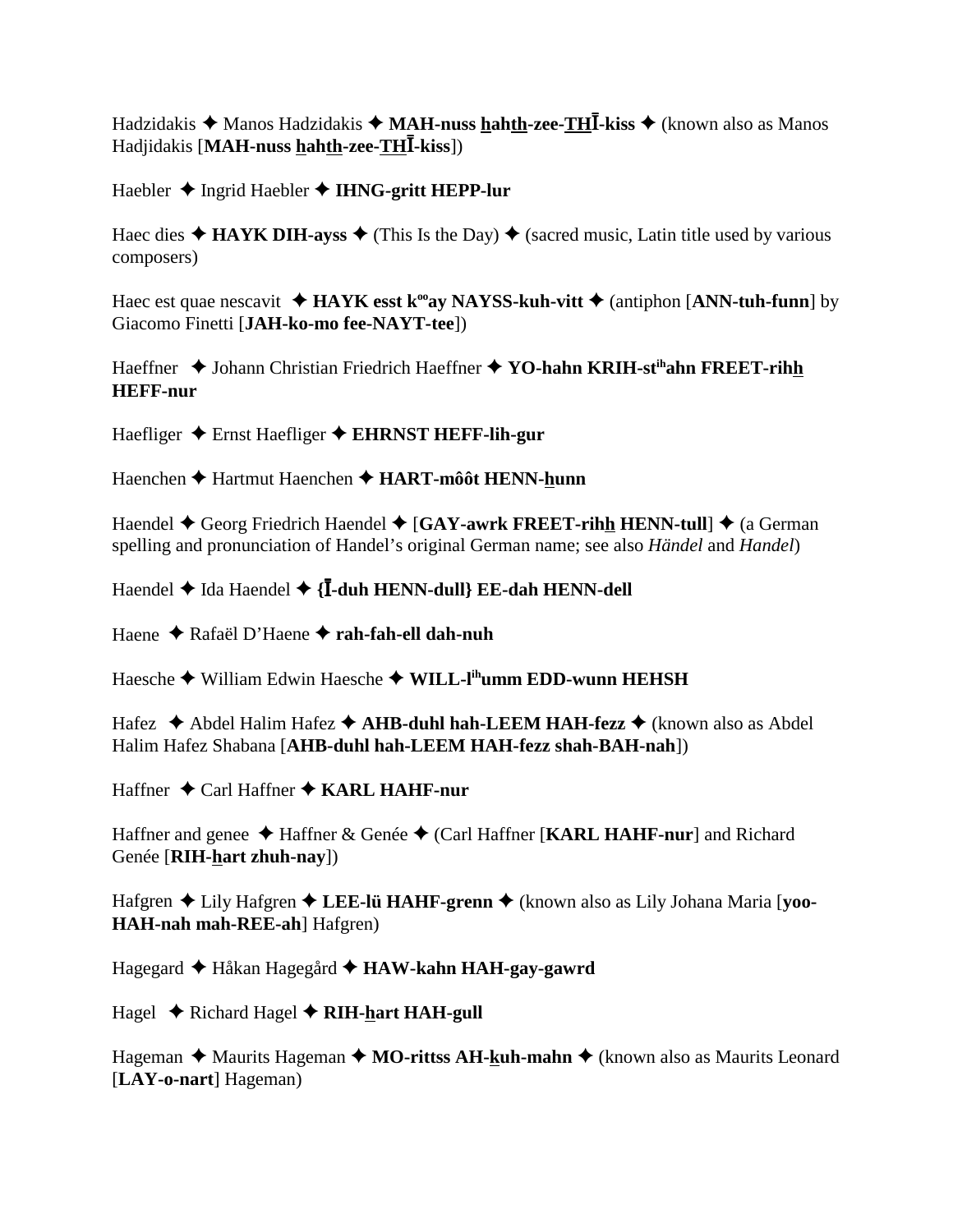Hageman ◆ Richard Hageman ◆ {RIH-churd HAY-guh-munn} ree-shar AH-kuh-mahn

Hagen Clemens Hagen **KLAY-mennss HAH-gunn**

Hagen Francis Florentine Hagen **FRANN-suss FLAW-runn-teen HAY-gunn**

Hagen Friedrich Heinrich von der Hagen **FREET-rihh HN-rihh fawn der HAH-gunn**

Hagen  $\triangleleft$  **HAH-gunn**  $\triangleleft$  (character in the opera *Götterdämmerung* [GÖT-tur-temm-muh**rôông**] — *Twilight of the Gods;* music and libretto by Richard Wagner [**RIH-hart VAHG-nur**]; libretto after *Siegfrieds Tod* [**ZEEK-freetss TOHT**] — *Siegfried's Death*)

Hagen Lukas Hagen **LOO-kahss HAH-gunn**

Hagen Peter Albrecht Van Hagen **{PEE-tur AHL-breckt vann HAY-gunn} PAY-tur AHL-brehht funn HAH-kunn**

Hagen **→** Theodor Hagen ◆ TAY-o-doh<sup>oh</sup>r HAH-gunn

Hagen Veronika Hagen **fay-RO-nih-kah HAH-gunn**

Hagen Werner Hagen **VEHR-nur HAH-gunn**

Hagen groll Walter Hagen-Groll **VAHL-tur HAH-gunn-GRAWL**

Hagen quartett **→** Hagen Quartett **→ HAH-gunn {k<sup>ôô</sup>awr-TETT} k'var-TETT** 

Hager Leopold Hager **LAY-o-pawlt HAH-gur**

Hagerup bull ◆ Edvard Hagerup Bull ◆ EDD-var HAH-guh-rewp BEWL

Hagg **→** Gustaf Wilhelm Hägg → GÜSS-tahf VEEL-hellm HEGG → (known also as Gustaf Wilhelm Hägg Peterson [**PEH-ter-sawn**])

Hagg ◆ Jakob Adolf Hägg ◆ YAH<sup>AH</sup>-kôôb AH-dôôlf HEGG

Haggander Mari Anne Häggander **MAH-rih AHN-nay HAG-gahn-dayr**

Haggin ♦ Bernard H. Haggin ♦ **BUR-nurd H. HAG-gunn** 

Hahn **←** Reynaldo Hahn ← ray-NAHL-doh HAHN

Hahn  $\triangle$  Ulrich Hahn  $\triangle$  ÔÔL-rihh HAHN  $\triangle$  (the last name is also spelled Han [HAHN]; known also as Udalricus Gallus [**oo-DAHL-rih-kôôss GAHL-lôôss**])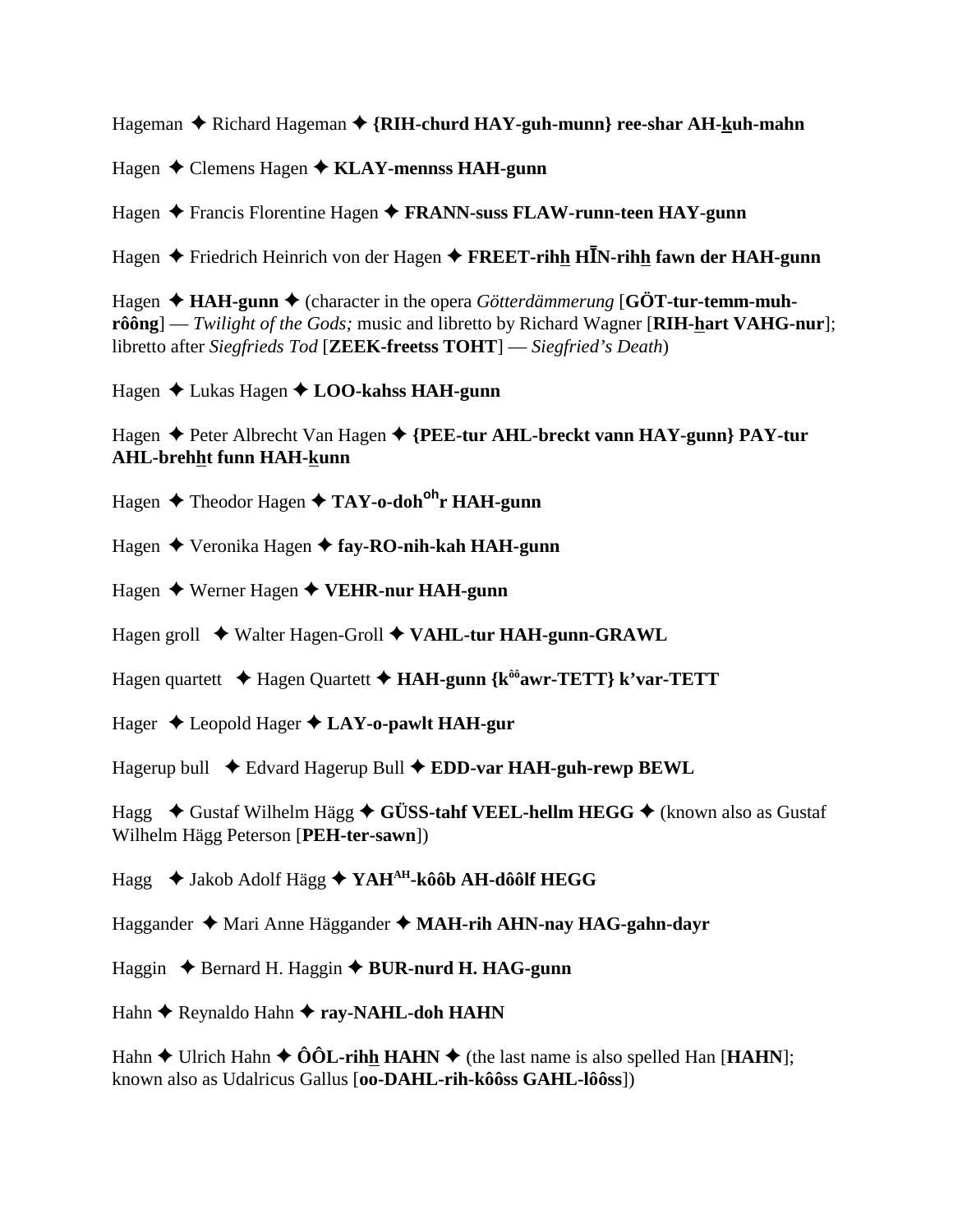Hai ben ragione  $\triangle$  hah<sup>ee</sup> bayn rah-JO-nay  $\triangle$  (trio from the opera *Il tabarro* [eel tah-BAR-ro] — *The Cloak*; music by Giacomo Puccini [**JAH-ko-mo poo-CHEE-nee**]; libretto by Giuseppe Adami [**joo-ZAYP-pay ah-DAH-mee**] after Didier Gold [**dee-d<sup>ee</sup>ay gawld**])

Hai gia vinta la causa ◆ Hai già vinta la causa! ◆ **HAH<sup>EE</sup> jah VEEN-tah lah KAH<sup>00</sup>-zah! ◆** (The Count's aria from the opera *Le nozze di Figaro* [**lay NOHT-tsay dee FEE-gah-ro**] — *The Marriage of Figaro*; music by Wolfgang Amadeus Mozart [**VAWLF-gahng ah-mah-DAY-ôôss MO-tsart**]; libretto by Lorenzo da Ponte [**lo-RAYN-tso dah POHN-tay**] after Pierre-Augustin Caron de Beaumarchais [p<sup>ee</sup>ehr-o-güss-teh**o** kah-rawo duh bo-mar-sheh])

Haibel ◆ Jakob Haibel ◆ YAH<sup>AH</sup>-kawp HAH<sup>EE</sup>-buhl ◆ (known also as Johann Petrus [YO**hahn PEH-trôôss**] Jakob Haibel)

Haiden  $\triangle$  Hans Haiden  $\triangle$  **HAHNSS HAH<sup>EE</sup>-dunn**  $\triangle$  (the last name is also spelled Heyden [**H-dunn**] and Heiden [**H-dunn**])

Haiden  $\triangle$  Sebald Haiden  $\triangle$  **ZAY-bahlt HAH<sup>EE</sup>-dunn**  $\triangle$  (the last name is also spelled Heyden [**H-dunn**] and Heiden [**H-dunn**])

Haieff Alexei Haieff **{ah-LECK-say HAHEE-uff} ah-ly ick-SAYEE HAHIH-eff** (known also as Alexei Vasilievich [**vah-SEE-liheh-vihch**] Haieff)

Hail bright cecilia  $\blacklozenge$  Hail! Bright Cecilia  $\blacklozenge$  (**Hail! Bright**) suh-SEE-l<sup>ee</sup>uh  $\blacklozenge$  (ode by Henry Purcell [**HENN-ree PUR-s'l**])

Haile Eugen Haile **{yôô-JEEN HAYL} oy-GAYN HAHIH-luh**

Hailstork Adolphus Hailstork **ah-DAWL-fuss HAYL-stawrk** (known also as Adolphus Cunningham [**KUNN-nihng-umm**] Hailstork)

Haim  $\triangle$  Nicola Francesco Haim  $\triangle$  nee-KO-lah frahn-CHAY-sko AH<sup>EE</sup>M  $\triangle$  (the last name is also spelled Haym [**M**])

Haim ◆ Paul Ben-Haim ◆ PAWL BENN-HAYM

Hainl François Hainl **frah**6**-swah ahee-n'l**

Haitink  $\triangle$  Bernard Haitink  $\triangle$  **BEHR-nart HAH<sup>IH</sup>-tihngk**  $\triangle$  (known also as Bernard Johann Herman [**YO-hahn HEHR-mahn**] Haitink)

Haitzinger  $\triangle$  Anton Haitzinger  $\triangle$  AHN-toh<sup>oh</sup>n HAH<sup>EE</sup>T-tsihng-ur  $\triangle$  (the last name is also spelled Haizinger [**HAHEE-tsihng-ur**])

Haizinger ◆ Anton Haizinger **AHN-toh<sup>oh</sup>n HAH<sup>EE</sup>-tsihng-ur ◆** (the last name is also spelled Haitzinger [**HAHEET-tsihng-ur**])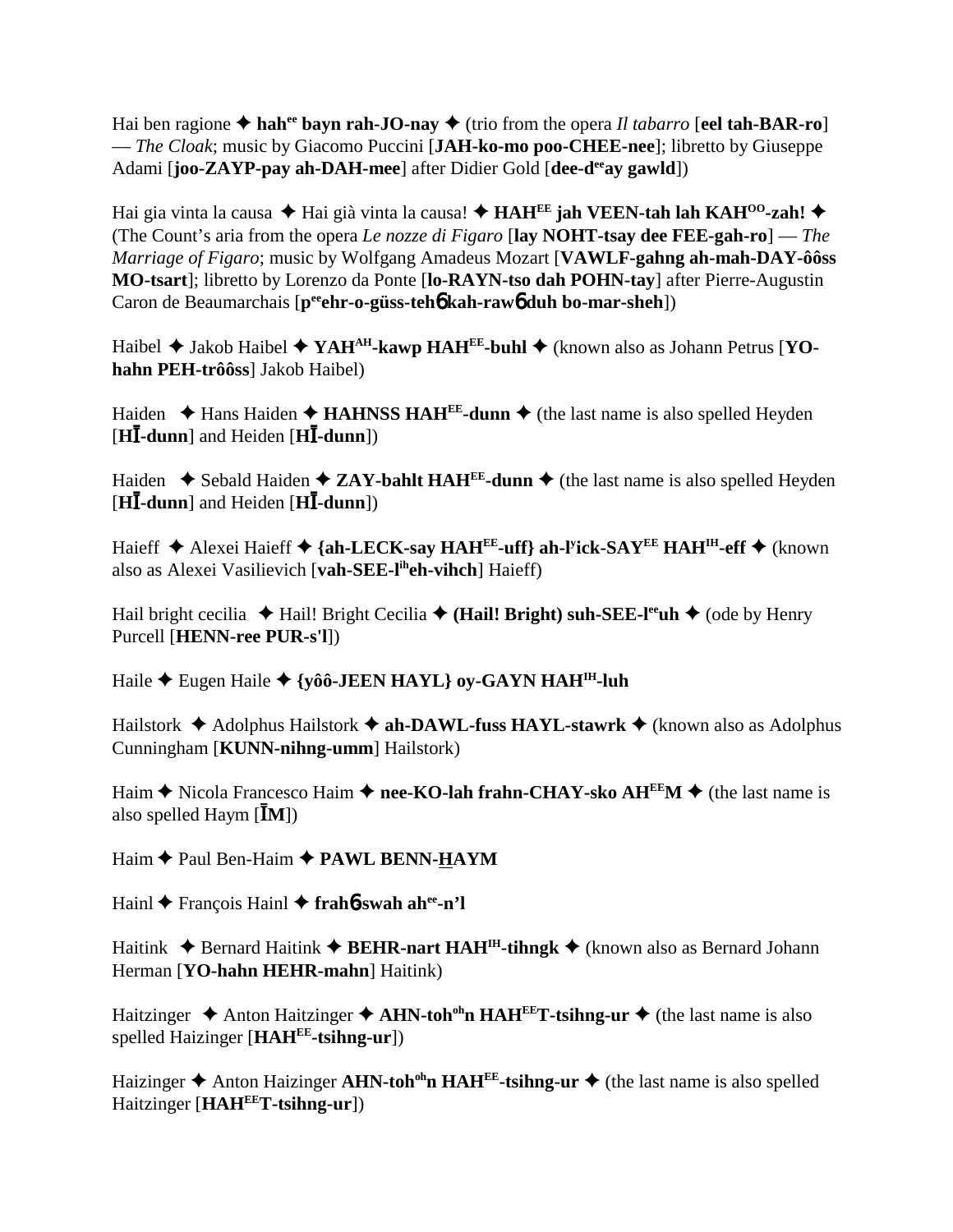Hajdu  $\triangle$  Andre Hajdu  $\triangle$  **ahn-DRAY HAH-djoo**  $\triangle$  (Hebrew pronunciation)

Hajdu André Hajdu **AHN-dray H-dôô** (Hungarian pronunciation)

Hajdu Lóránt Hajdú **LOHOH-rahahnt H-doo**

Hajdu **→** Mihály Hajdu → mih-HAH<sup>AH</sup>-yee H**I**-dôô

Hajek Horst Hajek **HAWRST HAH-yeck**

Hajossyova ◆ Magdalena Hajossyova ◆ MAHG-dah-leh-nah HAH-yohsh-sh<sup>ee</sup>o-vah

Hakansson ◆ Knut Håkansson ◆ k'NÜT HAW-kahn-sawn ◆ (known also as Knut Algot [A<sup>L</sup>**gawt**] Håkansson)

Haken Eduard Haken **EH-dôôart HAH-kenn**

Hakim **→** Talib Rasul Hakim → tah-LEEB rah-SOOL hah-KEEM

Haladyna ◆ Jeremy Haladyna ◆ **JEH-ruh-mee hah-lah-DEE-nah** 

Halasz László Halász **{LAHSS-lo HAH-lahss} LAHAHSS-lohoh HAH-lahahss**

Hale ◆ Adan de la Hale ◆ ah-dah6 duh lah ahl ◆ (known also as Adam de la Halle [ah-dah6 **duh lah ahl**], Adan le Bossu [**ah-dah**6 **luh bawss-sü**], Adan le Boscu d'Arras [**ah-dah**6 **luh bawss-kü dar-rah**], and Adan d'Arras [**ah-dah**6 **dar-rah**])

Haleluya pelo tsa rona Haleluya! Pelo tsa rona **hah-lay-LOO-yah! PAY-lo tsah RO-nah**  $\triangle$  (traditional South African hymn)

Halem Victor von Halem **FICK-tawr fawn HAH-lumm**

Halevy Fromental Halévy  **fraw-mah**6**-tahl ah-lay-vee** (known also as Jacques-François-Fromental-Elie Halévy [**zhack-frah**6**-swah-fraw-mah**6**-tahl-eh-lee ah-lay-vee**])

Halevy Ludovic Halévy **lü-daw-veek ah-lay-vee**

Halewijn **← Herman Halewijn ← HEHR-mahn HAH<sup>AH</sup>-leh-wayn** 

Halffter ◆ Cristóbal Halffter ◆ kreess-TOH-vahl ahlf-TEHR ◆ (known also as Cristóbal Halffter Jiménez [**hee-MAY-nehth**] and as Cristóbal Halffter Jiménez-Encina [**hee-MAY-nehthayn-THEE-nah**])

Halffter ◆ Ernesto Halffter ◆ ehr-NAYSS-toh ahlf-TEHR ◆ (known also as Ernesto Halffter Escriche [**ayss-KREE-chay**])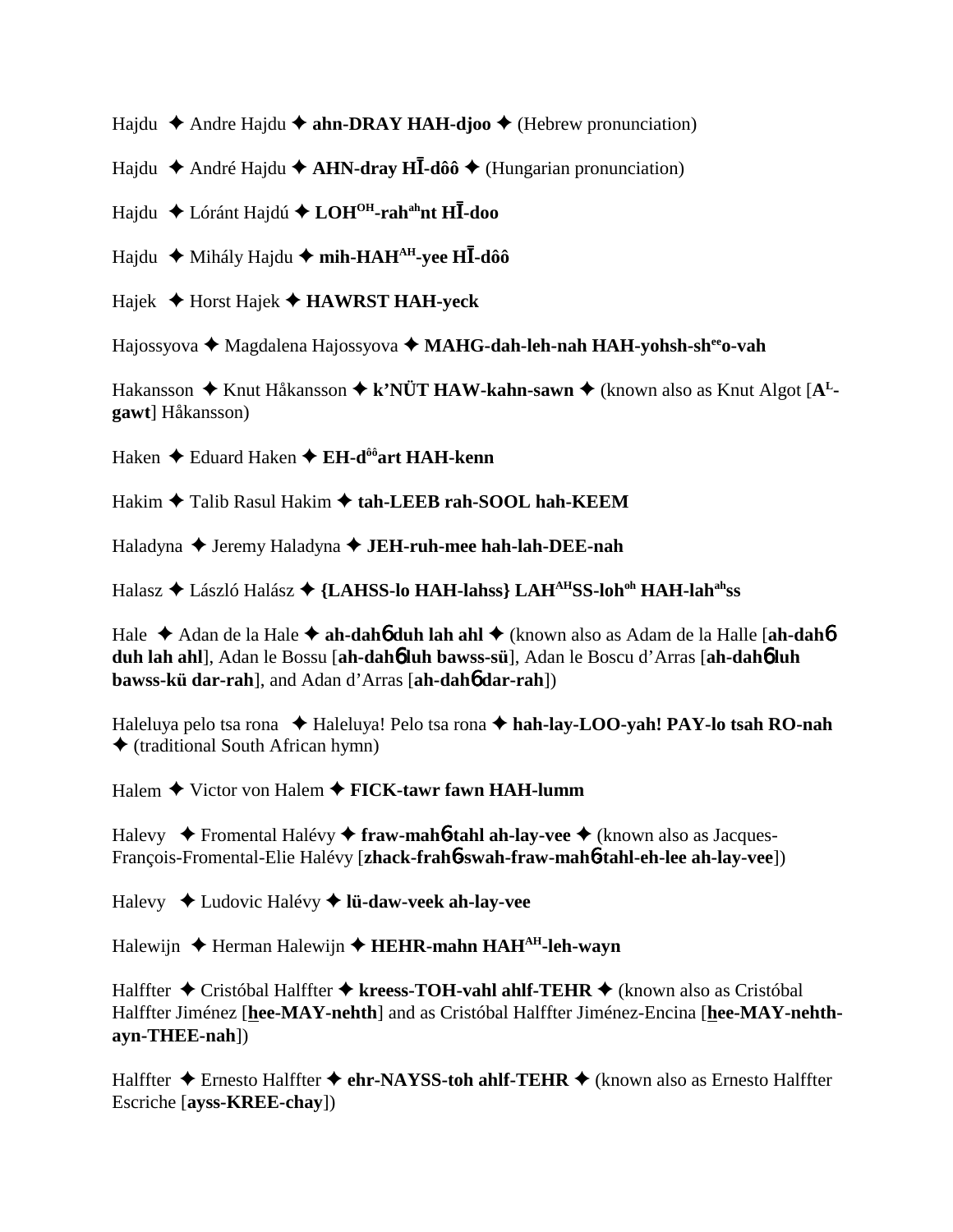Halffter **◆** Rodolfo Halffter ◆ **ro-DAWL-fo ahlf-TEHR** ◆ (known also as Rodolfo Halffter Escriche [**ayss-KREE-chay**])

Halffter escriche Ernesto Halffter Escriche **ehr-NAYSS-toh ahlf-TEHR ayss-KREEchay**  $\triangle$  (known also as Ernesto Halffter)

Halffter escriche Rodolfo Halffter Escriche **ro-DAWL-fo ahlf-TEHR ayss-KREE-chay** (known also as Rodolfo Halffter)

Halffter jimenez ◆ Cristóbal Halffter Jiménez ◆ kreess-TOH-vahl ahlf-TEHR hee-MAY**nehth ♦** (known also as Cristóbal Halffter)

Halilem  $\triangle$  ah-lee-LEMM  $\triangle$  (a medieval song of the Jews who were expelled from Spain in 1492 and who settled in Yugoslavia and Bulgaria)

Halir ◆ Carl Haliř ◆ KARL HAH-lih<sup>r</sup>sh

Hall ◆ Pauline Hall ◆ pa<sup>ew</sup>-LEE-nuh HAHL ◆ (known also as Pauline Margarete [mar-gah-**REHEH-tuh**] Hall)

Hallberg  $\rightarrow$  Björn Wilho Hallberg  $\rightarrow$  b'YÖRN VEEL-hoo HAHL-ba<sup>r</sup>g

Halle **→** Adam de la Halle → ah-dah**6** duh lah ahl → (known also as Adan de la Hale [ah-dah6 **duh lah ahl**], Adan le Bossu [**ah-dah**6 **luh bawss-sü**], Adan le Boscu d'Arras [**ah-dah**6 **luh bawss-kü dar-rah**], and Adan d'Arras [**ah-dah**6 **dar-rah**])

Halle  $\triangle$  Halle  $\triangle$  **HAHL-luh**  $\triangle$  (German city)

Halle  $\triangle$  Sir Charles Hallé  $\triangle$  (Sir) CHAH-rullz HA<sup>L</sup>-lay  $\triangle$  (known also as Carl Halle [KARL] **HAHL-luh**])

Hallelujah **→ ha<sup>l</sup>-luh-LOO-yah →** (excerpt from *The Messiah*, an oratorio, with music by George Frideric Handel [**JAW-urj FRIH-duh-rick HANN-d'l**] and libretto adapted by Charles Jennens [**CHAH-rullz JENN-nunnz**] from the *Bible* and *Prayer Book*)

Hallen **→** Andreas Hallén ◆ ahn-DRAY-ahss HAHL-lay<sup>uh</sup>n ◆ (known also as Johannes [yo-**HAHN-nuss**] Andreas Hallén])

Haller ◆ Michael Haller ◆ MIH-hah-ell HAHL-lur

Hallgrimsson **→** Haflidi Hallgrimsson → haff-LEE-dee hahl-GRIMM-sunn → (known also as Haflidi Magnus [**MW-nôôss**] Hallgrimsson)

Hallnas ◆ Hilding Hallnäs ◆ **HILL-dihng HAHL-ness** ◆ (known also as Johan [**YOO-hahn**] Hilding Hallnäs)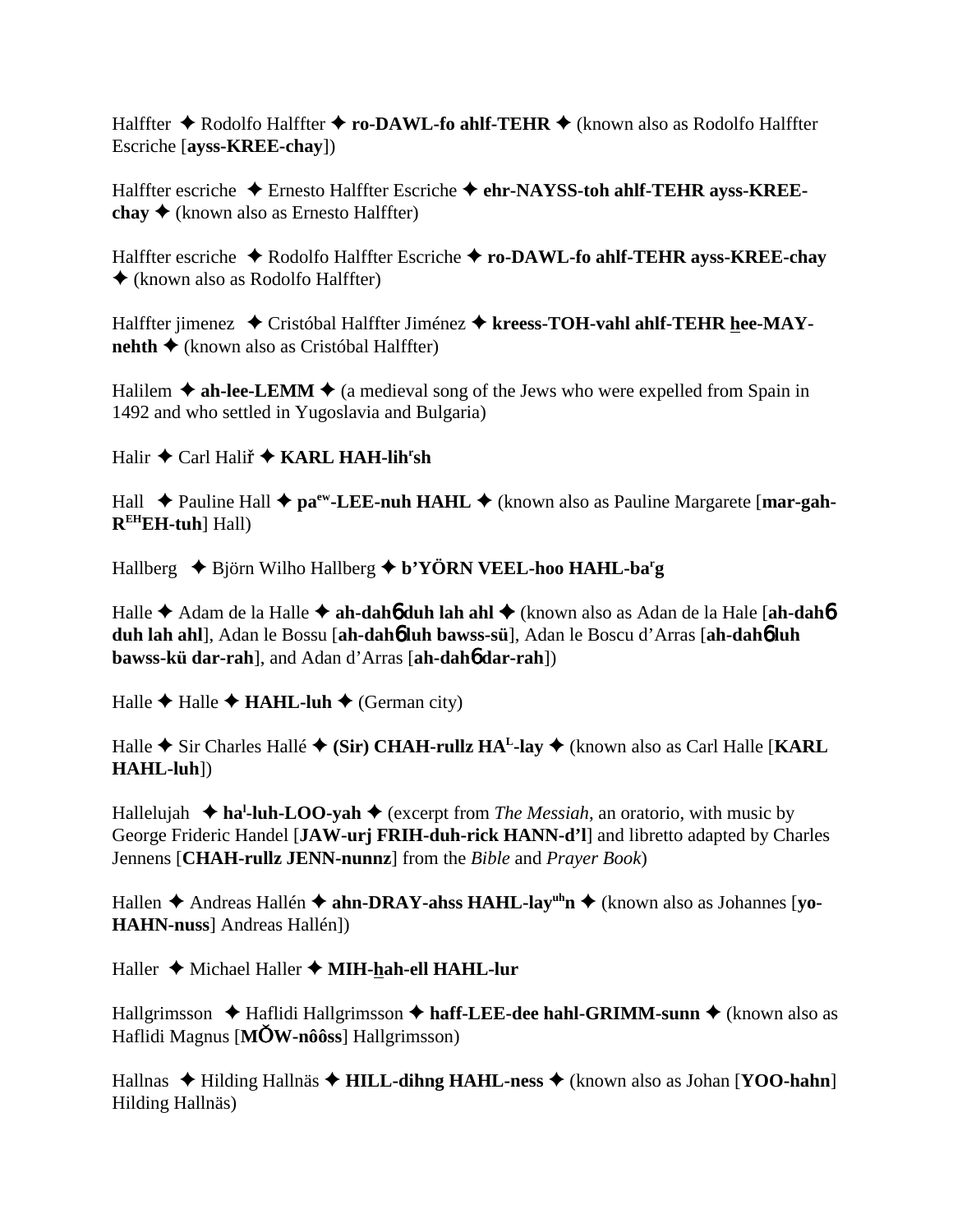Hallstrom  $\triangle$  Ivar Hallström  $\triangle$  EE-var HAHL-ström  $\triangle$  (known also as Ivar Christian [KRISS $t<sup>ih</sup>ahn$ ] Hallström)

Halm  $\triangle$  August Otto Halm  $\triangle$  AH<sup>00</sup>-gôôst AWT-toh HAHLM

Halperin  $\triangle$  Art Halperin  $\triangle$  ART HA<sup>L</sup>-puh-rinn

Halpern ◆ Steven Halpern ◆ STEE-vunn HA<sup>L</sup>-purn

Halstead ◆ Anthony Halstead ◆ ANN-thuh-nee HAWL-stedd

Halt  $\triangle$  Halt!  $\triangle$  HAHLT!  $\triangle$  (poem by Wilhelm Müller [VILL-hellm MÜL-lur] set to music by Franz Schubert [FRAHNTSS SHOO-bert] in the song cycle Die schöne Müllerin [dee SHÖnuh MÜL-luh-rinn $]-$  The Miller's Lovely Daughter)

Halvorsen → Johan Halvorsen → YOO-ahn HAHL-vaw-sh'n

Halvorsen  $\triangle$  Leif Halvorsen  $\triangle$  LA<sup>IH</sup>F HAHL-vaw-sh'n

Hamabe no uta  $\triangle$  Hamabe No Uta  $\triangle$  hah-mah-beh naw oo-tah  $\triangle$  (Song of the Seashore)  $\triangle$ (traditional Japanese song arranged by Tamezo Narita [tah-meh-zaw nah-lee-tah])  $\triangleq$  (another arrangement by J. Iveson  $[(J.) \mathbf{\bar{I}} \mathbf{V} - \mathbf{s}^{\prime} \mathbf{n}]$ 

Hamal  $\triangle$  Henri Hamal  $\triangle$  ah6-ree ah-mahl

Hamal  $\triangle$  Henri-Guillaume Hamal  $\triangle$  ah**ó-ree-ghee-yohm ah-mahl** 

Hamal ◆ Jean-Noël Hamal ◆ zhah6-no-ell ah-mahl

### $\mathbf{H}$ aman  $\blacklozenge$  **HAY-munn**

Haman and mordecai  $\triangleq$  Haman and Mordecai  $\triangleq$  HAY-munn (and) MAWR-dih-kah<sup>ee</sup> (musical work by George Frideric Handel [JAW-urj FRIH-duh-rick HANN-d'l])

Hamari  $\rightarrow$  Julia Hamari  $\rightarrow$  YOO-I<sup>ih</sup>ah HAH-mah-ree

Hamavdil  $\triangle$  hah-mahv-DEEL  $\triangle$  (*The Comparison* — a prayer for the end of Shabath [shah-**BAHT** or Sabbath)  $\blacklozenge$  (composition by Oedoen Partos [ $\ddot{\textbf{O}}$ -don **PAR-tohsh**])

Hambourg  $\triangle$  Boris Hambourg  $\triangle$  {BAW-riss HAMM-burg} bah-REESS GAHM-bôôrk

Hambourg  $\triangle$  Jan Hambourg  $\triangle$  YAHN GAHM-bôôrk

Hambourg ◆ Mark Hambourg ◆ {MARK HAMM-burg} MARK GAHM-bôôrk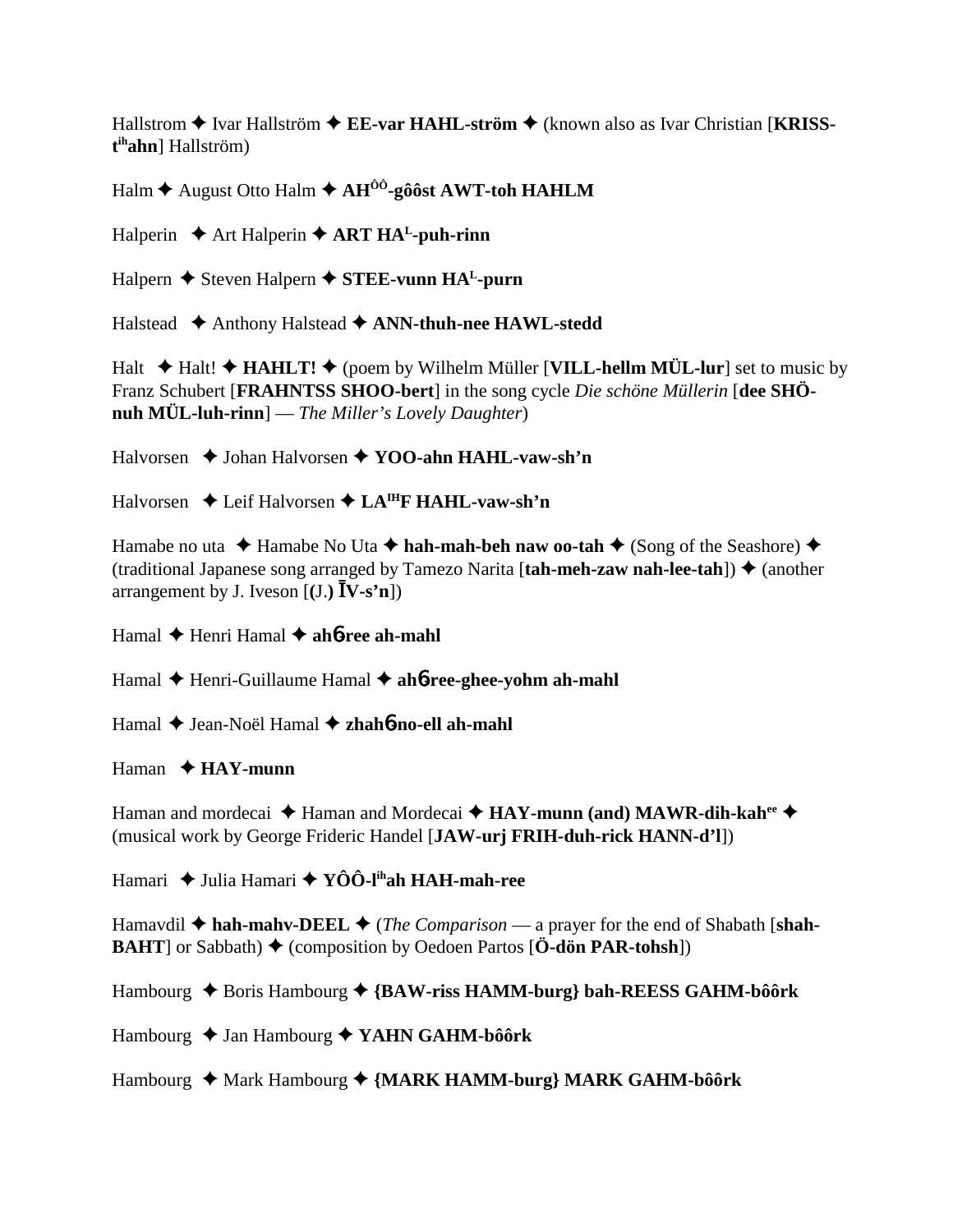Hambourg  $\triangle$  Michael Hambourg  $\triangle$  M**I**-kull HAMM-burg  $\triangle$  (known also as Mikhail Hambourg [**mee-kahEEL GAHM-bôôrk**])

Hamboys  $\triangle$  John Hamboys  $\triangle$  **JAHN HAMM-boyz**  $\triangle$  (the last name is also spelled Hanboys [**HANN-boyz**])

Hambraeus Bengt Hambraeus **BEHNGT hahm-BREE-üss**

Hambrecht George Hambrecht **JAW-urj HAMM-breckt**

Hamburg **HAHM-pôôrk**

Hameenniemi ◆ Eero Hämeenniemi ◆ EH<sup>EH</sup>-raw HA-meh<sup>eh</sup>n-n<sup>ih</sup>eh-mih

Hamel **→** Fred Hamel **→ FRAYT HAH-mull** 

Hamel ◆ Marie-Pierre Hamel ◆ mah-ree-p<sup>ee</sup>ehr ah-mull

Hamelle Jacques Hamelle **zhack ah-mell**

Hamerik Asger Hamerik **ASS-kuh HA-muh-rick**

Hamerik Ebbe Hamerik **EBB-buh HA-muh-rick**

Hamilton  $\triangle$  Iain Hamilton  $\triangle$  **EE-unn HA-mull-tunn**  $\triangle$  (known also as Iain Ellis [**ELL-luss**] Hamilton)

Hamlisch **→** Marvin Hamlisch ◆ **MAR-vunn HAMM-lihsh** ◆ (known also as Marvin Frederick [**FREH-duh-rick**] Hamlisch)

Hamlish **→** Marvin Hamlish ◆ **MAR-vunn HAMM-lihsh** 

Hamm  $\triangle$  Adolf Hamm  $\triangle$  AH<sup>AH</sup>-dawlf HAHM

Hammer **→** Heinrich Hammer → {H**IN-rick HAMM-mur**} HIN-rihh HAHM-mur → (known also as Heinrich Albert Eduard [AHL-pert AY-d<sup>oo</sup>art] Hammer)

Hammer **→** Kurt Hammer ◆ KÔÔRT HAHM-mur

Hammerich Angul Hammerich **AHN-gôôl HAMM-muh-rick**

Hammerklavier  $\triangleleft$  **HAHM-mur-klah-feer**  $\triangleleft$  (title given to *Sonata No. 29 in B Flat* by Ludwig van Beethoven [**LOOT-vihh funn BAYAY-toh-funn**])

Hammerschlag ◆ János Hammerschlag ◆ YAH<sup>AH</sup>-nawsh HAHM-mehr-shlahk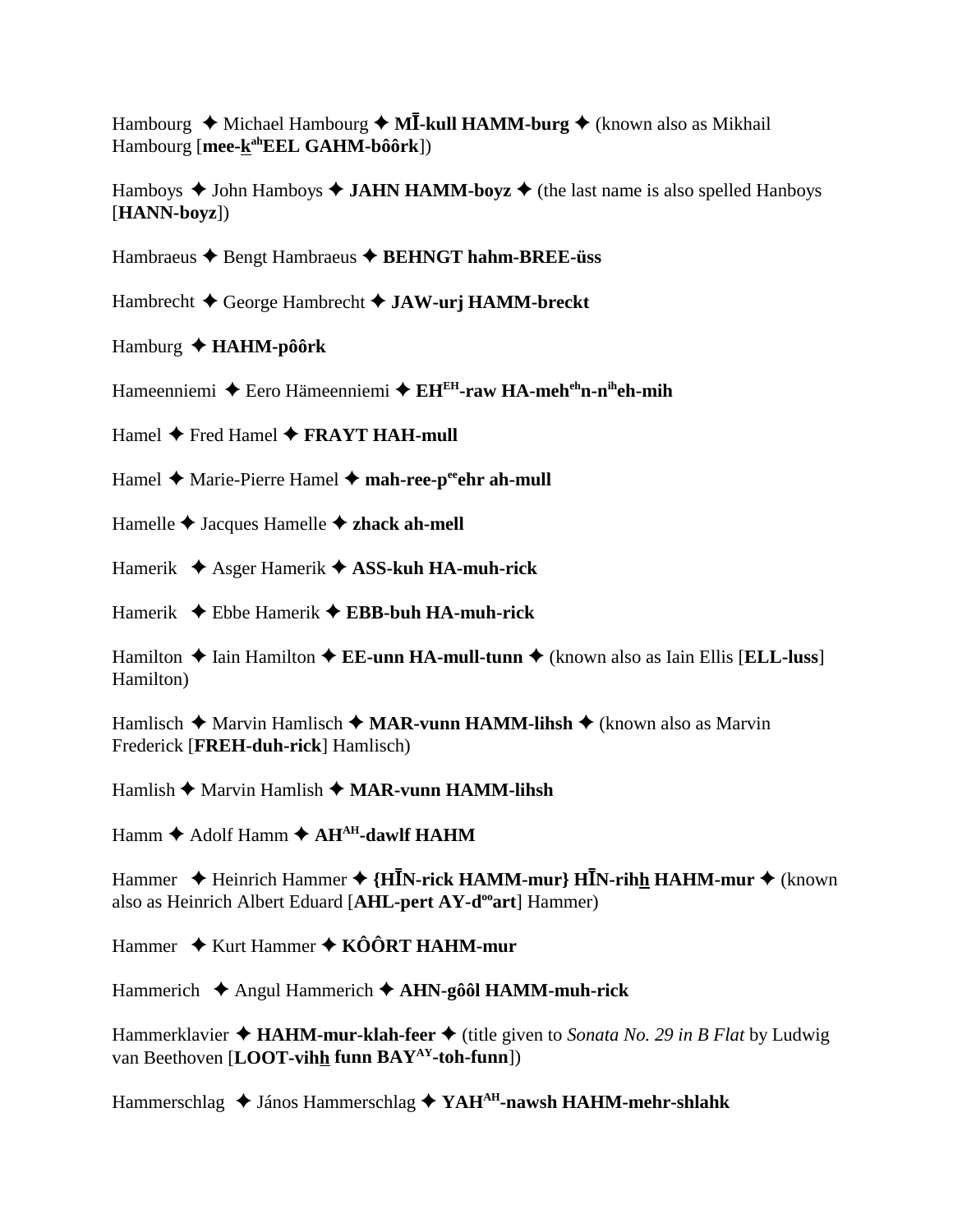Hammerschmidt Andreas Hammerschmidt **ahn-DRAY-ahss HAHM-mur-shmitt**

Hammerstein  $\triangle$  Oscar Hammerstein  $\triangle$  {AHSS-kur HAMM-mur-st**in**} AWSS-kar HAHMmur-sht**ī**n

Hammerstein ◆ Oscar Hammerstein II ◆ AHSS-kur HAMM-mur-st**in II** ◆ (known also as Oscar Greeley Clendenning [**GREE-lee klenn-DENN-nihng**] Hammerstein II)

Hammond stroud ◆ Derek Hammond-Stroud ◆ DEH-reck HAMM-munnd-STRAH<sup>00</sup>D

Hamor  $\triangleleft$  **HAH-mor**  $\triangleleft$  (character in the oratorio *Jephtha* [**JEFF-thuh**]; music by George Frideric Handel [**JAW-urj FRIH-duh-rick HANN-d'l**]; libretto by Thomas Morell [**TAH-muss maw-RELL**] after *Judges XI* and G. Buchanan [**G. buh-KA-nunn**])

Hampel Alfred Hampel **AHL-frayt HAHM-puhl**

Hampshire  $\triangle$  **HAMMP-shur** 

Hampson ◆ Thomas Hampson ◆ TAH-muss HAMM-sunn

Hamuszewska schaeffer **+** Mieczysława Janina Hamuszewska-Schaeffer **+ m<sup>ee</sup>eh-chiss-WAHvah yah-N<sup>Y</sup>EE-nah hah-môô-SHEFF-skah-SHEFF-fer ♦ (Hamuszewska has also been** spelled Hanuszewska [**hah-nôô-SHEFF-skah**])

Han  $\blacklozenge$  Ulrich Han  $\blacklozenge$   $\hat{O}$ **OL-rihh HAHN**  $\blacklozenge$  (the last name is also spelled Hahn [**HAHN**]; known also as Udalricus Gallus Han [**oo-DAHL-rih-kôôss GAHL-lôôss**])

Hanacker mill ◆ Ha'nacker Mill ◆ **HA-nuh-kur MILL** ◆ (poem by Hilaire Belloc [**HIH-leh<sup>uh</sup>r**</sup> **bell-lahk**] set to music by Ivor Gurney [**I**-vur GUR-nee])

Hanboys  $\triangle$  John Hanboys  $\triangle$  **JAHN HANN-boyz**  $\triangle$  (the last name is also spelled Hamboys [**HAMM-boyz**])

Hancock Gerre Hancock **JEHR-ree HANN-kahk**

Handel ◆ Georg Friederich Händel ◆ GAY-awrk FREE-duh-rihh HENN-tull ◆ (a German spelling and pronunciation of Handel's original German name; see also *Haendel* and *Handel*)

Handel ◆ Georg Friedrich Händel ◆ GAY-awrk FREET-rihh HENN-tull ◆ (a German spelling and pronunciation of Handel's original German name; see also *Haendel* and *Handel*)

Handel George Frederic Handel (*see* George Frideric Handel)

Handel ◆ George Frideric Handel ◆ **JAW-urj FRIH-duh-rick HANN-d'l ◆** (this is the way Handel spelled his name in England)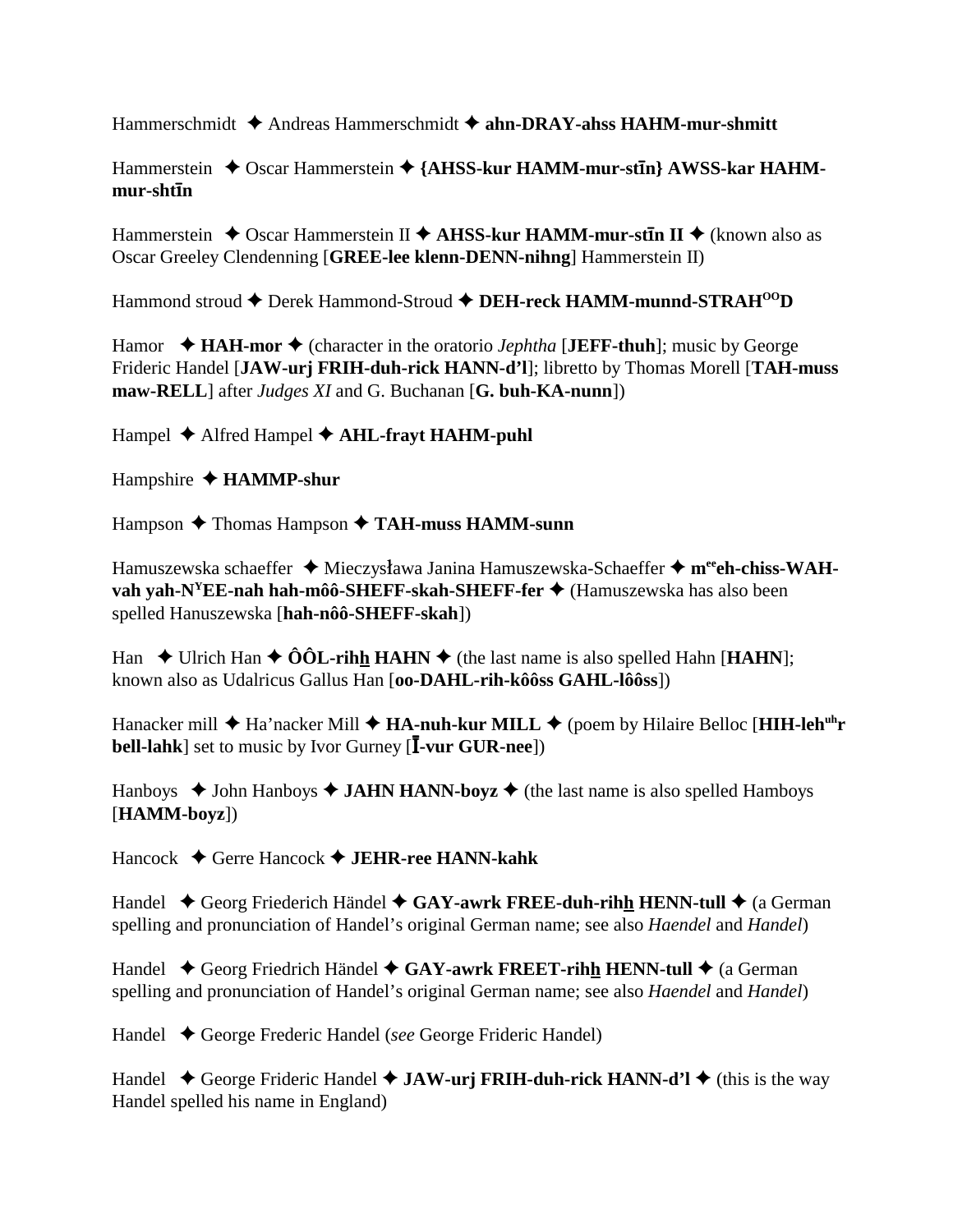#### Handford ◆ Maurice Handford ◆ MAW-russ HANND-fawrd

Handler  $\triangle$  Händler  $\triangle$  **HENNT-lur**  $\triangle$  (merchant)  $\triangle$  (character in the opera *Djamileh* [**jah-meeluh**]; music by Georges Bizet [**zhawrzh bee-zay**] and libretto by Louis Gallet [**l ôôee gahl-leh**])

Handrock Julius Handrock **YOO-lihôôss HAHNT-rawk**

Handschin  $\triangle$  Jacques Handschin  $\triangle$  **zhack HAHNT-shinn**  $\triangle$  (known also as Jacques Samuel [**sah-môôAYL**] Handschin)

Handsome mirko **→** Handsome Mirko ◆ (**Handsome**) **MIHR-ko ◆** (Yugoslavian song)

Handt **→** Herbert Handt **→ HUR-burt HANNT** 

Hanerot hallalu  $\triangle$  Hanerot Hallalu  $\triangle$  hah-NEH-rawt hahl-LAH-loo  $\triangle$  (These Lights)  $\triangle$ (composition by Louis Lewandowski [**LOO-ee leh-vahn-DAHF-skee**])

Hanff ◆ Johann Nikolaus Hanff ◆ YO-hahn NEE-ko-lah<sup>ôô</sup>ss HAHNF

Hanfstangel ◆ Marie Hanfstängel ◆ mah-REE-uh HAHNF-shtehng-ull

Hanisch **→** Joseph Hanisch ◆ YOH<sup>OH</sup>-zeff HAH<sup>AH</sup>-nihsh

Hanissim  $\triangle$  Al Hanissim  $\triangle$  AHL hah-neess-SEEM  $\triangle$  (*The Miracles* — a Hebrew song sung at Chanukkah [**hah-nook-KAH**])

Hanke ◆ Karl Hanke ◆ **KARL HAHNG-kuh** 

Hann ♦ Georg Hann ♦ GAY-awrk HAHN

Hanna  $\blacklozenge$  **HAHN-nah**  $\blacklozenge$  (character in the operetta *Die lustige Witwe* [dee LÔÔ-stih-guh **VITT-vuh**] — *The Merry Widow*; music by Franz Lehár [**FRAHNZ leh-HAHAHR**]; libretto by Victor Léon [**veek-tawr lay-aw**6] and Leo Stein [**LAY-o SHTN**] after Henri Meilhac [**ah**6**-ree meh-yack**])

Hanna  $\triangle$  **HAH-n'nah**  $\triangle$  character in the opera *Straszny Dwór* [**STRAHSH-nih d'VÔÔR**] — *The Haunted Manor*; music by Stanisław Moniuszko [**stah-N<sup>Y</sup>EESS-wahf mah-n<sup>ee</sup>ÔÔSH-kaw**] and libretto by Jan Checiński [YAHN heh**6-TSEE6-skee**])

Hannan ◆ Michael Hannan ◆ M**Ī-kull HANN-nunn** ◆ (known also as Michael Francis [**FRANN-suss**] Hannan)

Hannay ◆ Roger D. Hannay ◆ RAH-jur D. hann-NAY ◆ (known also as Roger Durham [**DUR-umm**] Hannay)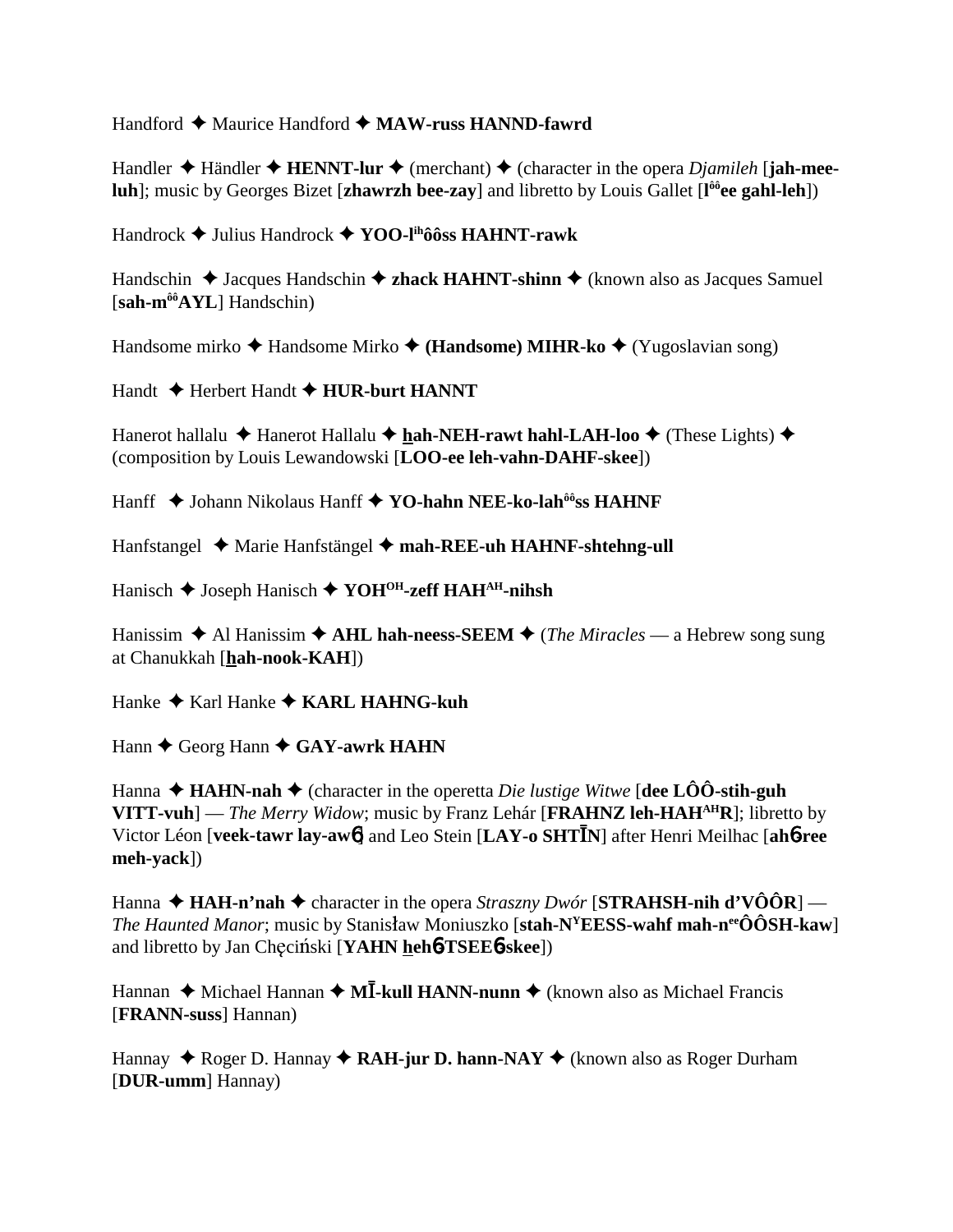Hanne ◆ HAHN-nuh ◆ (character in the oratorio *Die Jahreszeiten* [dee YAH-ress-ts**ī**-tunn] — *The Seasons;* music by Franz Joseph Haydn [**FRAHNTSS YOHOH-zeff H-d'n**] and libretto by Gottfried van Swieten [**GAWT-freet funn SVEE-tunn**])

Hannikainen ◆ Arvo Hannikainen ◆ AR-vaw HAHN-nih-kah<sup>ih</sup>-nenn ◆ (known also as Arvo Sakari [**SAH-kah-rih**] Hannikainen)

Hannikainen ◆ Ilmari Hannikainen ◆ ILL-mah-rih HAHN-nih-kah<sup>ih</sup>-nenn ◆ (known also as Toivo [**TAWIH-vaw**] Ilmari Hannikainen])

Hannikainen Pekka Hannikainen **PECK-kah HAHN-nih-kahih-nenn** (known also as Pietari Juhani [**pihEH-tah-rih YÔÔ-hah-nih**] Hannikainen)

Hannikainen ◆ Tauno Hannikainen ◆ TAH<sup>00</sup>-naw HAHN-nih-kah<sup>ih</sup>-nenn ◆ (known also as Tauno Heikki [**HEHIHK-kih**] Hannikainen)

Hannikainen ◆ Väinö Hannikainen ◆ VA<sup>IH</sup>-nö HAHN-nih-kahih-nenn ◆ (known also as Väinö Aatos [**AHAH-tawss**] Hannikainen)

Hanon Charles-Louis Hanon **sharl-lôôee ah-naw**6

Hanover band **◆** The Hanover Band ◆ (The) HA-no-vur BANND

Hanriot ♦ John Hanriot ♦ JAHN HANN-r<sup>ih</sup>utt

Hansen ◆ Gottfred Matthison-Hansen ◆ GAWT-frehth maht-TEE-sunn-HANN-sunn ◆ (known also as Johan [**yo-HANN**] Gottfred Matthison-Hansen)

Hansen **→** Jens Tofte-Hansen ◆ **YENNSS TAWF-tuh-HANN-sunn** 

Hansen Hans Matthison-Hansen **HANNSS maht-TEE-sunn-HANN-sunn**

Hansen  $\triangle$  Robert Hansen  $\triangle$  WOH-burt HANN-sunn  $\triangle$  (known also as Emil [ay-MEEL] Robert Hansen)

Hansen Wilhelm Hansen **VILL-hellm HANN-sunn**

Hanslick Eduard Hanslick **AY-dooart HAHN-slick**

Hanssens Charles-Louis Hanssens **shar-luh-lôôee hahnss-sunnss**

Hantai **←** Pierre Hantaï ← peehr ahn-tahee

Hanus **→ Jan Hanuš → YAHN HAH-nôôsh**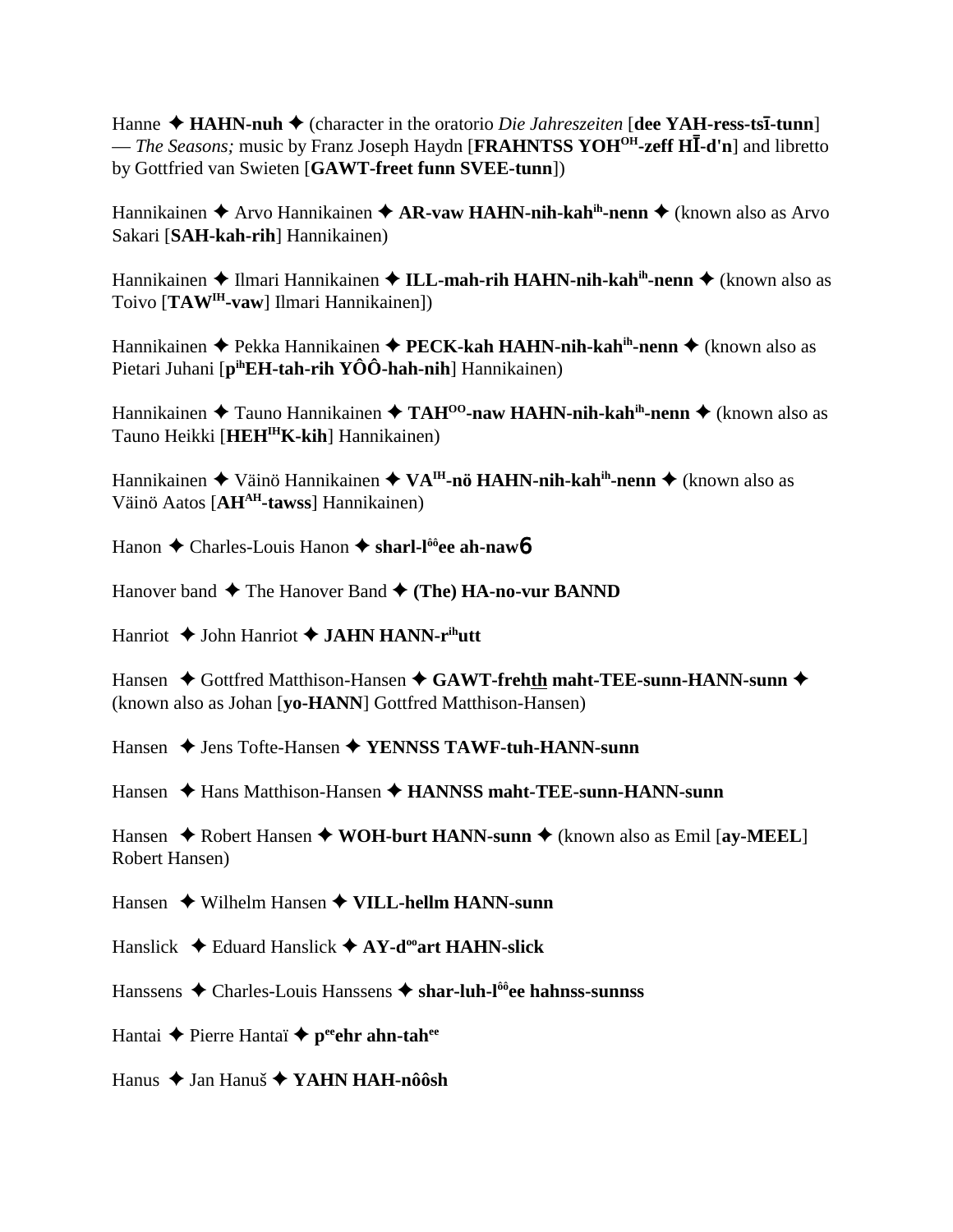Hanus Karel Hanuš **KAH-rell HAH-nôôsh**

Hanuszewska schaeffer ◆ Mieczysława Janina Hanuszewska-Schaeffer ◆ **m<sup>ee</sup>eh-chiss-WAHvah yah-N<sup>Y</sup>EE-nah hah-nôô-SHEFF-skah-SHEFF-fer ♦** (Hanuszewska has also been spelled Hamuszewska)

Har du mod  $\triangle$  Har du mod?  $\triangle$  **HAR doo MAWD?**  $\triangle$  (Have You Courage?)  $\triangle$  (composition by Jean Sibelius [**zhah**6 **sih-BAY-lihôôss**])

Harada ◆ Sadao Harada ◆ sah-dah<sup>aw</sup> hah-lah-dah

Harajyo Akiko Harajyo **ahk-kaw hah-lahj-yaw**

Harasiewicz **→** Adam Harasiewicz **→ AH-dahm hah-rah-s<sup>ee</sup>EH-veech** 

Harasowski Adam Harasowski **AH-dahm hah-rah-SAWF-skee**

Haraszti **→** Emile Harászti **→ ay-meel hah-RAH**<sup>AH</sup>SS-tee

Harbach Otto Harbach **AHT-toh HAR-bahk** (known also as Otto Abels [**AY-buhlss**] Harbach)

Harbison  $\triangle$  John Harbison  $\triangle$  **JAHN HAR-buh-s'n**  $\triangle$  (known also as John Harris [**HA<sup>R</sup>-russ**] Harbison)

Harcourt Eugène d'Harcourt **ö-zhenn dar-kôôr**

Harcourt Marguerite d'Harcourt **mar-gö-reet dar-kôôr**

Hardegg **→ Grad Hardegg → GRAHT HAR-teck** 

Hardelot **→** Guy d'Hardelot ◆ gh<sup>ü</sup>ee dar-duh-lo ◆ (known also as Mrs. W. I. Rhodes [**ROHDZ**])

Hardenberger Håkan Hardenberger **HAW-kahn HAH-dunn-bar-yer**

Hare  $\triangle$  Ian Hare  $\triangle$  **EE-unn HEH**<sup>UH</sup>**R** 

Harfe  $\triangle$  **HAR-fuh**  $\triangle$  (harp)

Harich schneider ◆ Eta Harich-Schneider ◆ AY-tah HAH-rihh-shn**ī-dur** ◆ (known also as Eta Margarete Harich-Schneider [**AY-tah mar-gah-RAY-tuh HAH-rihh-SHN-dur**])

Harle  $\triangle$  John Harle  $\triangle$  **JAHN HARL**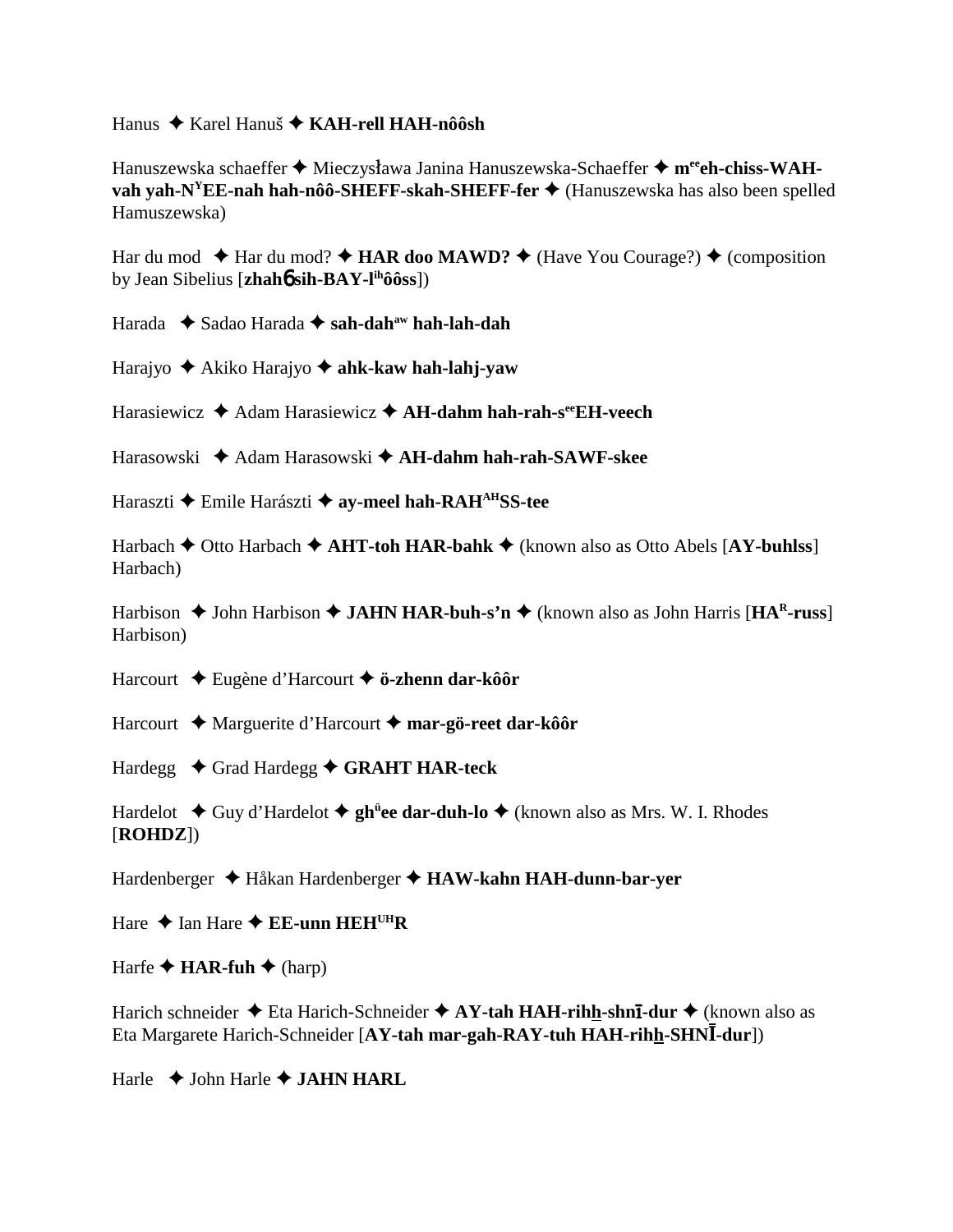Harlekin **→ HAR-luh-kinn →** (Harlequin) ◆ (character in the opera *Ariadne auf Naxos* [ah**rihAHT-nuh ahôôf NAHK-sawss**]; music by Richard Strauss [**RIH-hart SHTRAHÔÔSS**] and libretto by Hugo von Hofmannsthal [**HOO-go fawn HAWF-mahn-stahl**])

Harlem tanzerin **◆** Harlem Tänzerin ◆ **HAR-lumm TENN-tsuh-rinn ◆** (Harlem dancer) ◆ (excerpt from *Twelve Songs* by Alexander von Zemlinsky [**ah-leck-SAHN-tur fawn TSEMMlinn-skee**])

Harline Leigh Harline **LEE HAR-line**

Harmanmaa ◆ Hanna Härmänmaa ◆ **HAHN-nah HA<sup>R</sup>-mann-mah**<sup>ah</sup>

Harmat **→** Artur Harmat ◆ **AR-tôôr HAR-maht** 

Harmati  $\blacklozenge$  Sándor Harmati  $\blacklozenge$  {SANN-dawr har-MAH-tee} SHAH<sup>AH</sup>N-dawr HAR-mah-tee

Harmersbach Alexander, Freiherr von Spitzmüller-Harmersbach **ah-leck-SAHN-tur, FR hehr fawn SHPITTSS-mül-lur-HAR-murss-pahk ♦** (known also as Alexander, Freiherr von Spitzmüller)

Harmoneion singers  $\triangle$  The Harmoneion Singers  $\triangle$  (The) har-MO-nee-unn (Singers)

Harmonie in der ehe  $\triangle$  Die Harmonie in der Ehe  $\triangle$  dee har-mo-NEE inn dayr AY-uh  $\triangle$  (song by Franz Joseph Haydn [**FRAHNTSS YOHOH-zeff H-d'n**])

Harmonies du soir  $\triangleq$  ar-maw-nee du swar  $\triangleq$  (Harmonies of the Evening)  $\triangleq$  composition from *Études d'exécution transcendante* [**ay-tüd degg-zay-kü-seeaw**6 **trah**6**-sah**6**-dah**6**t**] by Franz Liszt [**FRAHNZ LISST**])

Harmonium **har-MO-nee-umm**

Harneck **HAR-neck**

Harnoncourt Nikolaus Harnoncourt **NEE-ko-lahôôss HAR-nawn-kôôrt** / (known also as Johann Nikolaus de la Fontaine und d'Harnoncourt-Unverzagt [**YO-hahn NEE-ko-lahôôss duh lah faw**6**-tenn ôônt dar-naw**6**-kôôr-ÔÔN-fehr-tsahahkt**])

Harnoy ◆ Ofra Harnoy ◆ {**O-fruh HAR-noy**} AWF-rah **HAR-noy** 

Haroun  $\triangleq$  ah-rôô<sup>6</sup>  $\triangleq$  (character in the opera *Djamileh* [**jah-mee-luh**]; music by Georges Bizet [**zhawrzh bee-zay**] and libretto by Louis Gallet [**l ôôee gahl-leh**])

Harpalus  $\triangleleft$  **HAR-puh-luss**  $\triangleleft$  (song by Charles Ives [**CHAH-rullz**  $\overline{I}VZ$ ])

Harraden ◆ Samuel Harraden ◆ SAMM-yuh-wull HA<sup>R</sup>-ruh-dunn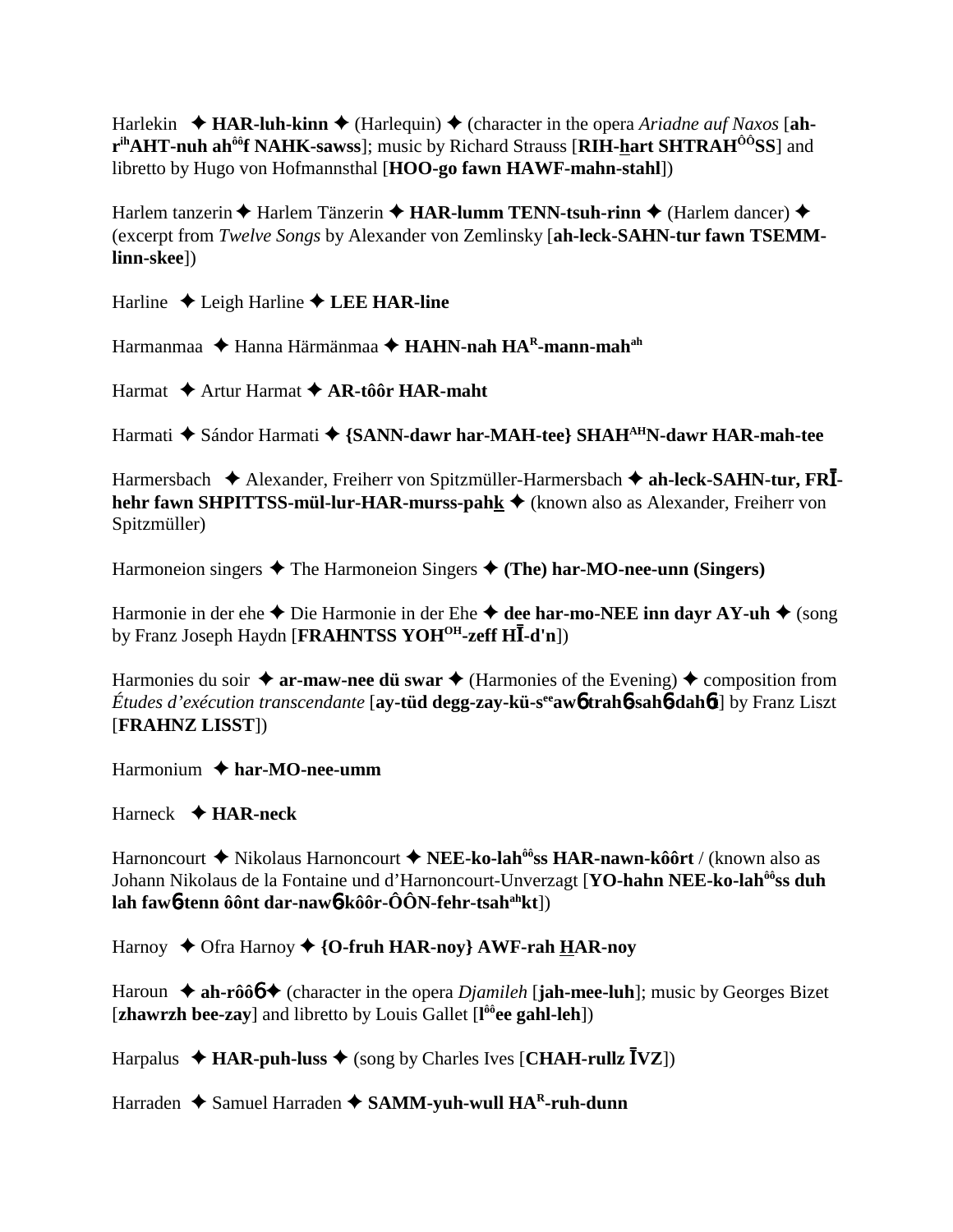- Harre jones  $\triangle$  Robert Harre-Jones  $\triangle$  RAH-burt HA<sup>R</sup>-johnz
- Harrell  $\triangle$  Lynn Harrell  $\triangle$  LINN HA<sup>R</sup>-rull
- Harrer ♦ Uwe Christian Harrer ♦ OO-vuh KRIH-st<sup>ih</sup>ahn HAR-rur
- Harrod  $\blacklozenge$  William Harrod  $\blacklozenge$  WILL-I<sup>th</sup>umm HA<sup>R</sup>-rudd
- Harsanyi ◆ Tibor Harsányi ◆ TIH-bawr har-SHAH<sup>AH</sup>N-yee
- Hart  $\triangle$  Lorenz Hart  $\triangle$  LO-runnz HART
- Hartemann ♦ Jean-Claude Hartemann ♦ zhahb-klohd AR-tuh-mahn
- Hartfiel  $\blacklozenge$  Jürgen Hartfiel  $\blacklozenge$  YÜR-gunn HART-feel
- Harthan ◆ Hans Harthan ◆ HAHNSS HAR-tahn

Hartig  $\triangle$  Heinz Hartig  $\triangle$  HINTSS HAR-tihh  $\triangle$  (known also as Heinz Friedrich [FREETrihh] Hartig)

Hartleben  $\triangle$  Otto Erich Hartleben  $\triangle$  AWT-toh AY-rihh HART-lay-bunn

Hartliep ◆ Nikki Li Hartliep ◆ NICK-kee lee HART-leep

Hartmann  $\triangle$  Arthur Hartmann  $\triangle$  AR-thur HART-munn  $\triangle$  (known also as Arthur Martinus [mar-TEE-nuss] Hartmann)

Hartmann  $\triangle$  August Wilhelm Hartmann  $\triangle$  AH<sup> $\hat{0}$ ô-gôôst VILL-hellm HART-mahn</sup>

Hartmann ◆ Carl Hartmann ◆ KARL HART-mahn

Hartmann Emil Hartmann  $\triangle$  eh-MEEL HART-mahn  $\triangle$  (known also as Emil Wilhelm Emilius Zinn Hartmann [VILL-hellm eh-MEE-l<sup>ih</sup>ôôss **ZINN HART-mahn**])

Hartmann ♦ Georges Hartmann ♦ zhawrzh HART-mahn

Hartmann ♦ Johann Ernst Hartmann ♦ vo-HANN EHRNST HART-mahn ♦ (known also as Johann Ernst Joseph Hartmann [yo-HANN EHRNST YOO-zeff HART-mahn])

Hartmann ♦ Johann Peter Emilius Hartmann ♦ yo-HANN PEE-tuh eh-MEE-l<sup>ih</sup>ôôss HARTmahn

Hartmann ◆ Karl Amadeus Hartmann ◆ KARL ah-mah-DAY-ôôss HART-mahn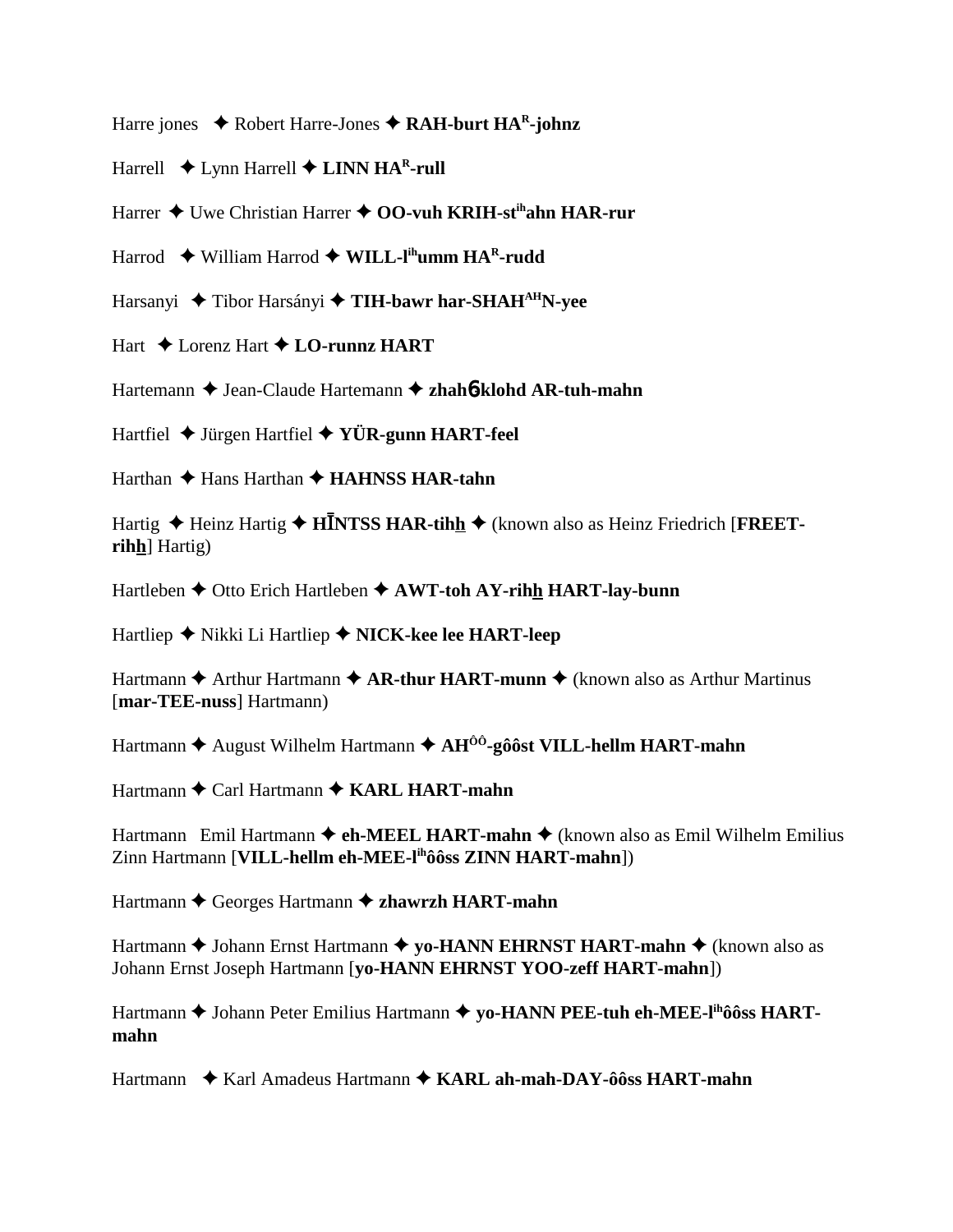Hartmann ♦ Pater Hartmann ♦ PAH-tur HART-mahn

Hartmann ♦ Robert Müller-Hartmann ♦ ROH<sup>OH</sup>-bert MÜL-lur-HART-mahn

Hartmann  $\triangle$  Rudolf Hartmann  $\triangle$  ROO-dawlf HART-mahn

Hartmann  $\triangle$  Thomas Hartmann  $\triangle$  TAW-muss HART-munn  $\triangle$  (known also as Thomas Alexandrovich de [**uh-l<sup>y</sup>ick-SAHN-druh-vihch day**] Hartmann)

Hartmann  $\blacklozenge$  V. A. Hartmann  $\blacklozenge$  (V. A.) **HART-mahn** 

- Hartog  $\triangle$  Eduard de Hartog  $\triangle$  AY-d<sup>"</sup>art duh HAR-tawk
- Hartog  $\rightarrow$  Jacques Hartog  $\rightarrow$  **ZHACK HAR-tawk**
- Hartwig  $\triangle$  Dieter Härtwig  $\triangle$  DEE-tur HEHRT-vihh
- Harwood  $\triangle$  Basil Harwood  $\triangle$  BA-zull HAR-wôôd
- Has tu point veu  $\triangleq$  ah tu pwahó vö  $\triangleq$  (song by Adrian Le Roy [ahd-r<sup>ee</sup> ahó luh r'wah]
- Haselbock ◆ Martin Haselböck ◆ MAR-teen HAH-zull-bök
- Haser  $\triangle$  August Ferdinand Häser  $\triangle$  AH<sup> $\hat{0}$ o<sup>2</sup>-gôost FEHR-tee-nahnt HAY-zur</sup>

Haser  $\triangle$  Charlotte Häser  $\triangle$  har-LAWT-tuh HAY-zur  $\triangle$  (known also as Charlotte Henriette [henn-r<sup>ih</sup>ETT-tuh] Häser)

- Haskil ◆ Clara Haskil ◆ KLAH-rah hahss-KEEL
- Haslinger  $\triangle$  Tobias Haslinger  $\triangle$  toh-BEE-ahss HAHSS-lihng-ur
- Hassall ◆ Christopher Hassall ◆ KRISS-tuh-fur HASS-sull
- Hasse ◆ Faustina Hasse ◆ fah<sup>ôô</sup>-STEE-nah HAHSS-suh

Hasse  $\triangle$  Johann Adolf Hasse  $\triangle$  YO-hahn AH<sup>AH</sup>-dawlf HAHSS-suh  $\triangle$  (known also as Johann  $Adolph [AH<sup>AH</sup>-dawIf] Hasse])$ 

- Hasse  $\triangle$  Karl Hasse  $\triangle$  KARL HAHSS-suh
- Hasse  $\triangleleft$  Max Hasse  $\triangleleft$  MAHKSS HAHSS-suh
- Hassell  $\triangle$  Jon Hassell  $\triangle$  JAHN HASS-s'l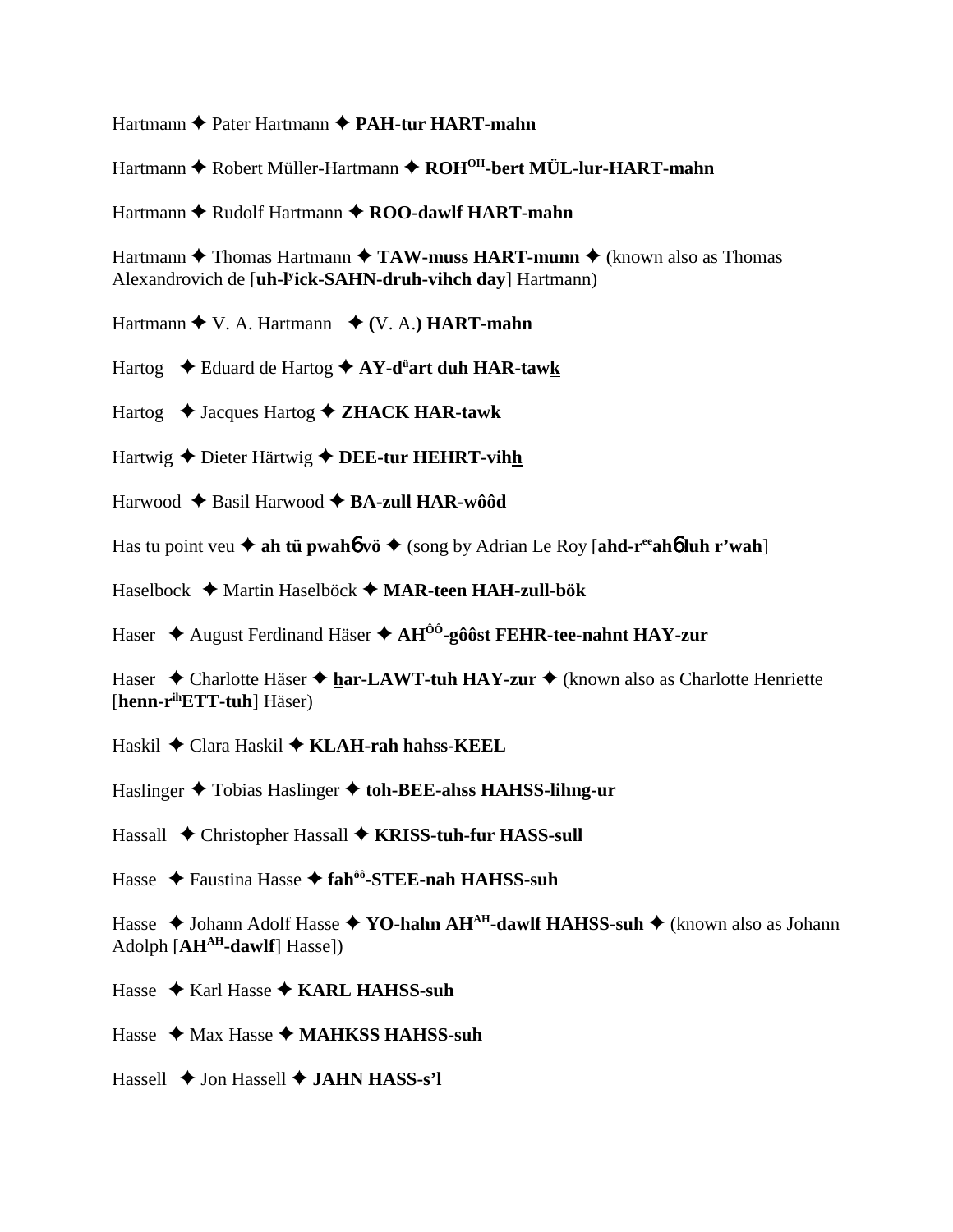Hasselmans  $\triangle$  Alphonse Hasselmans  $\triangle$  ahl-fawbs ahss-s'l-mahnss  $\triangle$  (known also as Alphonse Jean [zhahó] Hasselmans)

Hasselmans  $\blacklozenge$  Josef H. Hasselmans  $\blacklozenge$  zho-zeff (H.) ahss-s'l-mahnss

Hasselmans  $\triangle$  Louis Hasselmans  $\triangle$  l<sup>ôô</sup>ee ahss-s'l-mahbss

Hassler  $\triangle$  Caspar Hassler  $\triangle$  KAHSS-par HAHSS-lur

Hassler ◆ Hans Leo Hassler ◆ HAHNSS LAY-o HAHSS-lur ◆ (known also as Hans Johann [YO-hahn] Leo Hassler)

Hassler  $\triangle$  Isaak Hassler  $\triangle$  EE-sah<sup>ah</sup>k HAHSS-lur

Hassler  $\triangleq$  Jakob Hassler  $\triangleq$  YAH<sup>AH</sup>-kawp HAHSS-lur

Hassler ◆ Johann Wilhelm Hässler ◆ YO-hahn VILL-hellm HESS-lur

Hassliche entlein  $\triangle$  Das hässliche Entlein  $\triangle$  dahss HESS-lih-huh ENNT-lin  $\triangle$  (The Ugly Duckling)  $\blacklozenge$  (song adapted by Johanness Brahms [yo-HAHN-nuss {BRAHMZ} BRAH<sup>AH</sup>MSS] from the story by Hans Christian Andersen [HANNSS KRIH-st<sup>ih</sup>unn AHN-tur-sunn])

Hasta manana  $\triangle$  Hasta mañana  $\triangle$  AH-stah mah-n'YAH-nah  $\triangle$  (composition by Ulvaeus [ôôl-VAH<sup>AY</sup>-ôôss], Andersson [AHN-derss-sunn], and Anderson [ANN-dur-sunn])

Hastreiter ◆ Helene Hastreiter ◆ huh-LAYN HAHST-rī-tur

Hat dich die liebe beruhrt ◆ Hat dich die Liebe berührt ◆ haht DIHH dee LEE-buh buh- $\angle$ **RÜRT**  $\triangle$  (If love has touched you)  $\triangle$  (song by Joseph Marx [**YOH<sup>OH</sup>-zeff MARKSS**])

Hat gesagt bleibts nicht dabei ◆ Hat gesagt — bleibt's nicht dabei ◆ HAHT guh-ZAHKT **bliptss nihht dah-bi**  $\blacklozenge$  (Promises Made and Broken)  $\blacklozenge$  (poem from *Des Knaben Wunderhorn*) [dess k'NAH<sup>AH</sup>-bunn VÔÔN-tur-hawrn] — The Youth's Magic Horn — set to music by Richard Strauss [RIH-hart SHTRAH<sup>00</sup>SS])

Hat sie schon einmal  $\triangle$  Hat sie schon einmal  $\triangle$  **HAHT zee SHOHN IN-mahl**  $\triangle$  (aria from the opera Der Rosenkavalier [davr RO-zunn-kah-fah-leer] — The Knight of the Rose; music by Richard Strauss [RIH-hart SHTRAH<sup>00</sup>SS] and libretto by Hugo von Hofmannsthal [HOO-go] fawn HAWF-mahn-stahl])

Hata  $\triangle$  Háta  $\triangle$  HAH<sup>AH</sup>-tah  $\triangle$  (character in the opera *Prodaná nev* Čsta [PRAW-dah-nah<sup>ah</sup>] NEH-v<sup>y</sup>ess-tah] — The Bartered Bride; music by Bedřich Smetana [BEDD-'shihk SMEH-tuhnuh] and libretto by Karel Sabina [KAH-rell SAH-bih-nah])

Hatano  $\rightarrow$  Hitoshi Hatano  $\rightarrow$  h'tawsh hah-tah-naw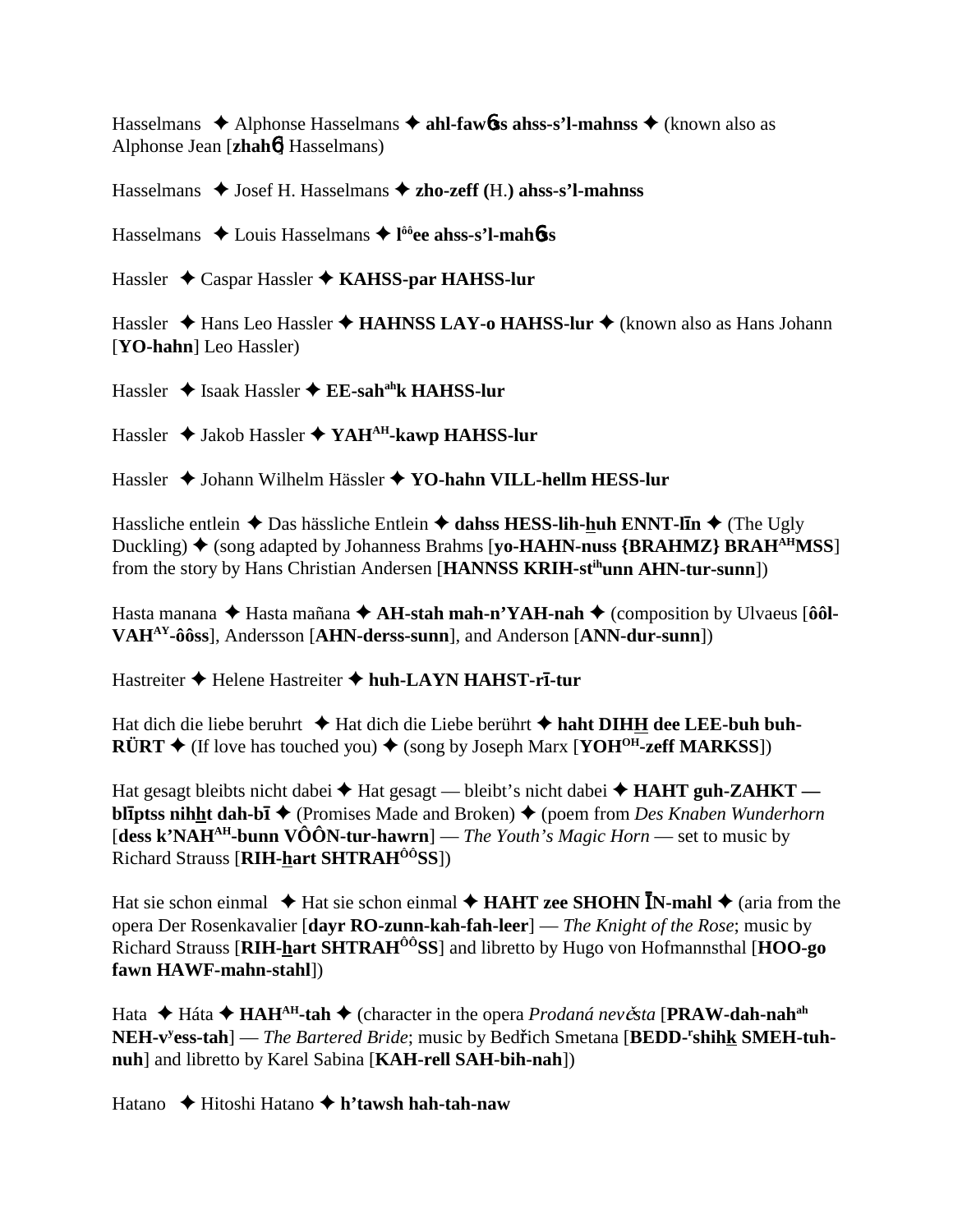Hatrik  $\blacklozenge$  Juraj Hatrík  $\blacklozenge$  YÔÔ-rī HAHT-ree<sup>ee</sup>k

Hattstaedt ♦ John James Hattstaedt ♦ JAHN JAYMZ HATT-stedd

Hatze  $\triangleleft$  Josip Hatze  $\triangleleft$  YAH-sipp HAHT-tseh

Haubenstock ramati  $\triangle$  Roman Haubenstock-Ramati  $\triangle$  RO-mahn HAH<sup>00</sup>-benn-shtahk-rah-**MAH-tee** 

Haubiel ◆ Charles Trowbridge Haubiel ◆ CHAH-rullz TRO-bridj HAH<sup>00</sup>-b<sup>ih</sup>ell

Haudebert  $\triangleleft$  Lucien Haudebert  $\triangleleft$  lü-s<sup>ee</sup>aho o-duh-behr

Hauer  $\triangle$  Josef Matthias Hauer  $\triangle$  YOH<sup>OH</sup>-zeff mah-TEE-ahss HAH<sup>ÔÔ</sup>-ur

Hauer riedl ◆ Robert Hauer-Riedl ◆ ROH<sup>OH</sup>-behrt HAH<sup>ÔÔ</sup>-ur-REE-d'l

Haug  $\div$  Gustav Haug  $\div$  GÔÔ-stahf HAH<sup>ÔÔ</sup>K

Haug  $\triangle$  Hans Haug  $\triangle$  HAHNSS HAH<sup>00</sup>K

Haugland  $\triangle$  Aage Haugland  $\triangle$  O-huh HAH<sup> $0$ 0</sup>G-lahn

Hauk  $\blacklozenge$  Minnie Hauk  $\blacklozenge$  MINN-nee HAH<sup>00</sup>K

Hauke  $\triangleq$  Ernst Hauke  $\triangleq$  EHRNST HAH<sup> $\hat{0}$ 0-kuh</sup>

Haupt ◆ Eckart Haupt ◆ EH-kart HAH<sup>ôô</sup>PT

Haupt  $\triangle$  Karl August Haupt  $\triangle$  KARL AH<sup>00</sup>-gôôst HAH<sup>00</sup>PT

Haupt voll blut und wunden  $\triangle$  O Haupt voll Blut und Wunden  $\triangle$  O HAH<sup> $\hat{0}$ 0 $\hat{P}$ T fawl BLOOT</sup> **ôônt VÔÔN-tunn ♦** (O Sacred Head Sore Wounded) ♦ (choral excerpt from the *St. Matthew* Passion by Johann Sebastian Bach [YO-hahn {suh-BASS-t<sup>ih</sup>unn BAHK} zay-BAH-st<sup>ih</sup>ahn  $BAHK$ ])

Hauptmann  $\triangle$  Anna Milder-Hauptmann  $\triangle$  AHN-nah MILL-tur-HAH<sup> $00$ </sup>PT-mahn  $\triangle$  (known also as Pauline [pah<sup>ôo</sup>-LEE-nuh] Anna Milder-Hauptmann)

Hauptmann  $\triangle$  Cornelius Hauptmann  $\triangle$  kawr-NAY-l<sup>ih</sup>ôôss HAH<sup>ôô</sup>PT-mahn

Hauptmann  $\triangle$  Ein Hauptmann  $\triangle$  **In HAH<sup>ôô</sup>PT-mahn**  $\triangle$  (A captain)  $\triangle$  (character in the opera *Eugen Onegin* or *Yevgeny Onegin* [yevv-GAY-nee ah-N<sup>Y</sup>AY-ghinn]; music by Peter Ilyich Tchaikovsky [p'YAW-t'r ill-YEECH {chah<sup>ih</sup>-KAWF-skee} chay-KAWF-skee]; libretto by Konstantin Shilovsky [kahn-stahn-T<sup>Y</sup>EEN shih-LAWF-skee] and P. I. Tchaikovsky after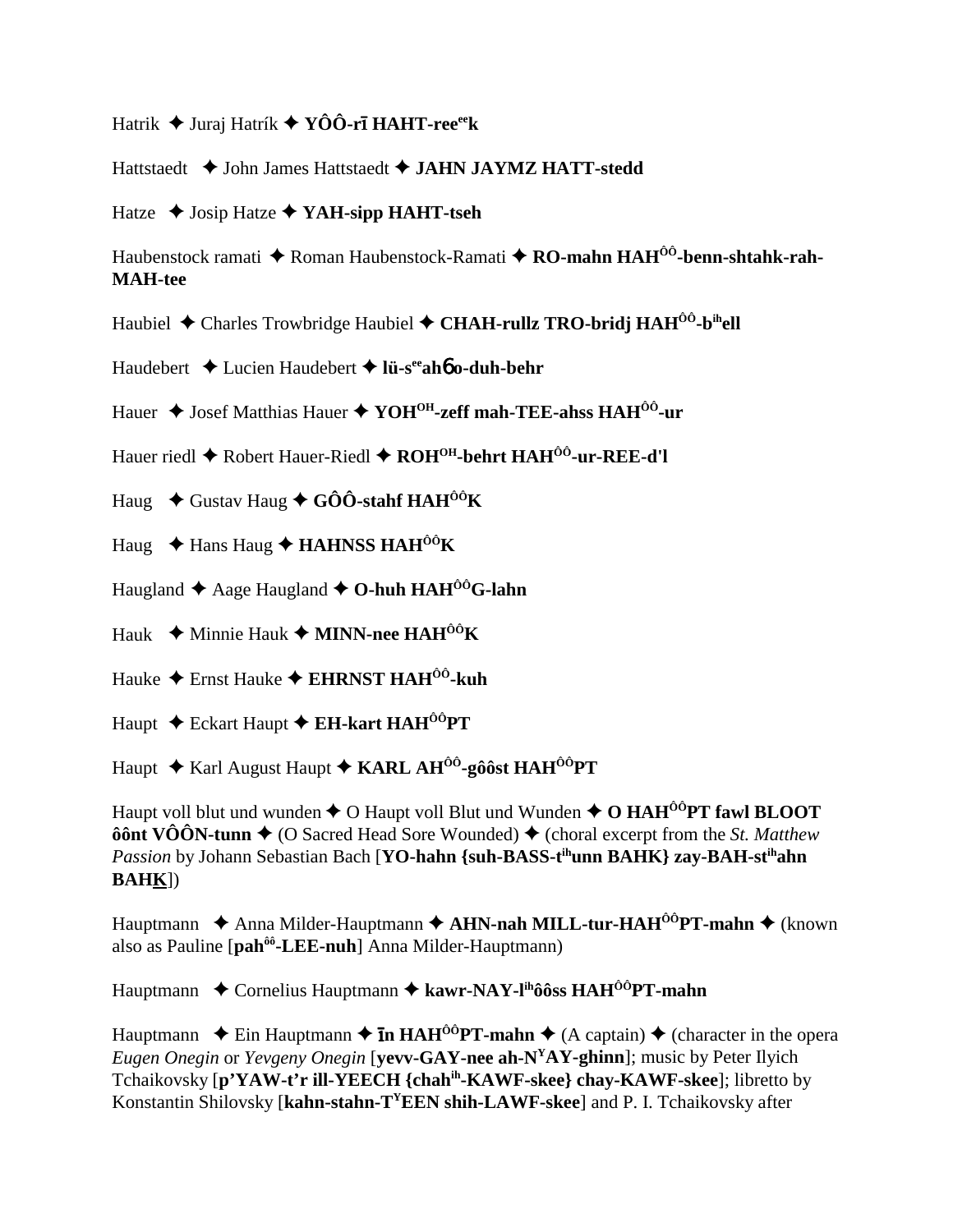Alexander Sergeyevich Pushkin [**uh-ly ick-SAHN-d'r sehr-GAY-yeh-vihch POOSH-kinn**]) Hauptmann Elisabeth Hauptmann **ay-LEE-zah-bett HAHÔÔPT-mahn** Hauptmann ◆ Moritz Hauptmann ◆ MO-rittss HAH<sup>ÔÔ</sup>PT-mahn Hauschka Vincenz Hauschka **VINN-tsennss HAHÔÔSH-kah** Hausegger Friedrich von Hausegger **FREET-rihh fawn HAHÔÔ-zegg-gur** Hausegger Siegmund von Hausegger **ZEEK-môônt fawn HAHÔÔ-zegg-gur** Hauser **↓** Miska Hauser ◆ MISS-kah HAH<sup>ôô</sup>-zur

Haushofmeister bei der feldmarschallin ◆ Der Haushofmeister bei der Feldmarschallin ◆ dayr HAH<sup>ÔÔ</sup>SS-hawf-mī-stur bī dayr FELLT-mar-shahl-linn  $\triangleq$  (the Marschallin's [MAR-shahl**linnz**] majordomo) ♦ (character in the opera *Der Rosenkavalier* [dayr **RO-zunn-kah-fah-leer**] — *The Knight of the Rose*; music by Richard Strauss [**RIH-hart SHTRAHOOSS**] and libretto by Hugo von Hofmannsthal [**HOO-go fawn HAWF-mahn-stahl**])

Haushofmeister bei faninal♦ Der Haushofmeister bei Faninal ♦ **dayr HAH<sup>ôô</sup>SS-hawf-mī-stur bI** FAH-nih-nahl ♦ Faninal's majordomo) ♦ (character in the opera *Der Rosenkavalier* [dayr **RO-zunn-kah-fah-leer**] — *The Knight of the Rose*; music by Richard Strauss [**RIH-hart SHTRAHÔÔSS**] and libretto by Hugo von Hofmannsthal [**HOO-go fawn HAWF-mahn-stahl**])

Hausknecht **→ HAH<sup>ôô</sup>SS-k'neht →** (porter) → (character in the opera *Der Rosenkavalier* [**dayr RO-zunn-kah-fah-leer**] — *The Knight of the Rose*; music by Richard Strauss [**RIH-hart SHTRAHÔÔSS**] and libretto by Hugo von Hofmannsthal [**HOO-go fawn HAWF-mahn-stahl**])

Hausler Regula Häusler **RAY-gôô-lah HOYSS-lur**

Hausmann ◆ Robert Hausmann ◆ ROH<sup>OH</sup>-bert HAH<sup>00</sup>SS-mahn

Haussermann **→** John Haussermann → JAHN HAH<sup>ÔÔ</sup>SS-sur-munn → (known also as John William [**WILL-l<sup>ih</sup>umm**] Haussermann, Jr.)

Haussmann ◆ Valentin Haussmann ◆ FAH<sup>AH</sup>-lenn-teen HAH<sup>ÔÔ</sup>SS-mahn

Hausswald Günter Hausswald **GÜN-tur HAHÔÔSS-vahlt**

Haute contre Haute-contre **oht-kaw**6**-tr'** (counter-tenor)

Hautzig ◆ Walter Hautzig ◆ {WAWL-tur HAH<sup>ÔÔ</sup>T-zigg} VAHL-tur HAH<sup>ÔÔ</sup>T-tsihh

Hauwe Walter van Hauwe **WAHL-tur funn HAHÔÔ-weh**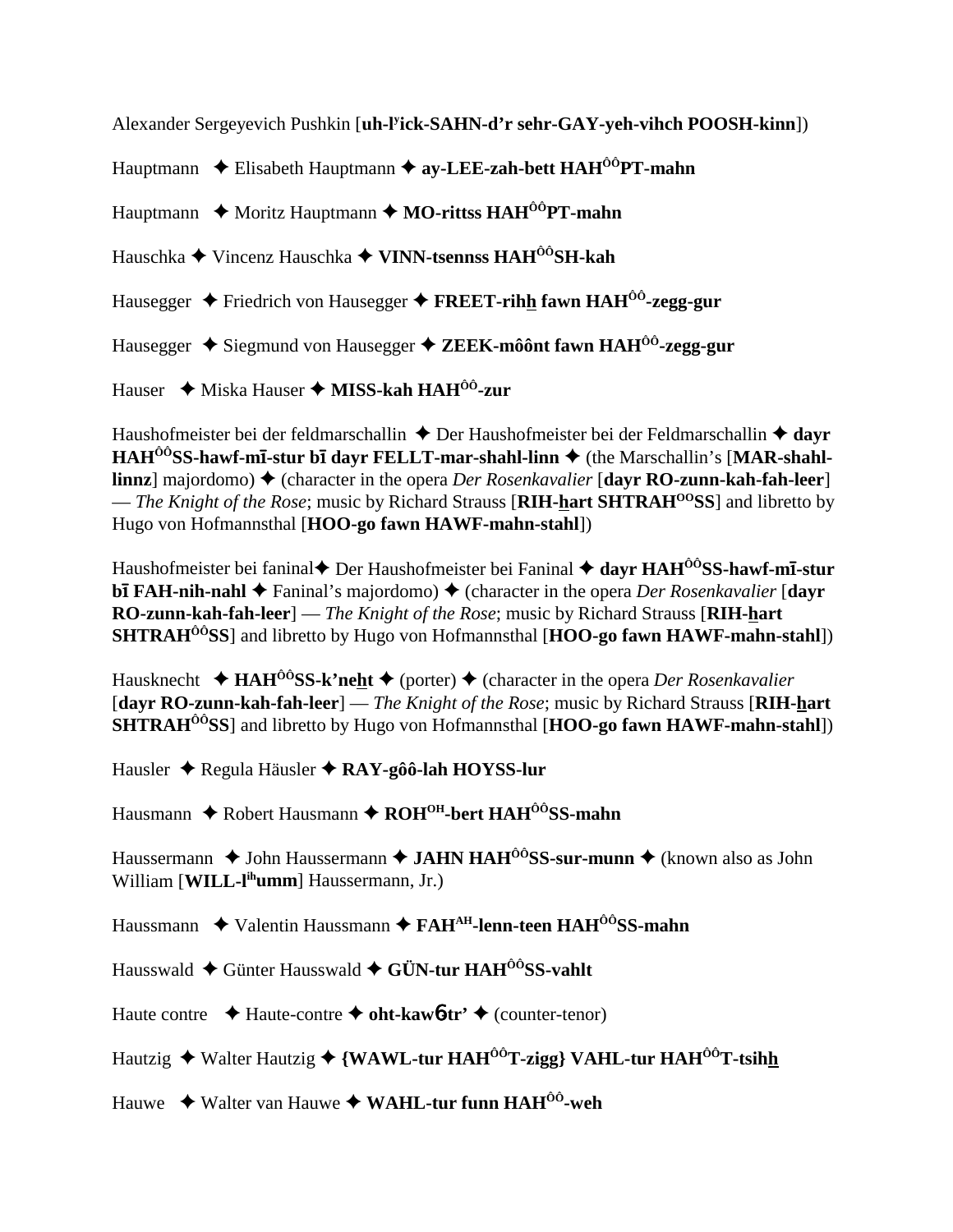Havanaise **ah-vah-nezz** (suite by Camille Saint-Saëns [**{kah-meel seh**6**-sah**6**ss} kah-meey' seh**6**-sah**6**ss**])

Havelka ◆ Svatopluk Havelka ◆ SVAH-toh-plôôk HAH-vell-kuh

Havemann ◆ Gustav Havemann ◆ GÔÔ-stahf HAH-fuh-mahn

Haver Vincenzo Bell'Haver **veen-CHAYN-tso bayl-AH-vayr**

Havingha **→** Gerhardus Havingha → ker-AR-düss hah-VIHNG-guh

Hawel **→** Jan Wincenty Hawel ◆ **YAHN veen-TSENN-tih HAH-vell** 

Hayasaka Fumio Hayasaka **hoo-meeaw hah-yah-sah-kah**

Hayashi Hikaru Hayashi **h'kah-loo hah-yahsh**

Hayashi ◆ Kenzō Hayashi ◆ keh**6-zaw<sup>aw</sup> hah-yahsh** ◆ (known also as Kenzō Hayashi Nagaya [**nah-gah-yah**])

Haydn Franz Joseph Haydn **FRAHNTSS YOHOH-zeff H-d'n**

Haydn ◆ Michael Haydn ◆ MIH-hah-ell HI-dn ◆ (known also as Johann Michael Haydn [**YO-hahn MIH-hah-ell H-dn**])

Haydon **←** Glen Haydon ← GLENN HAY-d'n

Hayinu  $\triangle$  Avadim Hayinu  $\triangle$  A**H-vah-deem hah-YEE-noo**  $\triangle$  (*Once we were slaves* — a Passover song)

Haym  $\blacklozenge$  Nicola Francesco Haym  $\blacklozenge$  nee-KO-lah frahn-CHAY-sko  $\overline{M} \blacklozenge$  (the last name is also spelled Haim [**AHEEM**])

Hayo haya ◆ Hayo Haya ◆ hah-YO hah-YAH ◆ (Once Upon a Time) ◆ Chassidic [hahss-**SIH-dick**] song)

Hazel Chris Hazell **KRISS HAY-z'l**

Hazelzet Wilbert Hazelzet **WILL-burt HAH-zull-zett**

Hazeremos una merenda  $\triangle$  Hazeremos una Merenda  $\triangle$  ah-thay-RAY-mawss OO-nah may-**RAYN-dah**  $\blacklozenge$  (Let's Make a Meal)  $\blacklozenge$  (Sephardic [suh-FAR-dick] song)

He oui je serai mort et apres ◆ Hé oui, je serai mort. Et après? ◆ ay wee, zhuh s'reh mawr. **ay ah-preh? ♦** (poem by Maurice Carême [**mo-reess kah-remm**] set to music by Jacques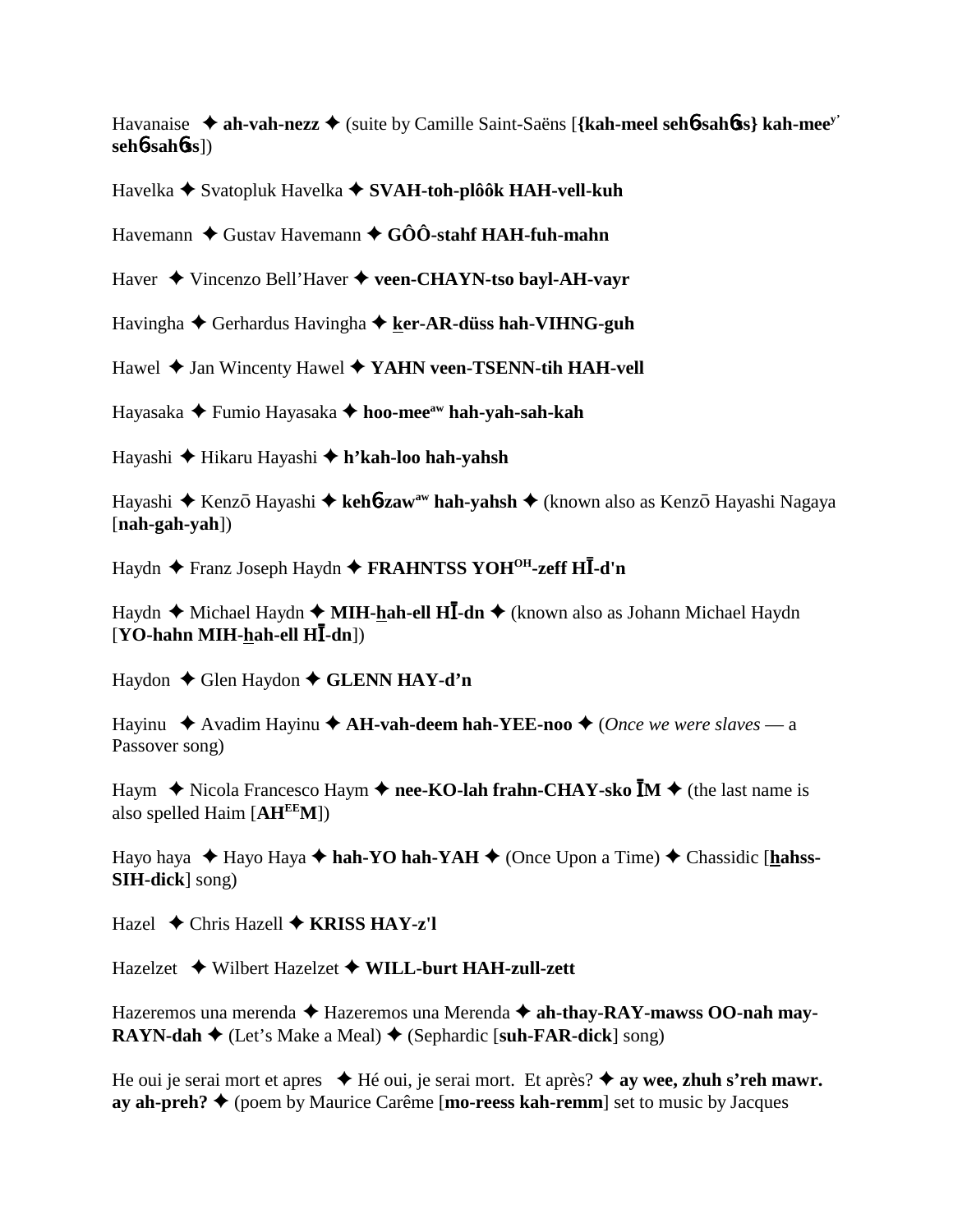Chailley [zhack shah<sup>ee</sup>-vee])

He zigeuner  $\triangleleft$  He, Zigeuner  $\triangleleft$  HAY, tsee-GOY-nur  $\triangleleft$  (Hey, Gypsy)  $\triangleleft$  (Hungarian lyric translated to German by Hugo Conrat [HOO-go KAWN-raht] and set to music by Johannes Brahms [yo-HAHN-nuss {BRAHMZ} BRAH<sup>AH</sup>MSS])

Healey  $\blacklozenge$  Derek Healey  $\blacklozenge$  DEH-reck HEE-lee

Heartz  $\triangle$  Daniel Heartz  $\triangle$  DA-n'vull HURTZ  $\triangle$  (known also as Daniel Leonard [LEH-nurd] Heartz)

Hebbel  $\triangle$  Friedrich Hebbel  $\triangle$  FREET-rihh HEPP-puhl

Hebble  $\triangle$  Robert Hebble  $\triangle$  RAH-burt HEBB-b'l

Hebenstreit ◆ Pantaleon Hebenstreit ◆ pahn-tah-LAY-awn HAY-bunn-shtrīt

Hebet sidus  $\blacklozenge$  HEH-bett SEE-dôôss  $\blacklozenge$  (The star that once lit my face with joy)  $\blacklozenge$  (excerpt from the 13th-century manuscript *Carmina Burana* [kar-MEE-nah boo-RAH-nah])

- Hecate  $\rightarrow$  {HEH-kutt} HEH-ka-tay  $\rightarrow$  (Greek goddess)
- Heckel  $\triangle$  Emil Heckel  $\triangle$  AY-meel HEH-kull

Heckel ◆ Johann Adam Heckel ◆ YO-hahn AH<sup>AH</sup>-dahm HEH-kull

- Heckel  $\rightarrow$  Wolf Heckel  $\rightarrow$  VAWLF HEH-kull
- Heckmann  $\triangle$  Werner Heckmann  $\triangle$  VEHR-nur HECK-mahn
- Heckscher ◆ Céleste de Longpré Heckscher ◆ say-lesst duh lawng-pray HECK-shur
- Hedberg  $\triangle$  Tor Hedberg  $\triangle$  TÔÔR HEDD-bar<sup>y</sup>
- Hedouin  $\triangle$  Pierre Hédouin  $\triangle$  p<sup>ee</sup>ehr ay-d<sup>ôô</sup>eh**ó**
- $\text{Hedwall} \triangleq \text{Lennart}$  Hedwall  $\triangleq \text{LENN-nart}$  HEH<sup>UH</sup>D-vahl
- Heermann  $\triangle$  Hugo Heermann  $\triangle$  HOO-go HAYR-mahn
- Hegar  $\triangle$  Friedrich Hegar  $\triangle$  FREET-rihh HAY-gar
- Hegedus ◆ Ferenc Hegedüs ◆ FEH-renntss HEH-gheh-düsh
- Heger  $\triangle$  Robert Heger  $\triangle$  ROH<sup>OH</sup>-bert HAY-gur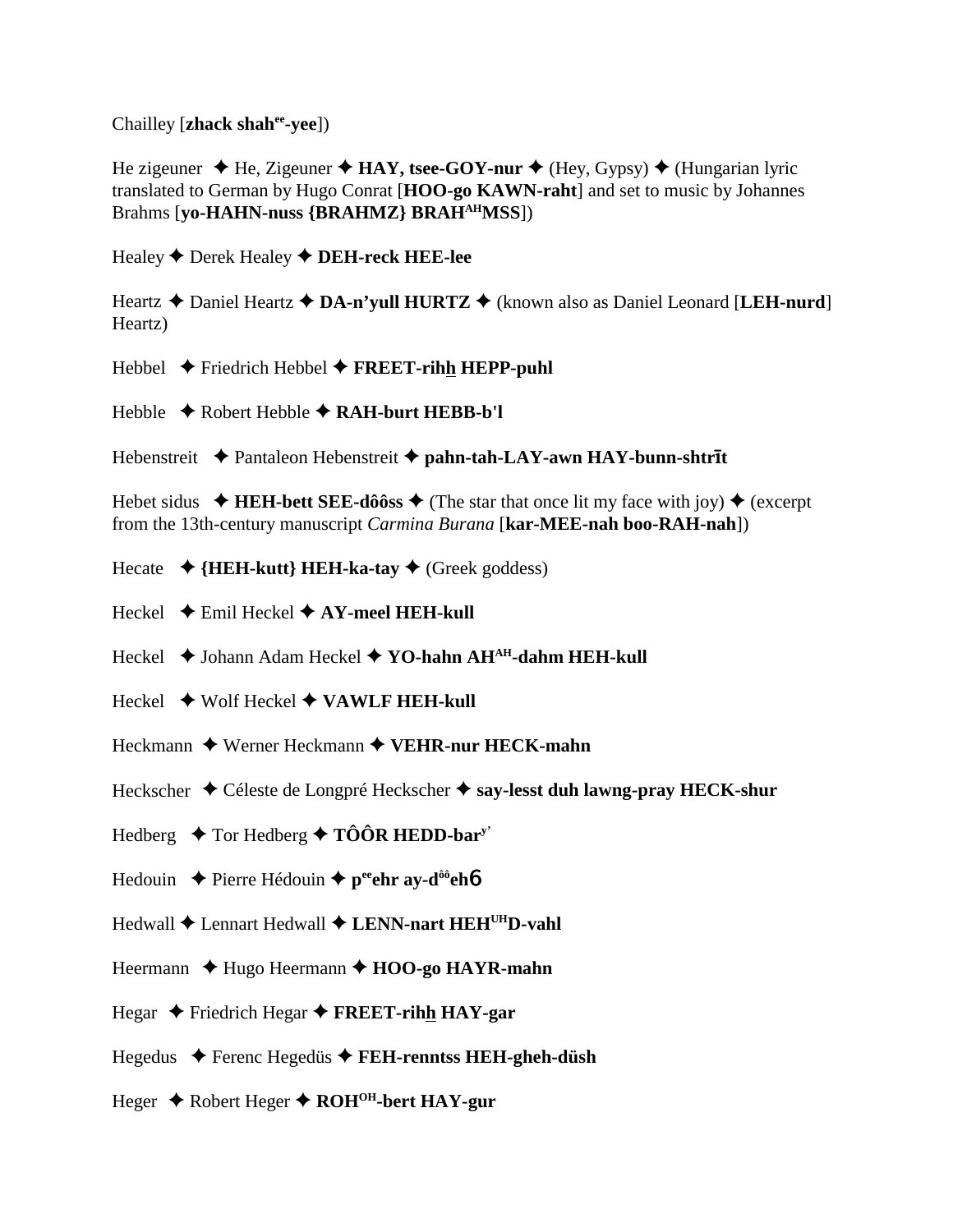Hegge  $\triangle$  Odd Grüner-Hegge  $\triangle$  AWD GRÜ-nur HEGG-guh  $\triangle$  (Grüner has also been spelled Grünner [GRÜN-nur])

Hegner  $\triangle$  Anton Hegner  $\triangle$  ANN-tawn HEGG-nuh

Hegner  $\triangle$  Otto Hegner  $\triangle$  AWT-toh HEGG-nur

Hegyesi ◆ Louis Hegyesi ◆ LÔÔ-iss HEH-jeh-shee

Hei ♦ Hong, Hei-Kyung ♦ HAWNG, HAY-K'YAHNG

Hei kyung  $\triangleleft$  Hong, Hei-Kyung  $\triangleleft$  HAWNG, HAY-K'YAHNG

Heidelberg  $\triangleleft \{ H\overline{I}$ -dull-burg}  $H\overline{I}$ -dull-pehrk

Heiden  $\triangle$  Bernhard Heiden  $\triangle$  {BUR-nurd HI-d'n} BEHRN-hart HI-dunn

Heiden  $\triangle$  Hans Heiden  $\triangle$  HAHNSS HI-dunn  $\triangle$  (the last name is also spelled Heyden [HI**dunn**] and Haiden [HAH<sup>EE</sup>-dunn])

Heiden  $\triangle$  Sebald Heyden  $\triangle$  ZAY-bahlt HI-dunn  $\triangle$  (the last name is also spelled Heiden [HIdunn] and Haiden  $[HAH<sup>EE</sup>$ -dunn])

Heidenroslein  $\triangle$  Heidenröslein  $\triangle$  H**I**-dunn-röss-lin  $\triangle$  (Little Wild Rose)  $\triangle$  song by Franz Schubert [FRAHNTSS SHOO-bert])

Heider  $\triangle$  Werner Heider  $\triangle$  VEHR-nur HI-dur

Heidingsfeld  $\triangle$  Ludwig Heidingsfeld  $\triangle$  LOOT-vihh HI-dihngss-fellt

Heidrich  $\blacklozenge$  Günter Heidrich  $\blacklozenge$  GÜN-tur HIT-rihh

Heifetz  $\triangle$  Daniel Heifetz  $\triangle$  DA-n'vull HI-futtss  $\triangle$  (known also as Daniel Alan [A-lunn] Heifetz)

Heifetz  $\triangleleft$  Jascha Heifetz  $\triangleleft$  YAH-shah HI-futtss

Heighway  $\blacklozenge$  John Heighway  $\blacklozenge$  JAHN HAY-way

Heil sei euch geweihten  $\triangle$  Heil sei euch Geweihten  $\triangle$  H $\overline{L}$  zī oyh guh-V $\overline{I}$ -tunn  $\triangle$  (final chorus from the opera Die Zauberflöte [dee TSAH<sup> $\hat{0}$ 0-bur-flö-tuh] — The Magic Flute; music</sup> by Wolfgang Amadeus Mozart [VAWLF-gahng ah-mah-DAY-ôôss MO-tsart] and libretto by Emanuel Schikaneder [ay-MAH<sup>AH</sup>-n<sup>oo</sup>ayl SHEE-kah-nay-dur])

Heilge quelle  $\triangle$  Heil'ge Quelle  $\triangle$  HIL-guh k'VAYL-luh  $\triangle$  (excerpt from the opera Le nozze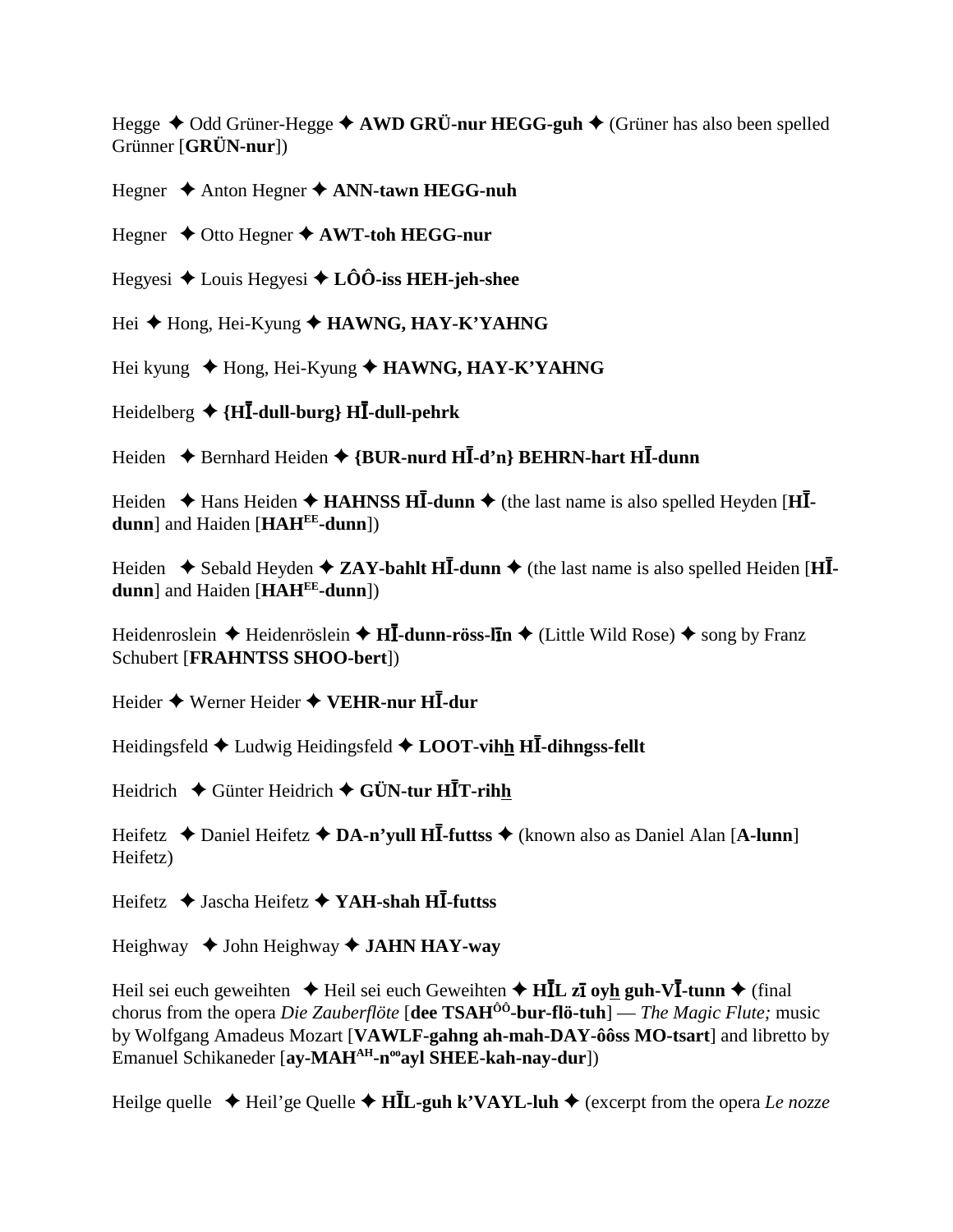di Figaro [lay NOHT-tsay dee FEE-gah-ro] — The Marriage of Figaro; music by Wolfgang Amadeus Mozart [VAWLF-gahng ah-mah-DAY-ôôss MO-tsart]; libretto by Lorenzo da Ponte [lo-RAYN-tso dah POHN-tay] after Pierre-Augustin Caron de Beaumarchais [pee hr o-güss $teh6$  kah-raw $6$  duh bo-mar-sheh])

Heilges geist und wasserbad  $\triangle$  O heilges Geist und Wasserbad  $\triangle$  O HIL-guss GHIST ôont VAHSS-sur-paht ♦ (cantata [kunn-TAH-tuh] by Johann Sebastian Bach [YO-hahn {suh-**BASS-tihunn BAHK} zav-BAH-stihahn BAHK])** 

Heilig  $\triangleleft H\overline{I}$ -lihh  $\triangleleft$  (Holy)  $\triangleleft$  (cantata [kunn-TAH-tuh] by Carl Philipp Emanuel Bach [KARL FEE-lipp ay-MAH $^{AH}$ -n<sup>oo</sup>ayl BAHK])

Heiligen drei konige aus morgenland  $\triangle$  Die heiligen drei Könige aus Morgenland  $\triangle$  dee HI-lihgunn DR $\overline{I}$  KÖ-nih-guh ah<sup> $\hat{\theta}$ os MAWR-gunn-lahnt  $\blacklozenge$  (The Three Holy Kings From the Orient)</sup> ♦ (composition for orchestra and soprano voice by Richard Strauss [RIH-hart SHTRAH<sup>00</sup>SS])

Heiliges band der freundschaft  $\triangle$  O heiliges Band der Freundschaft  $\triangle$  O HI. Iih-guss bahnt dayr FROYNT-shahft ♦ (song by Wolfgang Amadeus Mozart [VAWLF-gahng ah-mah-DAY-ôôss MO-tsart])

Heiller  $\triangle$  Anton Heiller  $\triangle$  AHN-toh<sup>oh</sup>n HIL-lur

Heilman ◆ William Clifford Heilman ◆ WILL-I<sup>ih</sup>umm KLIFF-furd HIL-munn

Heilmann  $\triangle$  Uwe Heilmann  $\triangle$  OO-vuh HIL-mahn

Heimkehr  $\triangle$  HIM-kayr  $\triangle$  (Homecoming)  $\triangle$  (composition by Richard Strauss [RIH-hart  $SHTRAH<sup>ÔÔ</sup>SS$ ])

Heimliche aufforderung  $\triangleq$  Heimliche Aufforderung  $\triangleq$  HIM-lih-huh AH<sup>00</sup>F-fawr-duh-rôông **♦** (Secret Invitation) ♦ (song by Richard Strauss [RIH-hart SHTRAH<sup> $\hat{o}$ o<sup>3</sup>SS])</sup>

Heimliche leid  $\triangle$  Das heimliche Leid  $\triangle$  dahss HIM-lih-huh LIT  $\triangle$  (The Secret Harm)  $\triangle$ (poem by Ernst Koch [EHRNST KAWK] set to music by Ludwig Spohr [LOOT-vihh]  $SHPOHR$ ] — also known as Louis Spohr  $[1\degree$  ( $1\degree$  ee spawr])

Heimweh  $\triangle$  HIM-vay  $\triangle$  (Nostalgia)  $\triangle$  (poem by Klaus Groth [KLAH<sup> $\hat{o}$ o<sup>o</sup>SS GRAWT] set to</sup> music by Johannes Brahms [vo-HAHN-nuss {BRAHMZ} BRAH<sup>AH</sup>MSS])

Hein  $\triangle$  Carl Hein  $\triangle$  KARL HIN

Heindorf  $\triangle$  Ray Heindorf  $\triangle$  RAY HIN-dawrf

Heine  $\triangle$  Heinrich Heine  $\triangle$  HIN-rihh HI-nuh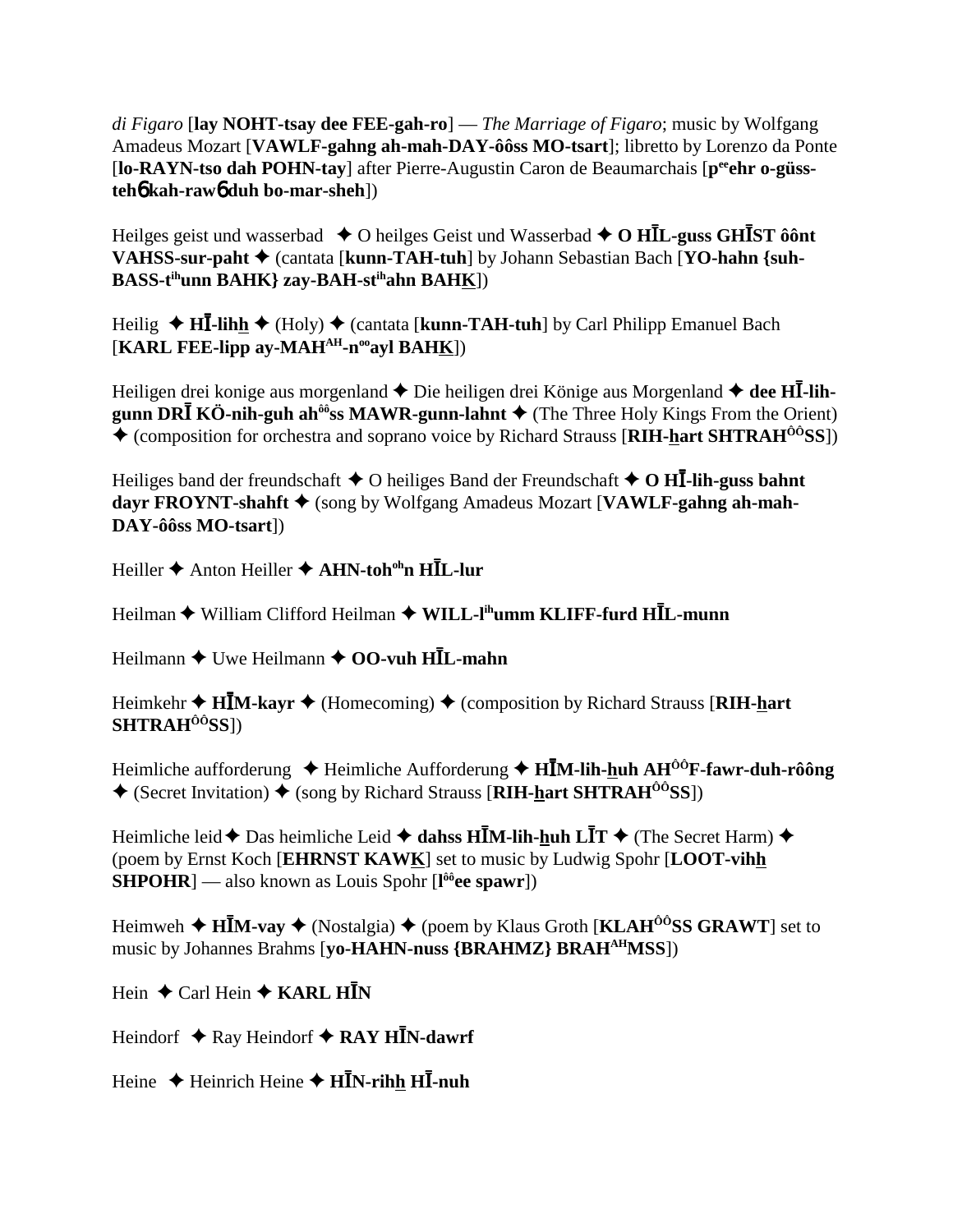Heine lieder ♦ Heine-Lieder ♦ H**I-nuh-LEE-dur** 

Heinefetter ◆ Clara Heinefetter ◆ KLAH-rah H**I-nuh-fett-tur** 

Heinefetter Kathinka Heinefetter **kah-TIHNG-kah H-nuh-fett-tur**

Heinefetter ◆ Maria Heinefetter ◆ mah-REE-ah H**I**-nuh-fett-tur

Heinefetter **◆** Sabine Heinefetter ◆ sah-BEE-nuh HI-nuh-fett-tur

Heinemann ◆ Alfred Heinemann ◆ AHL-frayt H**I**-nuh-mahn

Heinemann **→** Susan Heinemann → SOO-zunn H**I**-nuh-mahn

Heinemeyer  $\triangle$  Ernst Wilhelm Heinemeyer  $\triangle$  EHRNST VILL-hellm HI-nuh-mi-ur

Heinichen **→** Johann David Heinichen → **YO-hahn DAH-fitt HI-nih-hunn** 

Heininen ◆ Paavo Heininen ◆ PAH<sup>AH</sup>-vaw HEH<sup>IH</sup>-nih-nenn ◆ (known also as Paavo Johannes [**yaw-HAHN-ness**] Heininen)

Heinio ◆ Mikko Heiniö ◆ MICK-kaw HEH<sup>IH</sup>-n<sup>ih</sup>ö

Heinitz Wilhelm Heinitz **VILL-hellm H-nittss**

Heink Ernestine Schumann-Heink **ehr-nuh-STEE-nuh SHOO-mahn-HNGK**

Heinrich Anthony Philip Heinrich **ANN-thuh-nee FIH-lupp HN-rick** (known also as Anton Philipp Heinrich [AHN-toh<sup>oh</sup>n FEE-lipp H**I**N-rihh])

Heinrich  $\blacklozenge$  Hans Heinrich, XIV, Bolko Graf von Hochberg  $\blacklozenge$  **HAHNSS HIN-rihh,** XIV, **BAWL-ko GRAHF fawn HAWK-pehrk**  $\triangle$  (Graf = Count)

Heinrich Hubert Heinrich **HOO-bert HN-rihh**

Heinrich **→** Isaac Heinrich ◆ ee-ZACK H**I**N-rihh

Heinrich ◆ Max Heinrich ◆ {MACKSS H**I**N-rick} MAHKSS H**I**N-rihh

Heinrich der vogler  $\triangle$  Heinrich der Vogler  $\triangle$  H**IN-rihh dayr FAWK-lur**  $\triangle$  (composition by Carl Loewe [**KARL LÖ-vuh**])

Heinroth Johann August Günther Heinroth **YO-hahn AHÔÔ-gôôst GÜN-tur HN-rawt**

Heinsheimer ◆ Hans Heinsheimer ◆ HANNZ H**IN-shī-mur** ◆ (known also as Hans Walter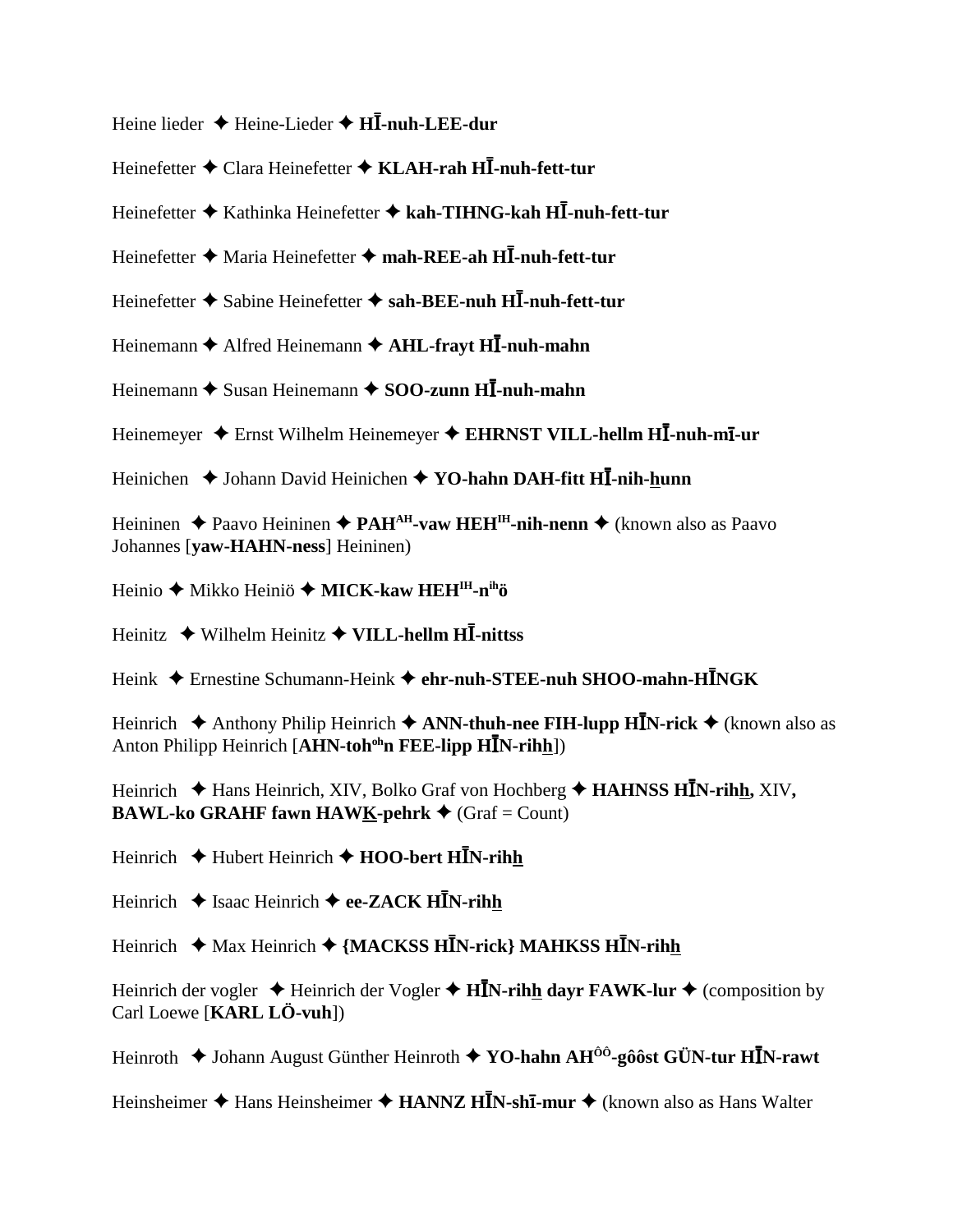[VAHL-tur] Heinsheimer)

Heintze  $\triangle$  Gustaf Heintze  $\triangle$  GÜSS-tahf HINT-tsuh  $\triangle$  (known also as Gustaf Hialmar  $[h'YAHL\text{-}mar]$  Heintze)

Heinz  $\triangle$  HINTSS

Heinze  $\triangle$  Gustav Adolf Heinze  $\triangle$  GÔÔ-stahf AH<sup>AH</sup>-dawlf HIN-tsuh

Heinze  $\triangle$  Sir Bernard Heinze  $\triangle$  SUR-BUR-nurd HINZ  $\triangle$  (known also as Sir Bernard Thomas [TAH-muss] Heinze)

Heise  $\rightarrow$  Peter Heise  $\rightarrow$  PEE-tuh HI-suh  $\rightarrow$  (known also as Peter Arnold [AR-nawl] Heise)

Heiss  $\triangle$  Hermann Heiss  $\triangle$  HEHR-mahn HISS

Heiss  $\triangle$  John Heiss  $\triangle$  JAHN HISS

Heiss mich nicht reden  $\triangle$  hiss mihh nihht RAY-dunn  $\triangle$  (Bid Me Not Speak)  $\triangle$  (poem by Johann Wolfgang von Goethe [YO-hahn VAWLF-gahng fawn GÖ-tuh] set to music by Hugo Wolf  $[HOO-go VAWLF]$   $\blacklozenge$  (poem by Johann Wolfgang von Goethe [YO-hahn VAWLFgahng fawn GÖ-tuh] set to music by Robert Schumann [ROH<sup>OH</sup>-bert SHOO-mahn])

Heiter ◆ Amalie Heiter ◆ ah-MAH<sup>AH</sup>-l<sup>ih</sup>uh Hll-tur

Hekking  $\triangle$  André Hekking  $\triangle$  ah*b***-dray eck-kihng** 

- Hekking  $\triangle$  Anton Hekking  $\triangle$  ahn-TOHN HECK-kihng
- Hekking  $\bullet$  Gérard Hekking  $\bullet$  zhay-rar eck-kihng

Hekster  $\triangleleft$  Walter Hekster  $\triangleleft$  WAHL-tur HECK-stur

Helas madame Hélas Madame  $\triangleq$  av-lahss mah-dahm  $\triangleq$  (Alas, My Lady)  $\triangleq$  (song attributed to Henry [HENN-ree] VIII)

Held  $\triangle$  **HELLT**  $\triangle$  (German pronunciation)

Helder ♦ Bartholomäus Helder ♦ bar-toh-lo-MEH-ôôss HELL-tur

Heldwein  $\triangle$  Walter Heldwein  $\triangle$  VAHL-tur HELLT-vIn

Hele ◆ George de la Hèle ◆ zhawrzh duh lah ayl

Helena  $\triangleleft$  HEH-luh-nuh  $\triangleleft$  (character in the opera A Midsummer Night's Dream; music by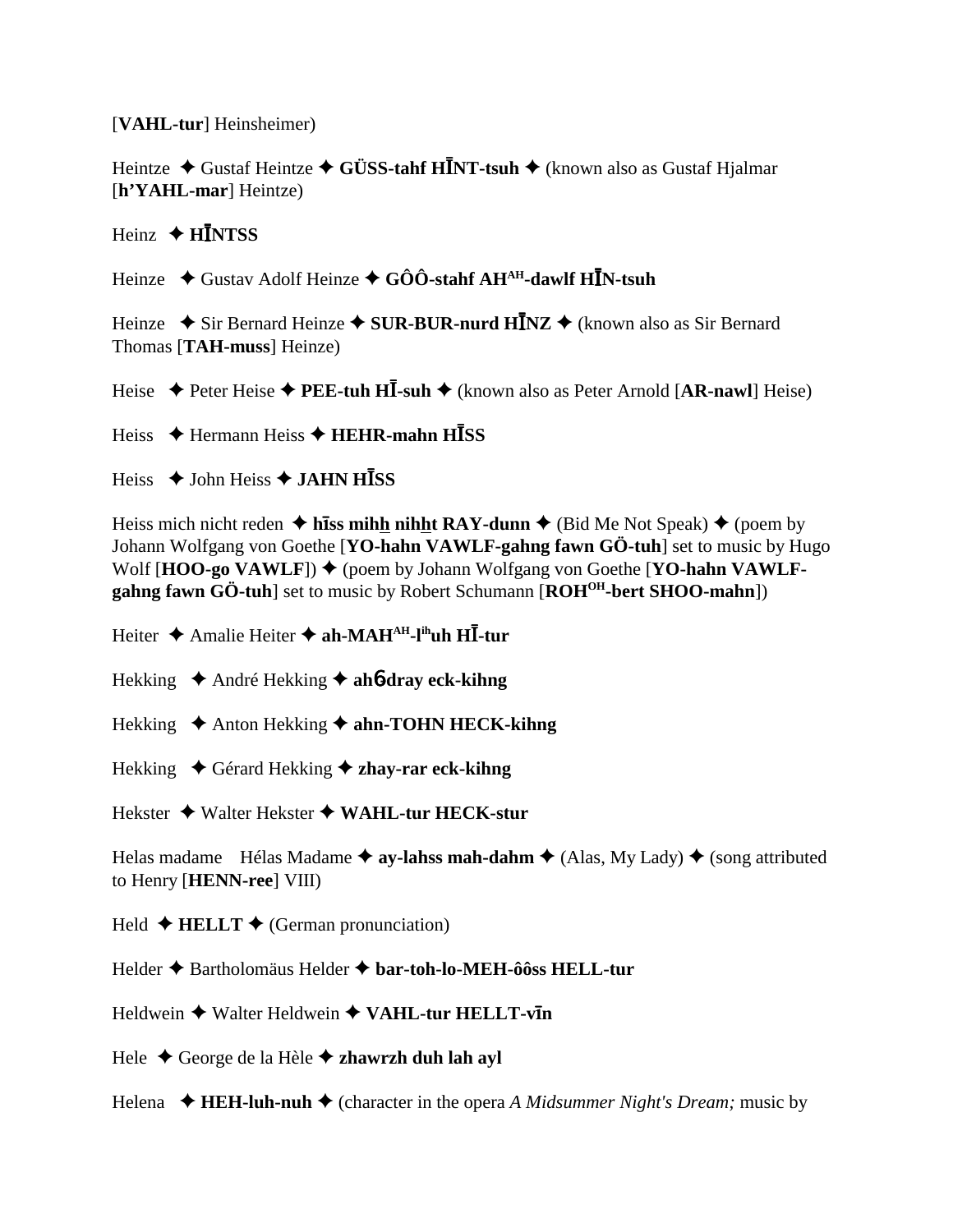Benjamin Britten [**BENN-juh-munn BRITT-tunn**]; libretto by Britten and Peter Pears [**PEEtur PIHUHRZ**] after William Shakespeare [**WILL-lihumm SHAYK-spihuhr**])

Helene Hélène **ay-lenn** (character in the opera *Les vêpres siciliennes* [**leh veh-pr' seesee-leeenn**] *— The Sicilian Vespers;* music by Giuseppe Verdi [**joo-ZAYP-pay VAYR-dee**]; libretto by Eugène Scribe [**ö-zhenn skreeb**] and Charles Duveyrier [**sharl dü-vay-r<sup>ee</sup>ay**])

Helene  $\blacklozenge$  Hélène  $\blacklozenge$  ay-lenn  $\blacklozenge$  (character in the opera *La belle Hélène* [lah bell ay-lenn] — *The Fair Helen*; music by Jacques Offenbach [**ZHACK AWF-funn-bahk**]; libretto by Henri Meilhac [**ah**6**-ree meh-yack**] and Ludovic Halévy [**lü-daw-veek ah-lay-vee**])

Helfer **→** Walter Helfer ◆ WAWL-tur HELL-fur

Helfert Vladimír Helfert **VLAH-dy ih-meeeer HELL-fehrt**

Helfman  $\triangle$  Max Helfman  $\triangle$  {MACKSS HELF-munn} MAHKSS HELLF-mahn

Helfritz **→** Hans Helfritz **→ HAHNSS HELL-frittss** 

Helft mir ihr schwestern ◆ Helft mir, ihr Schwestern ◆ HELLFT meer, eer SHVEH-sturn ◆  $(Help\ Me, Sisters) \triangleq (song from Frauenliebe und -leben [FRAH<sup>ÔÔ</sup>-unn-lee-buh  $\hat{o} \hat{o} nt - LAY$$ **bunn**] — *Woman's Love and Life —* a series of songs by Robert Schumann [**ROHOH-bert SHOO-mahn**] based on texts by Adalbert von Chamisso [AH<sup>AH</sup>-dahl-pert fawn kah-MISS-so])

Heliopolis **hay-lihO-po-liss** (Heliopolis) (poem by Johann Baptist Mayrhofer [**YO-hahn BAHP-tisst MR-ho-fur**] set to music by Franz Schubert [**FRAHNTSS SHOO-bert**])

Hellawell Piers Hellawell **PIHRZ HELL-luh-well**

Hellborn **←** Heinrich Kreissle von Hellborn ← H**I**N-rihh KR**ISS-luh fawn HELL-pawrn** 

Helle und andres mustonen gewidmet **→** Helle und Andres Mustonen gewidmet ◆ **HELL-luh ôônt AHN-dress MÔÔ-stoh-nunn guh-VITT-mutt ♦** (Dedicated to Helle [**HELL-luh**] and Andres Mustonen [**AHN-dress MÔÔ-stoh-nunn**])

Hellendaal ◆ Pieter Hellendaal ◆ PEE-tur HELL-lunn-dah<sup>ah</sup>l

Heller  $\blacklozenge$  Hans Ewald Heller  $\blacklozenge$  {HANNZ EE-wahld HELL-lur} HAHNSS AY-vahlt HELL**lur**

Heller James G. Heller **JAYMZ G. HELL-lur**

Heller ◆ Stephen Heller ◆ stay-fenn HELL-lehr ◆ (known also as István [IHSHT-vah<sup>ah</sup>n] Heller)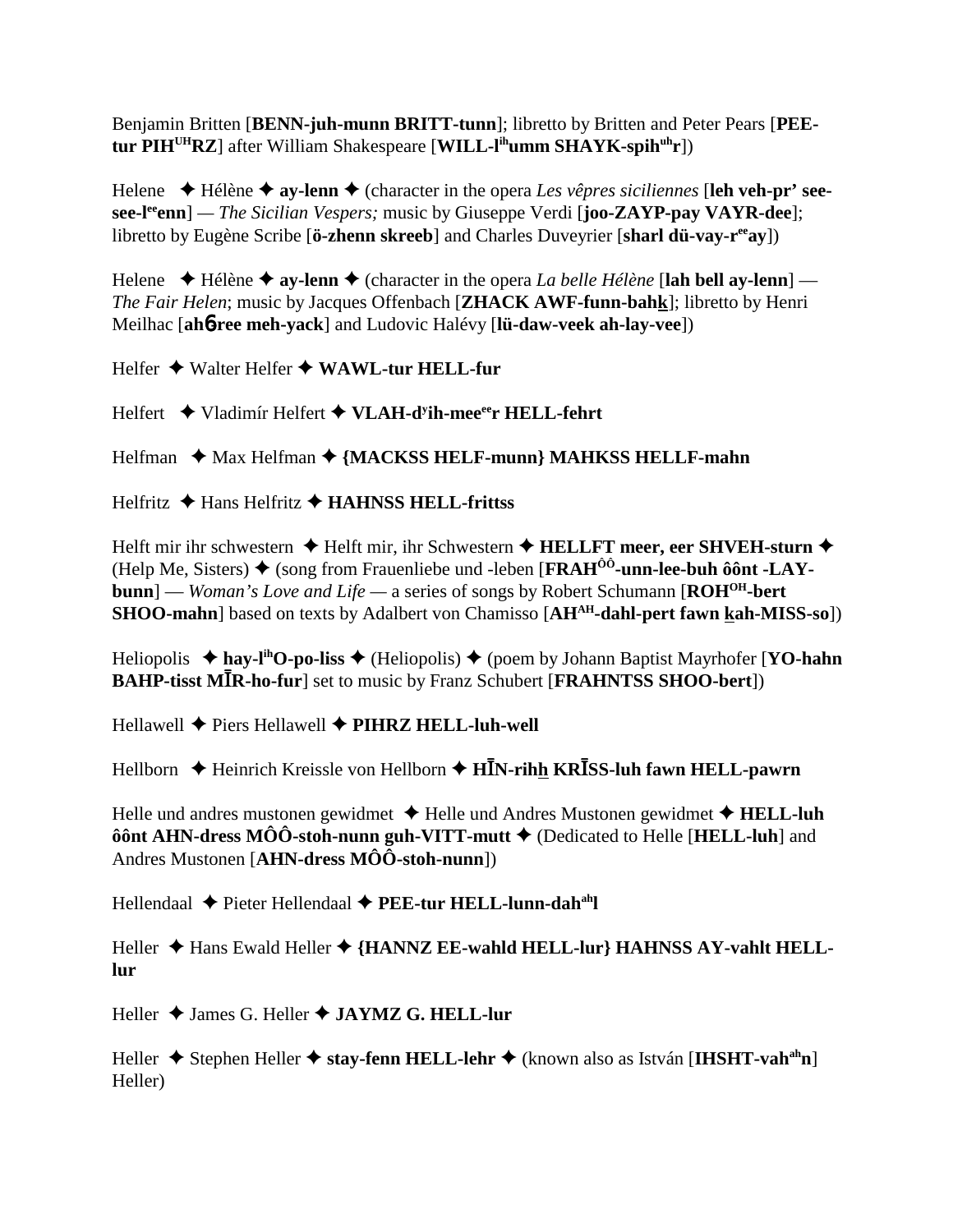Hellinck  $\triangle$  Lupus Hellinck  $\triangle$  LÜ-püss HELL-lihngk  $\triangle$  (known also as Lupus Wulfaert  $[W\ddot{U}L\text{-}fart]$  Hellinck)

### Helling  $\blacklozenge$  Hilke Helling  $\blacklozenge$  HILL-kuh HELL-lihng

Hellmesberger ♦ Ferdinand Hellmesberger ♦ FEHR-tee-nahnt HELL-muss-pehr-gur

Hellmesberger ♦ Georg Hellmesberger ♦ GAY-awrk HELL-muss-pehr-gur

Hellmesberger ♦ Joseph Hellmesberger ♦ YOH<sup>OH</sup>-zeff HELL-muss-pehr-gur

Hellouin  $\div$  Frédéric Hellouin  $\div$  fray-day-reek ell-l<sup>ôô</sup>eh**ó** 

Hellwig  $\triangle$  Karl Ludwig Hellwig  $\triangle$  KARL LOOT-vihh HELL-vihh  $\triangle$  (known also as Karl Friedrich [FREET-rihh] Ludwig Hellwig)

Helm  $\triangle$  Anny Helm  $\triangle$  AHN-nee HELLM

Helm  $\triangle$  Theodor Helm  $\triangle$  TAY-o-doh<sup>oh</sup>r HELLM  $\triangle$  (known also as Theodor Otto [AWTtoh] Helm )

Helmholtz  $\triangleleft$  Hermann von Helmholtz  $\triangleleft$  HEHR-mahn fawn HELLM-hawltss  $\triangleleft$  (known also as Hermann Ludwig Ferdinand von Helmholtz [HEHR-mahn LOOT-vihh FEHR-tee-nahnt fawn HELLM-hawltssl)

Helms  $\triangle$  Hans G. Helms  $\triangle$  HAHNSS (G.) HELLMSS

Helmund  $\triangle$  Erik Meyer-Helmund  $\triangle$  AY-rick MI-ur-HELL-môônt

Helmwige  $\triangleleft$  HELLM-vih-guh  $\triangleleft$  (one of the *Walküren* [vahl-KÜ-runn] — mythical maidens of Odin who choose the heroes to be slain in battle and who conduct their souls into the hall of Odin — a character in the opera *Die Walküre* [dee vahl-KÜ-ruh], music and libretto by Richard Wagner [RIH-hart VAHG-nur])

Helsted ◆ Gustaf Helsted ◆ GÔÔSS-tahf HELL-stett

Heltay  $\triangle$  Laszlo Heltay  $\triangle$  LAHSS-lo HELL-tay  $\triangle$  (anglicized version of László Heltay  $[LAH<sup>AH</sup>SS-loh<sup>oh</sup> HELL-t<sub>I</sub>])$ 

Hemberg  $\triangle$  Eskil Hemberg  $\triangle$  ESS-kill HAMM-bar<sup>y</sup>  $\triangle$  (known also as Bengt Sven [BEHNGT SVENN] Eskil Hemberg)

Hemel ♦ Oscar van Hemel ♦ AWSS-kar funn HAY-mull

Heming og gygri  $\triangleleft$  HEH-mihng aw YÜ-gree  $\triangleleft$  (Heming and the Witch)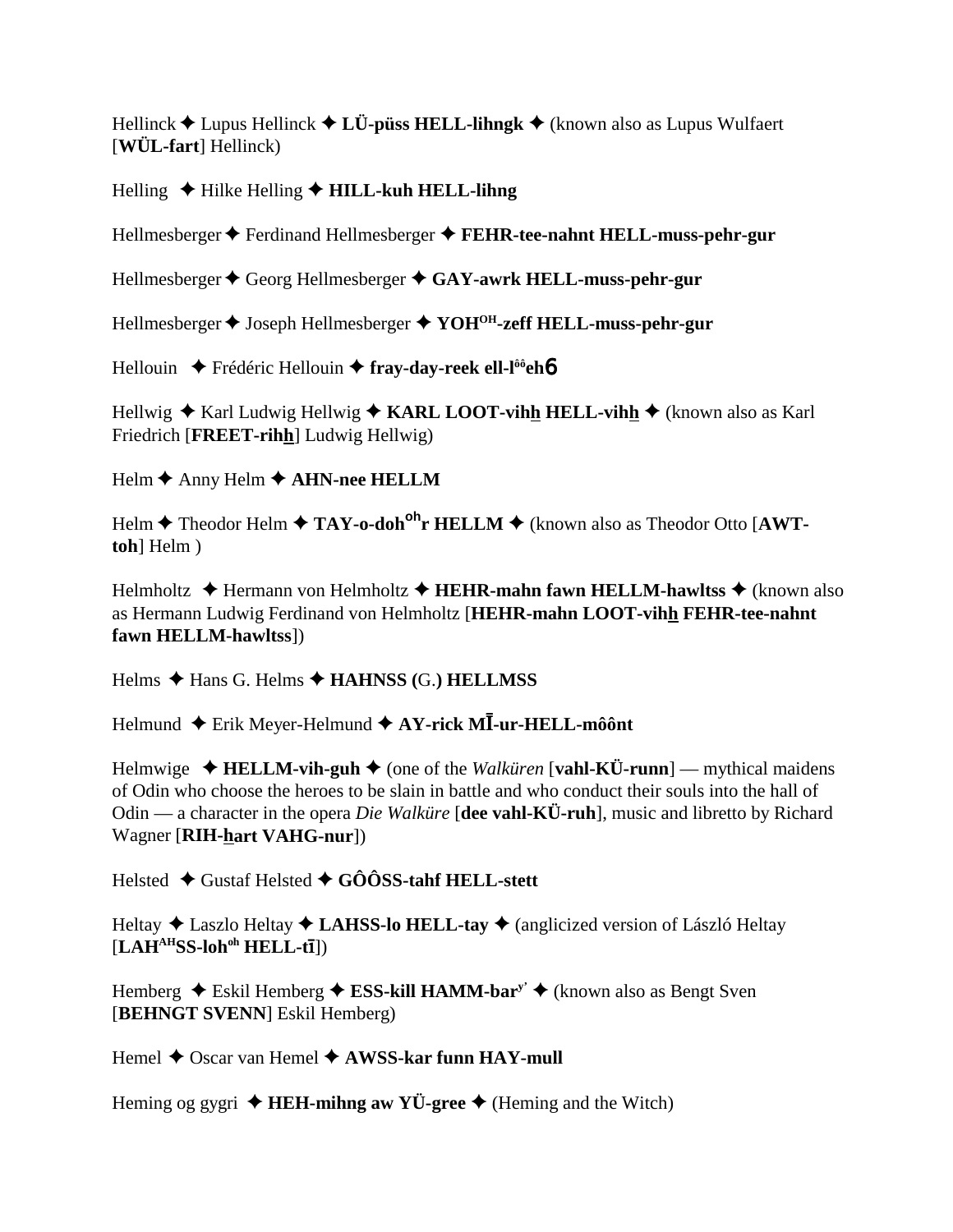Hemke  $\triangle$  Frederick Hemke  $\triangle$  FREH-duh-rick HEMM-kee  $\triangle$  (known also as Frederick LeRoy [lee-ROY] Hemke)

Hemm  $\triangle$  Manfred Hemm  $\triangle$  MAHN-frayt HEMM

Hempel  $\blacklozenge$  Frieda Hempel  $\blacklozenge$  FREE-dah HEMM-puhl

Hemsi  $\triangle$  Alberto Hemsi  $\triangle$  ahl-BAYR-toh HAYM-see  $\triangle$  (known also as Alberto Hemsi Chicurel [ahl-BAYR-toh HAYM-see KEE-koo-rayl])

Henckell ◆ Karl Henckell ◆ KARL HEHNG-kull

Hendl  $\leftrightarrow$  Walter Hendl  $\leftrightarrow$  WAWL-tur HENN-d'l

Henestrosa ◆ Luis Venegas de Henestrosa ◆ l<sup>oo</sup>EESS vay-NAY-gahss day ay-nayss-TRO-sah

Hengeveld  $\triangleleft$  Gerard Hengeveld  $\triangleleft$  KAY-rart HEHNG-uh-vellt

Henkel  $\triangle$  Heinrich Henkel  $\triangle$  H $\bar{I}$ N-rihh HEHNG-kull

Henkel  $\blacklozenge$  Michael Henkel  $\blacklozenge$  MIH-hah-ell HEHNG-kull  $\blacklozenge$  (known also as Johann [YOhahn] Michael Henkel)

Henkemans  $\triangleleft$  Hans Henkemans  $\triangleleft$  HAHNSS HEHNG-kuh-mahnss

Henker  $\triangleleft$  HEHNG-kur  $\triangleleft$  (executioner)  $\triangleleft$  (character in the opera *Das Nusch-Nuschi* [dahss  $N\hat{O} \hat{O} S H - N\hat{O} \hat{O} S$ hee] — *The Nusch-Nuschi*; music by Paul Hindemith [PAH<sup> $\hat{O} \hat{O} L$  HINN-tuh-</sup> mitt] and libretto by Franz Blei [FRAHNTSS BLI])  $\blacklozenge$  (the Nusch-Nuschi is a mythical beast, half rat and half alligator)  $\blacklozenge$  (the opera is subtitled A Play for Burmese Marionettes)

Henneberg  $\triangle$  Albert Henneberg  $\triangle$  AHL-bert HENN-nuh-bar<sup>y</sup>' (known also as Carl Albert Theodor Henneberg [KARL AHL-bert TEE-aw-dawr HENN-nuh-bar<sup>y'</sup>])

Henneberg  $\triangle$  Johann Baptist Henneberg  $\triangle$  YO-hahn BAHP-tisst HENN-nuh-behrk

Henneberg  $\triangle$  Richard Henneberg  $\triangle$  RIH-hart HENN-nuh-behrk

Hennerberg  $\triangleleft$  Carl Fredrik Hennerberg  $\triangleleft$  KARL FREH<sup>UH</sup>D-rick HENN-ner-bar<sup>y</sup>

Hennes  $\triangle$  Aloys Hennes  $\triangle$  AH<sup>AH</sup>-law-üss HENN-nuss

Hennessy  $\blacklozenge$  Swan Hennessy  $\blacklozenge$  SWAHN HENN-nuh-see

Hennig  $\triangleleft$  Carl Hennig  $\triangleleft$  KARL HENN-nihh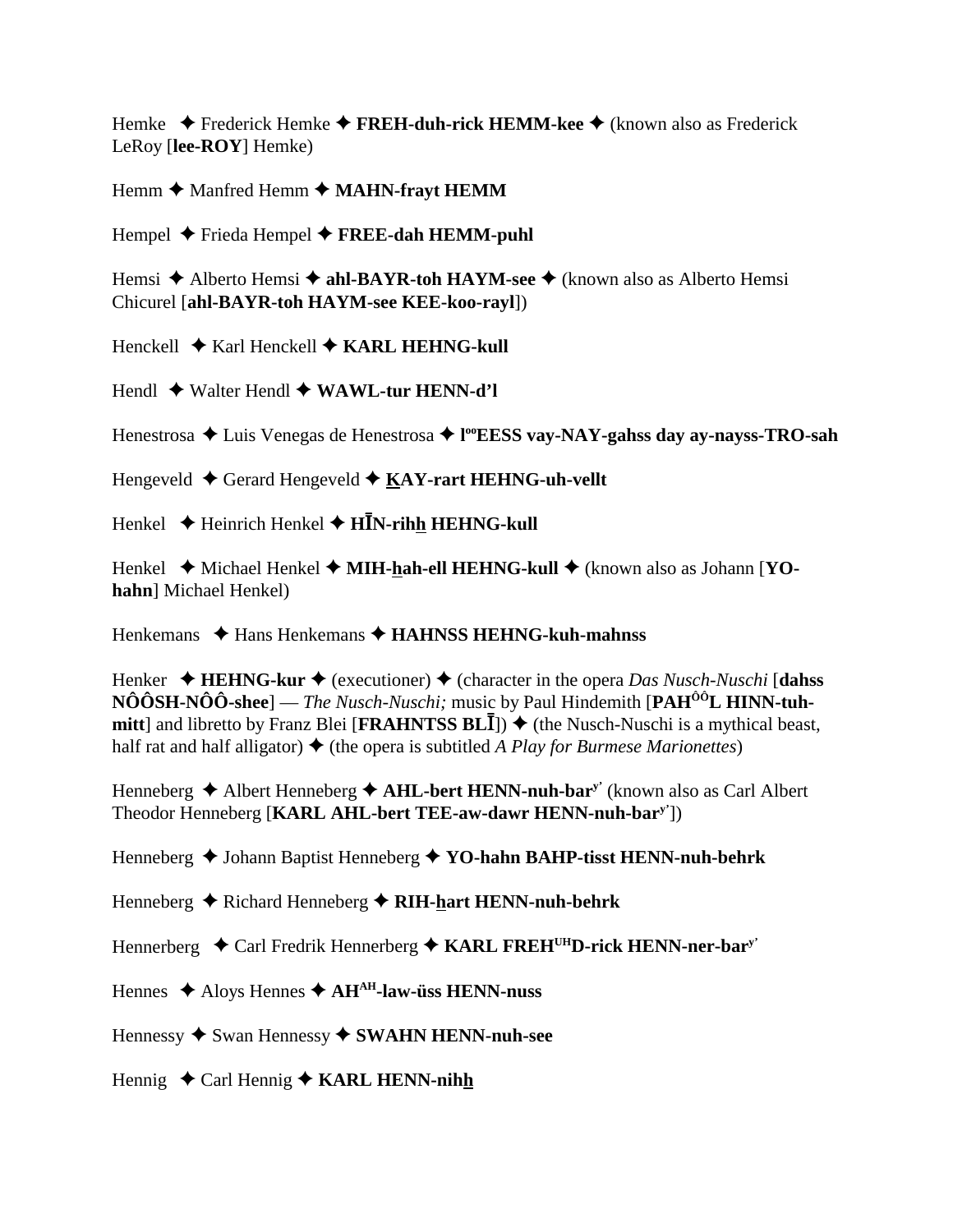Hennig ◆ Carl Rafael Hennig ◆ KARL RAH-fah-ell HENN-nihh

Hennig ◆ Heinz Hennig ◆ **HINTSS HENN-nihh** 

Hennig ◆ Sebastian Hennig ◆ {suh-BASS-t<sup>ih</sup>unn} zay-BAH-st<sup>ih</sup>ahn HENN-nih<u>h</u>

Henoch **→** Michael Henoch **→ MI-kull HEH-nahk** 

Henri ◆ ah**6-ree** ◆ (character in the opera *Les vêpres siciliennes* [leh veh-pr' see-see-l<sup>ee</sup>enn] *— The Sicilian Vespers;* music by Giuseppe Verdi [**joo-ZAYP-pay VAYR-dee**]; libretto by Eugène Scribe [**ö-zhenn skreeb**] and Charles Duveyrier [**sharl dü-vay-r<sup>ee</sup>ay**])

Henriot Nicole Henriot **nee-kawl ah**6**-reeo**

Henriques ◆ Fini Henriques ◆ **FEE-nee henn-RIH-kuss** ◆ (known also as Fini Valdemar [**VAL-duh-mah**] Henriques)

Henriques Robert Henriques **WOH-burt henn-RIH-kuss**

Henry ♦ Didier Henry ♦ dee-d<sup>ee</sup>ay ah**6-ree** 

Henry ◆ Leigh Vaughan Henry **◆ LEE VAWN HENN-ree** 

Henry Michel Henry **mee-shell ah**6**-ree**

Henry **↓** Pierre Henry ♦ peehr ah**6-ree** 

Henschel **→** Lillian June Henschel → LILL-l<sup>ih</sup>unn JOON HENN-shull

Henschel  $\blacklozenge$  Sir George Henschel  $\blacklozenge$  (Sir) JAW-urj HENN-shull  $\blacklozenge$  (known also as Sir Isidor Georg Henschel [**(Sir) EE-zih-dawr GAY-awrk HENN-shull**])

Hensel ◆ Fanny Hensel ◆ FAHN-nee HENN-zull ◆ (known also as Fanny Cäcilie Hensel [**FAHN-nee tseh-TSEE-l<sup>ee</sup>uh HENN-zull**] and Fanny Mendelssohn [**{FANN-nee MENN-dull**sunn} FAHN-nee MENN-t'ls-zoh<sup>oh</sup>n])

Hensel ◆ Fanny Mendelssohn-Hensel ◆ {FANN-nee MENN-dull-sunn-HENN-sull} FAHN**nee MENN-t'lss-zohohn-HENN-zull**

Hensel **→** Heinrich Hensel **→ HIN-rihh HENN-zull** 

Hensel ◆ Walther Hensel ◆ VAHL-tur HENN-zull

Henselt ◆ Adolf Henselt ◆ AH<sup>AH</sup>-dawlf HENN-zullt ◆ (known also as Georg Martin [GAY**awrk MAR-teen**] Adolph Hänselt)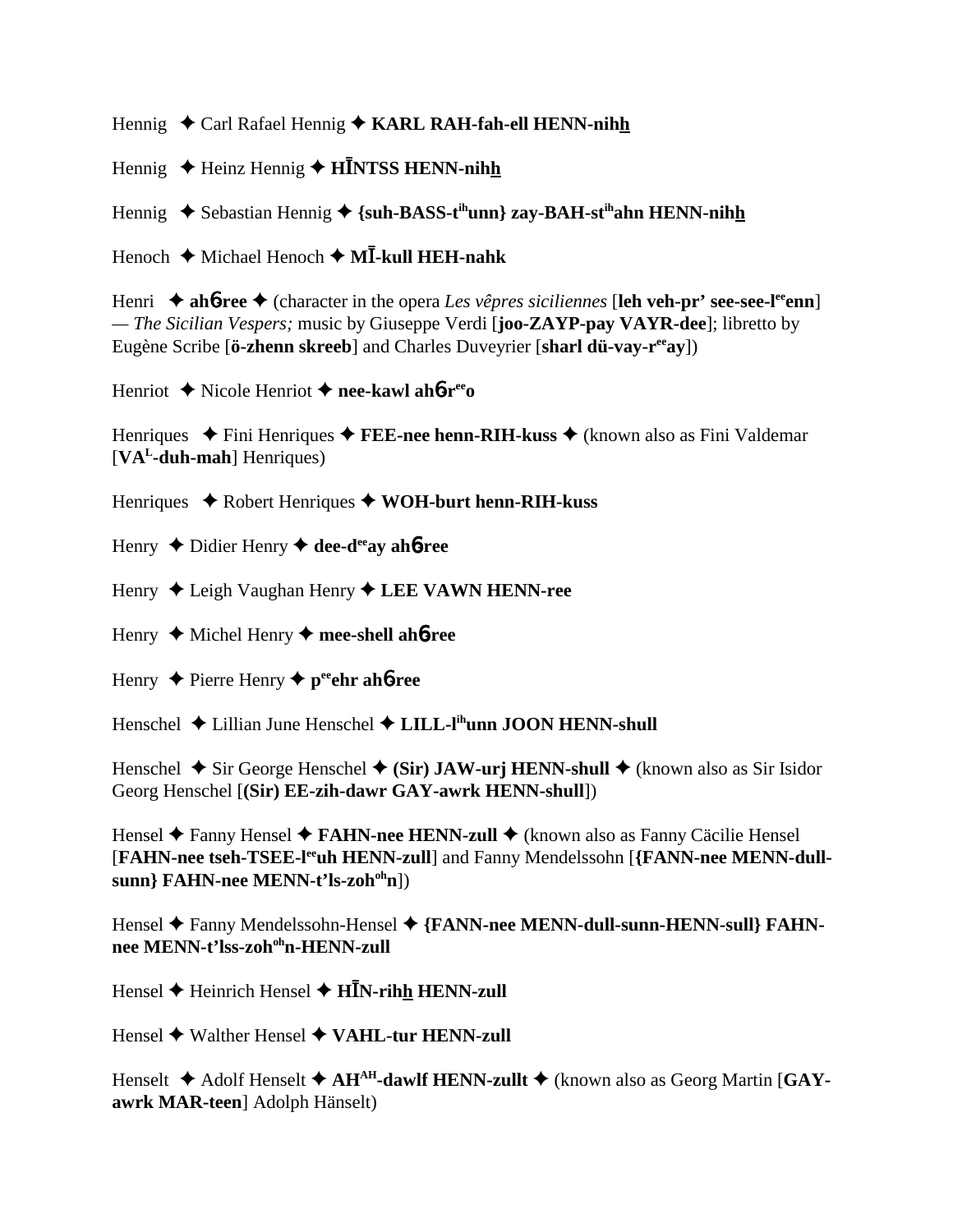Hensiek Volker Hensiek **FAWL-kur HENN-zeek**

Hentschel Ernst Julius Hentschel **EHRNST YOO-lihôôss HENNT-shull**

Hentschel **→** Franz Hentschel **→ FRAHNTSS HENNT-shull** 

Hentschel Theodor Hentschel **TAY-o-dohohr HENNT-shull**

Henze ◆ Hans Werner Henze **◆ HAHNSS VEHR-nur HENN-tsuh** 

Heppe **←** Leo Heppe **← LAY-oh HEPP-puh** 

Heppener Robert Heppener **ROHOH-bert HEPP-peh-nur**

Heras ◆ Joaquín Gutiérrez Heras ◆ ho-ah-KEEN goo-t<sup>ee</sup>AYR-ress AY-rahss

Heraut  $\triangle$  Le Héraut  $\triangle$  luh ay-ro  $\triangle$  (The herald)  $\triangle$  (character in the opera *L'amour des trois oranges* [**lah-môôr day tr'wah aw-rah**6**zh**]*— The Love for Three Oranges*; music by Serge Prokofiev [**sehr-GAY prah-KAW-fiheff**]; libretto by Prokofiev after Carlo Gozzi [**KAR-lo GOHT-tsee**])

Herbart Johann Friedrich Herbart **YO-hahn FREET-rihh HEHR-part**

Herbeck **→** Johann, Ritter von Herbeck → YO-hahn, RITT-tur fawn HEHR-peck → (known also as Johann Franz [**FRAHNTSS**], Ritter von Herbeck)

Herberigs ◆ Robert Herberigs ◆ ROH<sup>OH</sup>-bert HEHR-beh-rihhss

Herbert **→ Ilse Herbert → ILL-sheh HEHR-behrt** 

Herbig Günther Herbig **GÜN-tur HEHR-pihh**

Herbst  $\triangleleft$  **HEHRPST**  $\triangleleft$  (Autumn)  $\triangleleft$  (poem by Ludwig Rellstab [**LOOT-vihh RELL-shtahp**] set to music by Franz Schubert [**FRAHNTSS SHOO-bert**])

Herbst **→** Im Herbst **→ imm HEHRPST** → (In Autumn) → (poem by Klaus Groth [KLAH<sup>00</sup>SS] **GROHT**] set to music by Johannes Brahms [**yo-HAHN-nuss {BRAHMZ} BRAHAHMSS**])

Herbst Johannes Herbst **{jo-HANN-nuss HURBST} yo-HAHN-nuss HEHRPST**

Hercigonja Nikola Hercigonja **NEE-kaw-lah hehr-TSEE-gawn-yah**

Herder Johann Gottfried Herder **YO-hahn GAWT-freet HEHR-tur**

Herder ◆ Johann Gottfried von Herder ◆ YO-hahn GAWT-freet fawn HEHR-tur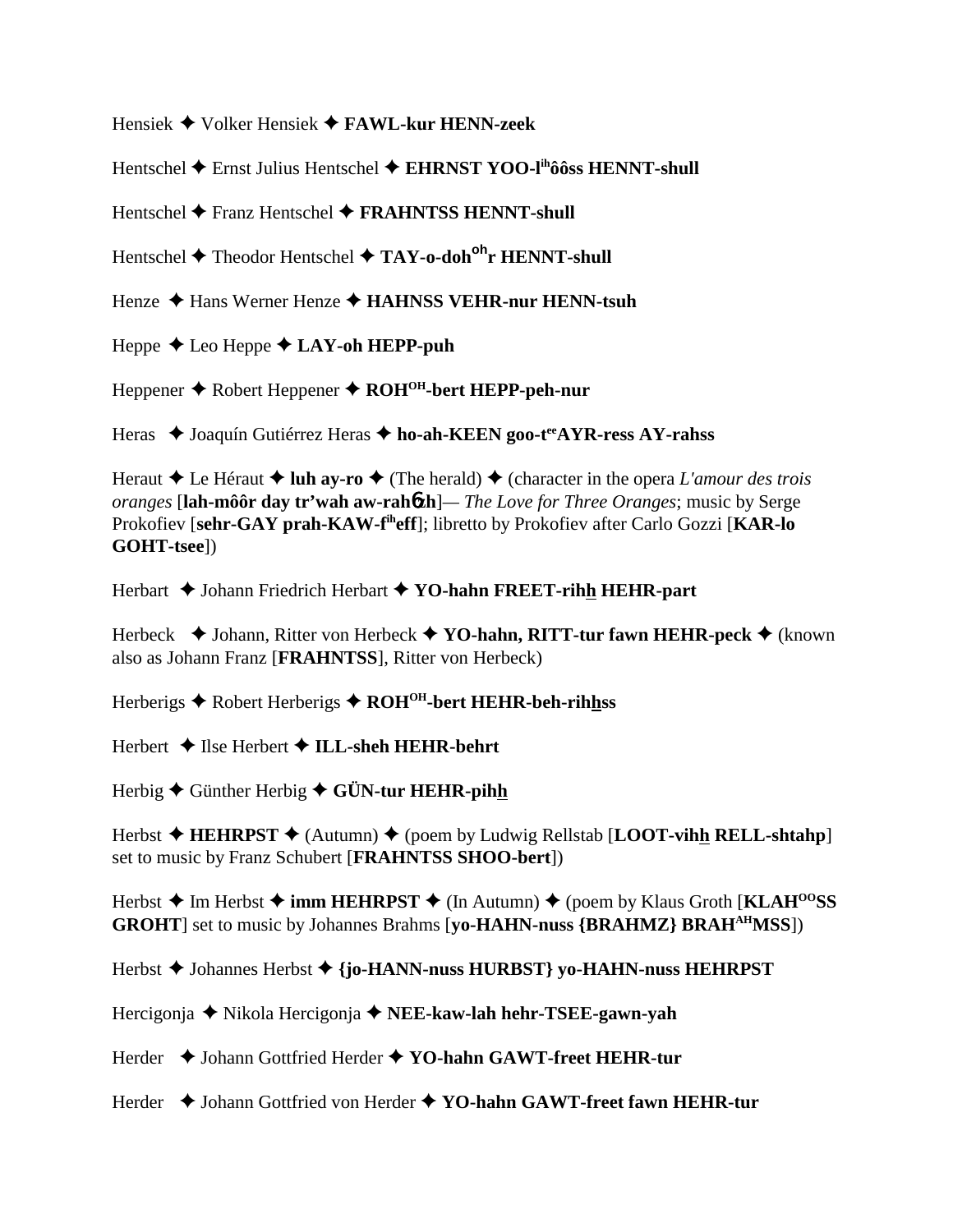Heredia ◆ Sebastian Aguilera de Heredia ◆ say-BAHSS-t<sup>ee</sup>ahn ah-ghee-LAY-rah day ay-RAY-theeah

Herford  $\triangle$  Julius Herford  $\triangle$  {JOO-I<sup>ih</sup>uss HUR-furd} YOO-I<sup>ih</sup>ôôss HEHR-fawrt

Herfordshire  $\triangle$  HUR-furd-shur

Hergott was ist denn heut los  $\triangle$  Hergott, was ist denn heut' los  $\triangle$  HEHR-gawt, vahss isst denn **HOYT** lohss  $\triangle$  (excerpt from the operetta *Gräfin Mariza* [GRAY-finn mah-REE-tsah] — *Countess Mariza*; music by Imre [IMM-reh] Kálmán [KAH<sup>AH</sup>L-mah<sup>ah</sup>n]; libretto by Julius Brammer [YOO-l<sup>ih</sup>ôôss BRAHM-mur] and Alfred Grünwald [AHL-frayt GRÜN-vahlt]) ◆ (Imre is known also as Emmerich [**EMM-meh-rihh**])

Herincx  $\triangle$  Raimund Herincx  $\triangle$  RAY-munnd HEH-rihngkss  $\triangle$  (known also as Raimund Frederick [FREH-duh-rick] Herincx)

Hering ♦ Karl Gottlieb Hering ♦ KARL GAWT-leep HEH-rihng

Hering  $\triangle$  Karl Hering  $\triangle$  KARL HAY-rihng  $\triangle$  (known also as Karl Friedrich August Hering [KARL FREET-rihh  $AH^{00}$ -gôôst HAY-rihng])

Heritte viardot ◆ Louise-Pauline-Marie Héritte-Viardot ◆ l<sup>ôô</sup>eez-po-leen-mah-ree ay-reet- $\mathbf{v}^{\text{ee}}$ ar-doh

Herman  $\triangle$  Reinhold Herman  $\triangle$  RIN-hawlt HEHR-mahn  $\triangle$  (known also as Reinhold Ludwig [LOOT-vihh] Herman)

Herman ◆ Vasile Herman ◆ vah-SEE-leh hehr-MAHN

Hermann  $\triangle$  Hans Hermann  $\triangle$  HAHNSS HEHR-mahn

Hermann  $\triangleleft$  HEHR-mahn  $\triangleleft$  (character in the opera Les contes d'Hoffmann [leh kawbt dawfmahn] — The Tales of Hoffmann; music by Jacques Offenbach [ZHACK AWF-funn-bahk]; libretto by Jules Barbier [zhül bar-b<sup>ee</sup>ay] and Michel Carré [mee-shell kar-ray])

Hermann ♦ Johanna Müller-Hermann ♦ yo-HAHN-nah MÜL-lur-HEHR-mahn

Hermann ◆ Robert Hermann ◆ ROH<sup>OH</sup>-bert HEHR-mahn

Hermanns ◆ Elisabeth Hermanns ◆ ay-LEE-zah-bett HEHR-mahnss

Hermannus ◆ hehr-MAHN-nôôss ◆ (known also as Hermannus Contractus [kohn-TRAHK $t\hat{o}\hat{o}ss$ ])

Hermano  $\triangle$  ehr-MAH-no  $\triangle$  (song by Carlos Guastavino [KAR-lawss g<sup>oo</sup>ahss-tah-VEE-no])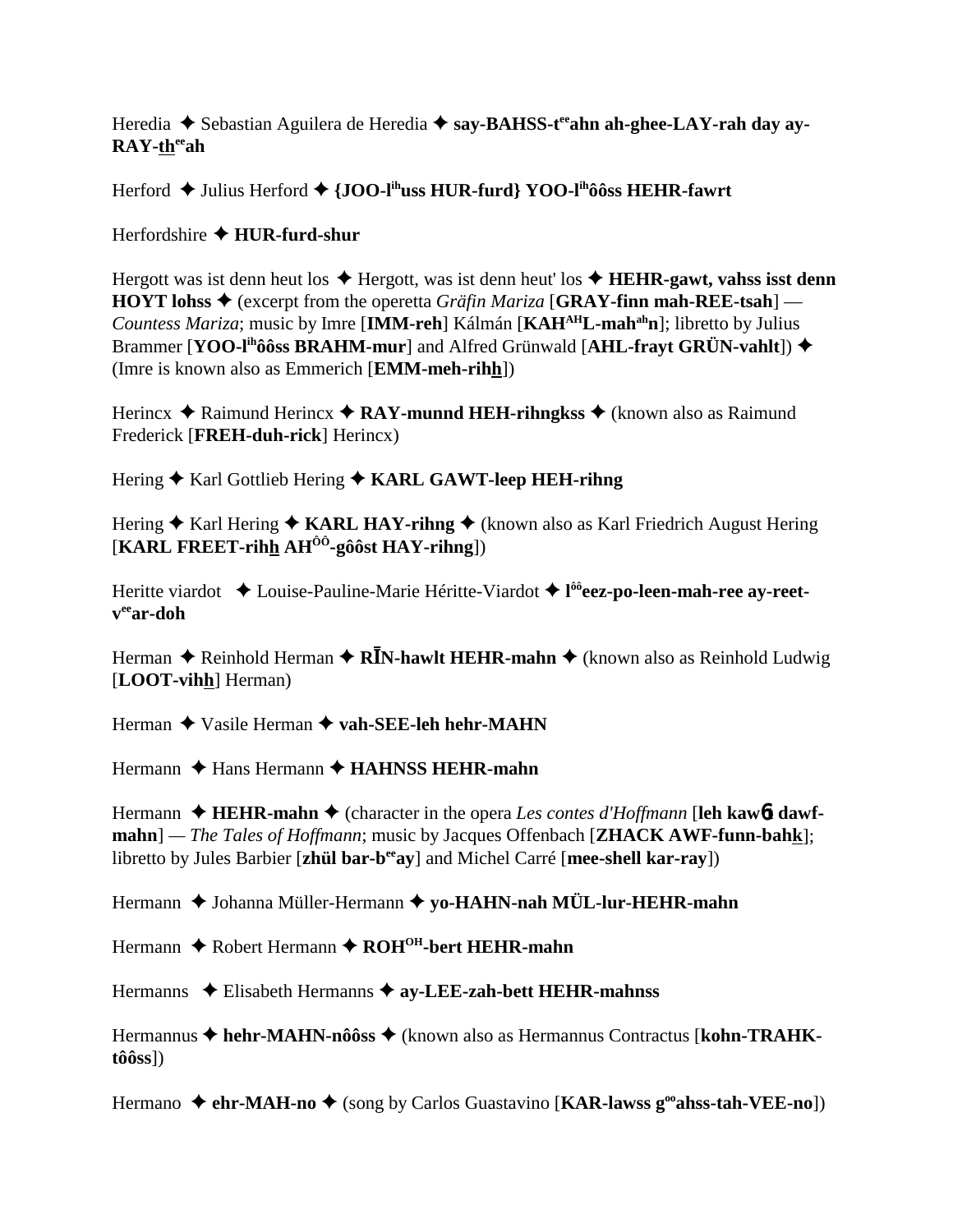Hermanson  $\triangle$  Åke Hermanson  $\triangle$  AW-kee HAR-mahn-sawn  $\triangle$  (known also as Åke Oscar Werner [AWSS-kar VER<sup>UH</sup>-nur] Hermanson)

Hermes  $\triangle$  Johann Timotheus Hermes  $\triangle$  YO-hahn tee-MO-tay-ôôss HEHR-muss

Hermesdorff ♦ Michael Hermesdorff ♦ MIH-hah-ell HEHR-muss-tawrf

Hermia  $\triangle$  HER-m<sup>ih</sup>ah  $\triangle$  (character in the opera A Midsummer Night's Dream; music by Benjamin Britten [BENN-juh-munn BRITT-tunn]; libretto by Britten and Peter Pears [PEEtur PIH<sup>UH</sup>RZ] after William Shakespeare [WILL- $I<sup>ih</sup>$ umm SHAYK-spih $<sup>uh</sup>r$ ])</sup>

Hermosa blanca azucena  $\triangleq$  avr-MO-sah BLAHN-kah ah-thoo-THAY-nah  $\triangleq$  (Beautiful white lily)  $\triangle$  (excerpt from *Coplas* [KAWP-lahss] by Mario Castelnuovo-Tedesco [{MEH- $r^{ee}$ o kasst'l-n<sup>ôô</sup>O-vo-tuh-DESS-ko} MAH-r<sup>ee</sup>o kah-stayl-n<sup>oo</sup>O-vo-tay-DAY-sko])

Hermstedt  $\triangle$  Simon Hermstedt  $\triangle$  ZEE-mawn HEHRM-shtett  $\triangle$  (known also as Johann [YOhahn] Simon Hermstedt)

Hermund  $\triangleleft$  Iddan Hermund  $\triangleleft$  EED-dahn HA<sup>R</sup>-moon  $\triangleleft$  (a song about the mythical Norwegian giant, Iddan Hermund)

Hernandez ◆ Clara Hernández ◆ KLAH-rah ehr-NAHN-dehth

Hernandez ◆ Hermilio Hernández ◆ ehr-MEE-l<sup>ee</sup>o ehr-NAHN-dess

Hernandez ◆ Tomás Bretón y Hernández ◆ toh-MAHSS bray-TAWN ee ehr-NAHN-dehth

Hernandez lopez ◆ Rhazés Hernández-López ◆ rah-SAYSS ehr-NAHN-dess-LO-pess

Hernandez moncada ◆ Eduardo Hernández Moncada ◆ ay-th<sup>oo</sup>AR-doh ehr-NAHN-dess mawn-KAH-thah

Hernandez sales ◆ Pablo Hernández Sales ◆ PAH-vlo ehr-NAHN-dehth SAH-layss

Hernando ◆ Rafael Hernándo ◆ rah-fah-ELL ehr-NAHN-doh ◆ known also as Rafael José María Hernándo y Palomar [rah-fah-ELL ho-SAY mah-REE-ah ehr-NAHN-doh ee pah-lo-**)** 

Hernried  $\triangle$  Robert Hernried  $\triangle$  RAH-burt HURN-reed  $\triangle$  (known also as Robert Franz Richard Hernried [ROH-behrt FRAHNTSS RIH-hart HEHRN-reet])

Herodiade  $\rightarrow$  Hérodiade  $\rightarrow$  ay-raw-d<sup>ee</sup> and  $\rightarrow$  (an opera, with music by Jules Massenet [zhul] {mahss-s'nay} mahss-s'neh]; libretto by Paul Milliet [pohl mee-yeeh] and Henri Grémont [ah6ree gray-maw<sub>0</sub> after Gustave Flaubert [güss-tahv flo-bay])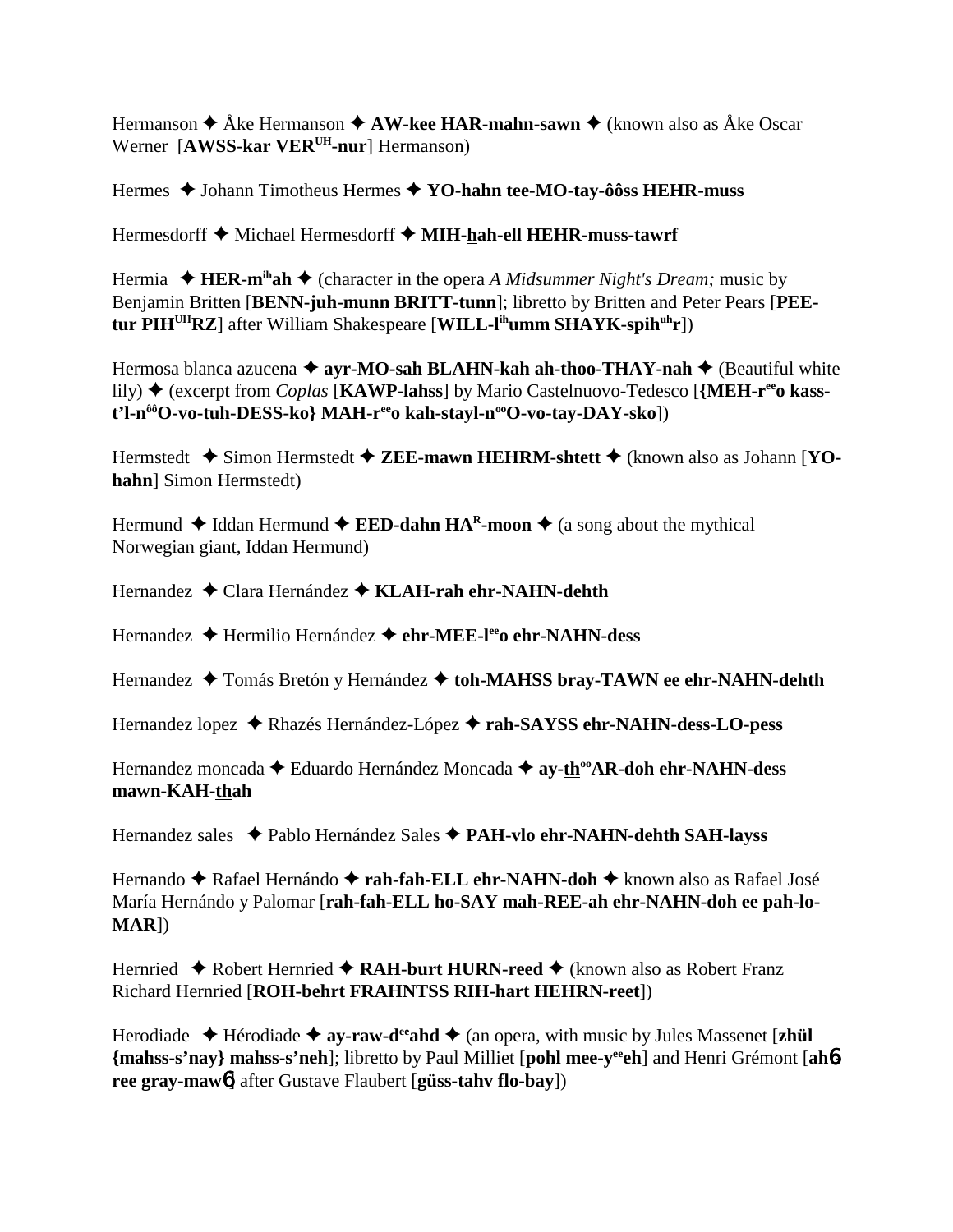Heroic polonaise  $\triangleq$  "Heroic" polonaise  $\triangleq$  ("Heroic") paw-law-nezz  $\triangleq$  (composition by Frédéric Chopin [fray-day-reek shaw-peh6])

Herold  $\blacklozenge$  Ferdinand Hérold  $\blacklozenge$  fehr-dee-naho day-rawl  $\blacklozenge$  (known also as Louis-Joseph [l<sup>oo</sup>eezho-zeff] Ferdinand Hérold)

Herold  $\bullet$  HAY-rawlt  $\bullet$  (herald)  $\bullet$  (character in the opera *Das Nusch-Nuschi* [dahss  $N\hat{O} \hat{O} S H - N\hat{O} \hat{O} S$ hee] — *The Nusch-Nuschi*; music by Paul Hindemith [PAH<sup> $\hat{O} \hat{O} L$  HINN-tuh-</sup> **mitt**] and libretto by Franz Blei [**FRAHNTSS BLI**])  $\blacklozenge$  (the Nusch-Nuschi is a mythical beast, half rat and half alligator)  $\blacklozenge$  (the opera is subtitled A Play for Burmese Marionettes)

Herold  $\blacklozenge$  Vilhelm Herold  $\blacklozenge$  VILL-hellm HEH-rahlt  $\blacklozenge$  (known also as Vilhelm Kristoffer [krih-STAWF-fuh] Herold)

Herossee  $\blacklozenge$  K. F. Herossee  $\blacklozenge$  (K. F.) **HAY-rawss-say** 

Herr  $\triangle$  John Herr  $\triangle$  JAHN HUR

Herr chevalier  $\triangle$  Herr Chevalier  $\triangle$  HEHR shuh-vah-l<sup>ee</sup>ay  $\triangle$  (excerpt from the operetta *Die Fledermaus* [dee FLAY-dur-mah<sup>ôô</sup>ss] —*The Bat*, with music by Johann Strauss II [YO-hahn] **SHTRAH<sup>ÔÔ</sup>SS II**]; libretto by Carl Haffner [KARL HAHF-nur] and Richard Genée [RIH-hart zhuh-nav] after Henri Meilhac [ahb-ree meh-vack] and Ludovic Halévy [lü-daw-veek ah-lav- $|vec\rangle$ 

Herr christ der einig gotts sohn  $\triangle$  Herr Christ, der einig Gotts Sohn  $\triangle$  HEHR KRISST, dayr **I-nihh GAWTSS ZOHN**  $\blacklozenge$  (excerpt from the *Sacred Songbook of Wittenberg* [VITT-tunnpehrk] by Johann Walter [YO-hahn VAHL-tur])

Herr denket an uns  $\bullet$  Der Herr denket an uns  $\bullet$  dayr HEHR DEHNG-kutt ahn ôôns  $\bullet$ (cantata [kunn-TAH-tuh] by Johann Sebastian Bach [YO-hahn {suh-BASS-t<sup>ih</sup>unn BAHK}  $zav-BAH-st<sup>ih</sup>ahn BAHK$ ])

Herr fluth  $\blacklozenge$  Herr Fluth  $\blacklozenge$  HEHR FLOOT  $\blacklozenge$  (character in the opera *Die lustigen Weiber von* Windsor [dee  $\hat{LO}$ OSS-tih-gunn VI-bur fawn VINNT-zur] — The Merry Wives of Windsor; music by Otto Nicolai [AWT-toh NEE-ko-lah<sup>ih</sup>]; libretto by Salomon Hermann Mosenthal [ZAH<sup>AH</sup>-lo-mawn HEHR-mahn MO-zunn-tahl] after William Shakespeare [WILL-l<sup>ih</sup>umm]  $SHAYK$ -spih $<sup>uh</sup>r$ ])</sup>

Herr gehe nicht ins gericht  $\blacklozenge$  Herr, gehe nicht ins Gericht  $\blacklozenge$  HEHR, GAY-uh nihht inns guh-**RIHT**  $\blacklozenge$  (Lord, Weigh Thou and Judge Not)  $\blacklozenge$  (cantata [kunn-TAH-tuh] by Johann Sebastian Bach [YO-hahn {suh-BASS-t<sup>ih</sup>unn BAHK} zay-BAH-st<sup>ih</sup>ahn BAHK])

Herr gott im himmel  $\blacklozenge$  Herr Gott im Himmel  $\blacklozenge$  hehr GAWT imm HIMM-mull  $\blacklozenge$  (Dear God in Heaven)  $\blacklozenge$  (duet from Act 2 of the opera *Der Rosenkavalier* [dayr **RO-zunn-kah-fah-leer**] — *The Knight of the Rose*; music by Richard Strauss [**RIH-hart SHTRAH<sup>** $\hat{o}$ **</sup>SS**] and libretto by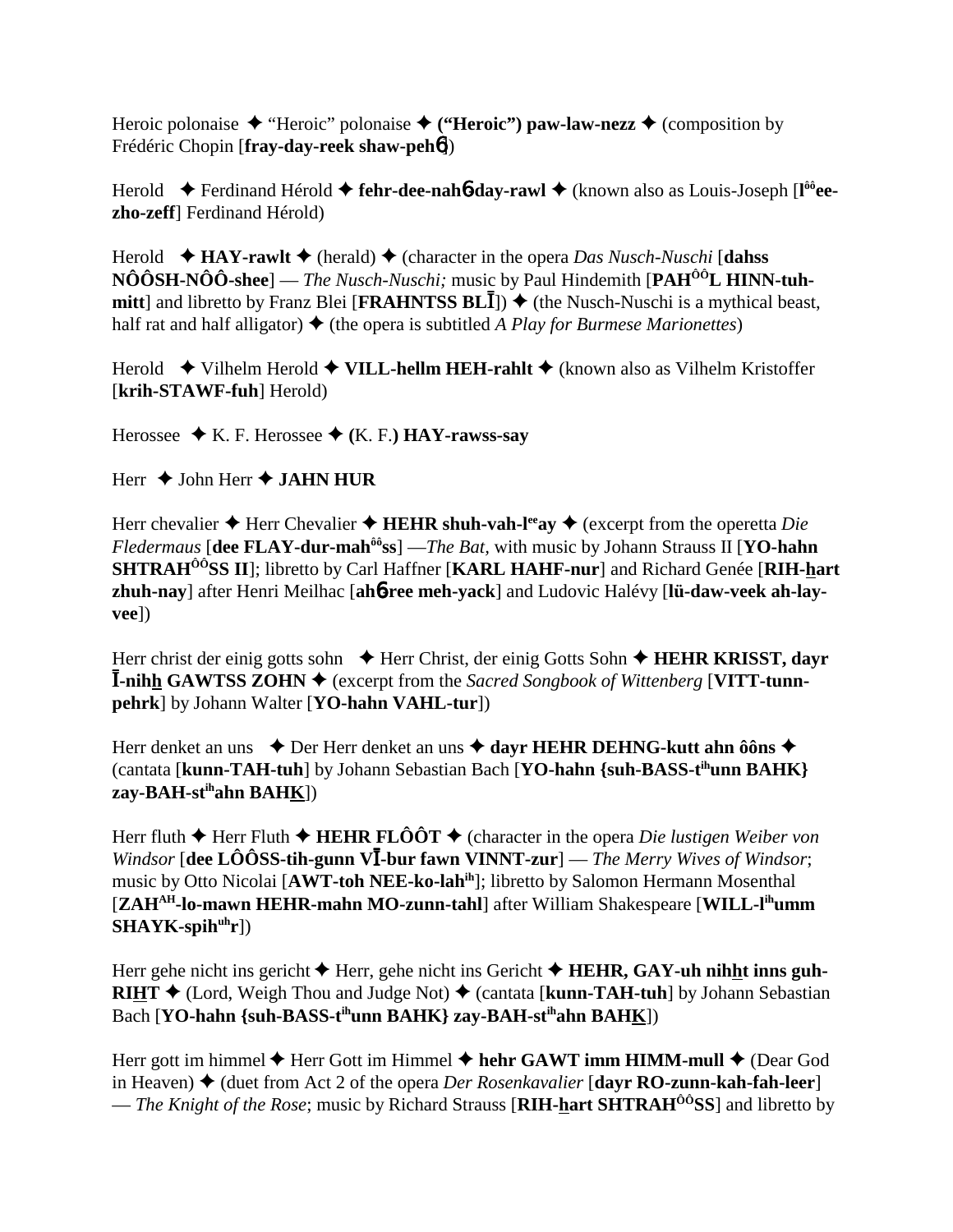Hugo von Hofmannsthal [**HOO-go fawn HAWF-mahn-stahl**])

Herr lebt  $\triangle$  Der Herr lebt  $\triangle$  dayr HEHR LEPPT  $\triangle$  (The Lord Lives)  $\triangle$  (cantata [**kunn**-**TAH-tuh**] by Carl Philip Emanuel Bach [KARL FEE-leep ay-MAH<sup>AH</sup>-n<sup>oo</sup>ayl BAHK])

Herr lehre doch mich  $\blacklozenge$  Herr, lehre doch mich  $\blacklozenge$  **HEHR, LAY-ruh daw<u>k</u>** mihh  $\blacklozenge$  (Lord, Make Me to Know)  $\triangleq$  (section of *Ein deutsches Requiem* [**In DOYT-shuss RAY-kv<sup>ih</sup>emm**] — *A German Requiem* [{REH-k<sup>ôô</sup>ee-umm} REH-k<sup>ôô</sup>ih-emm] — set to music by Johannes Brahms [**yo-HAHN-nuss {BRAHMZ} BRAHAHMSS**])

Herr lenz  $\triangle$  Herr Lenz  $\triangle$  **HEHR LENNTSS**  $\triangle$  (Master Spring)  $\triangle$  (poem by Emanuel von Bodman [ay-MAH<sup>AH</sup>-n<sup>oo</sup>ayl fawn BAWT-mahn] set to music by Richard Strauss [RIH-hart **SHTRAHÔÔSS**])

Herr mein gott ich sing ein neues lied  $\blacklozenge$  Herr, mein Gott, ich sing' ein neues Lied  $\blacklozenge$  **HEHR**,  $\min$  GAWT, ihh ZIHNG **In NOY-uss LEET**  $\blacklozenge$  (I will sing a new song)  $\blacklozenge$  (song from *Biblische Lieder* [**BIPP-lih-shuh LEE-dur**] — *Biblical Songs* — by Antonín Dvořák [AHN- ${\bf t}$ aw-n<sup>y</sup>ee<sup>ee</sup>n d'VAW-<sup>r</sup>shah<sup>ah</sup>k])

Herr oluf ◆ Herr Oluf ◆ **HEHR O-luff** ◆ (Sir Oluf) ◆ (poem from *Des Knaben Wunderhorn* [**dess k'NAHAH-bunn VÔÔN-tur-hawrn**] — *The Youth's Magic Horn* — set to music by Carl Loewe [**LÖ-vuh**])

Herr reich  $\blacklozenge$  Herr Reich  $\blacklozenge$  **HEHR RI**  $\blacklozenge$  (character in the opera *Die lustigen Weiber von Windsor* [dee LÔÔSS-tih-gunn VI-bur fawn VINNT-zur] — *The Merry Wives of Windsor*; music by Otto Nicolai [**AWT-toh NEE-ko-lahee**]; libretto by Salomon Hermann Mosenthal [**ZAHAH-lo-mawn HEHR-mahn MO-zunn-tahl**] after William Shakespeare [**WILL-lihumm** SHAYK-spih<sup>uh</sup>r])

Herr von faninal  $\blacklozenge$  Herr von Faninal  $\blacklozenge$  **HEHR fawn FAH-nih-nahl**  $\blacklozenge$  (character in the opera *Der Rosenkavalier* [**dayr RO-zunn-kah-fah-leer**] — *The Knight of the Rose*; music by Richard Strauss [**RIH-hart SHTRAHÔÔSS**] and libretto by Hugo von Hofmannsthal [**HOO-go fawn HAWF-mahn-stahl**])

Herre per og gjodalin ◆ Herre-Per og Gjødalin ◆ HA<sup>R</sup>-ruh-pehr aw YÖ<sup>ö</sup>-dah-linn ◆ (*Master Per and Gjødalin*, a song about the maiden Gjødalin who inflicts a fatal wound on Master Per because he planned to betray her)

Herreid ◆ Grant Herreid ◆ GRANNT HEHR-ree-idd

Herrera de la fuente Luis Herrera de la Fuente **l ooEESS ehr-RAY-rah day lah fooAYN-tay**

Herreweghe Philippe Herreweghe **fee-leep hehr-reh-WAY-guh**

Herrick **HEHR-rick**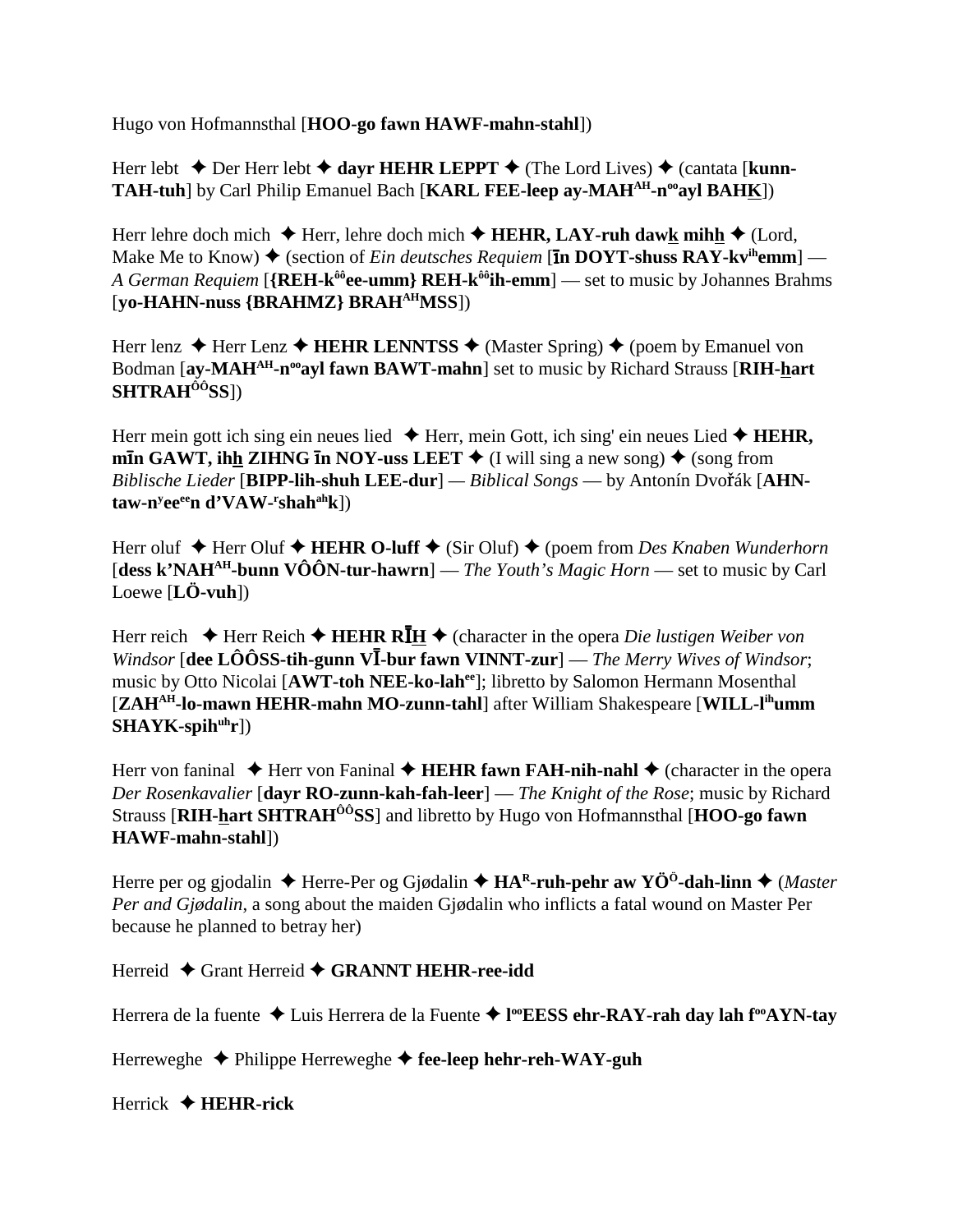Herriot  $\triangle$  Édouard Herriot  $\triangle$  av-d<sup>ôô</sup>ahr ehr-r<sup>ee</sup>o

Herrmann  $\rightarrow$  Bernard Herrmann  $\rightarrow$  BUR-nurd HUR-munn

Herrmann  $\bullet$  Eduard Herrmann  $\bullet$  {EDD-wurd HUR-munn} AY-d<sup>oo</sup>art HEHR-mahn

Herrmann  $\triangle$  Hugo Herrmann  $\triangle$  HOO-go HEHR-mahn

Herschel  $\blacklozenge$  Sir William Herschel  $\blacklozenge$  (Sir) WILL-l<sup>ih</sup>umm HUR-shull  $\blacklozenge$  (known also as Sir Frederick [FREH-duh-rick] William Herschel and Friedrich Wilhelm Herschel [FREET-rihh **VILL-hellm HEHR-shull])** 

Herseth  $\triangle$  Adolph Herseth  $\triangle$  AY-dawlf HUR-suhth

Hertel  $\blacklozenge$  Johann Wilhelm Hertel  $\blacklozenge$  YO-hahn VILL-hellm HEHR-tull

Hertog ◆ Johannes den Hertog ◆ yo-HAHN-nuss denn HEHR-tawk

Hertz  $\leftrightarrow$  Alfred Hertz  $\leftrightarrow$  {A<sup>L</sup>-frudd HURTZ} AHL-fravt HEHRTSS

Hertz und mund und tat und leben  $\rightarrow$  Hertz und Mund und Tat und Leben  $\rightarrow$  **HEHRTSS** ô ont **MÔÔNT ôônt TAHT ôônt LAY-bunn**  $\blacklozenge$  (Heart and Voice and Deed and Life)  $\blacklozenge$  (cantata [kunn-TAH-tuh] by Johann Sebastian Bach [YO-hahn {suh-BASS-t<sup>ih</sup>unn BAHK} zay-BAH $st<sup>ih</sup>ahn BAHK<sub>l</sub>$ )

Hertzka  $\triangle$  Emil Hertzka  $\triangle$  AY-meel HEHRTSS-kah

Hertzmann  $\triangle$  Erich Hertzmann  $\triangle$  {EH-rick HURTZ-munn} AY-rihh HEHRTSS-mahn

Herve  $\triangle$  Hervé  $\triangle$  ehr-vay

Hervelois  $\triangle$  Louis de Caix d'Hervelois  $\triangle$  l<sup>ôô</sup>ee duh keh dehr-vuh-l'wah

Hervey  $\triangleq$  ehr-vee  $\triangleq$  (character in the opera Anna Bolena [AHN-nah bo-LAY-nah] — Anne Bolyn [ANN bo-LINN]; music by Gaetano Donizetti [gah<sup>ay</sup>-TAH-no doh-nee-TSAYT-tee] and libretto by Felice Romani [fay-LEE-chay ro-MAH-nee])

Hervig  $\triangle$  Richard Hervig  $\triangle$  RIH-churd HUR-vigg  $\triangle$  (known also as Richard Bilderback [BILL-dur-back] Hervig)

Herz  $\triangle$  Henri Herz  $\triangle$  HENN-ree HEHRTSS

Herz  $\triangle$  Joachim Herz  $\triangle$  YOH<sup>OH</sup>-ah-kimm HEHRTSS

Herz  $\triangleleft$  Madame Herz  $\triangleleft$  mah-dahm HEHRTSS  $\triangleleft$  (character in the opera Der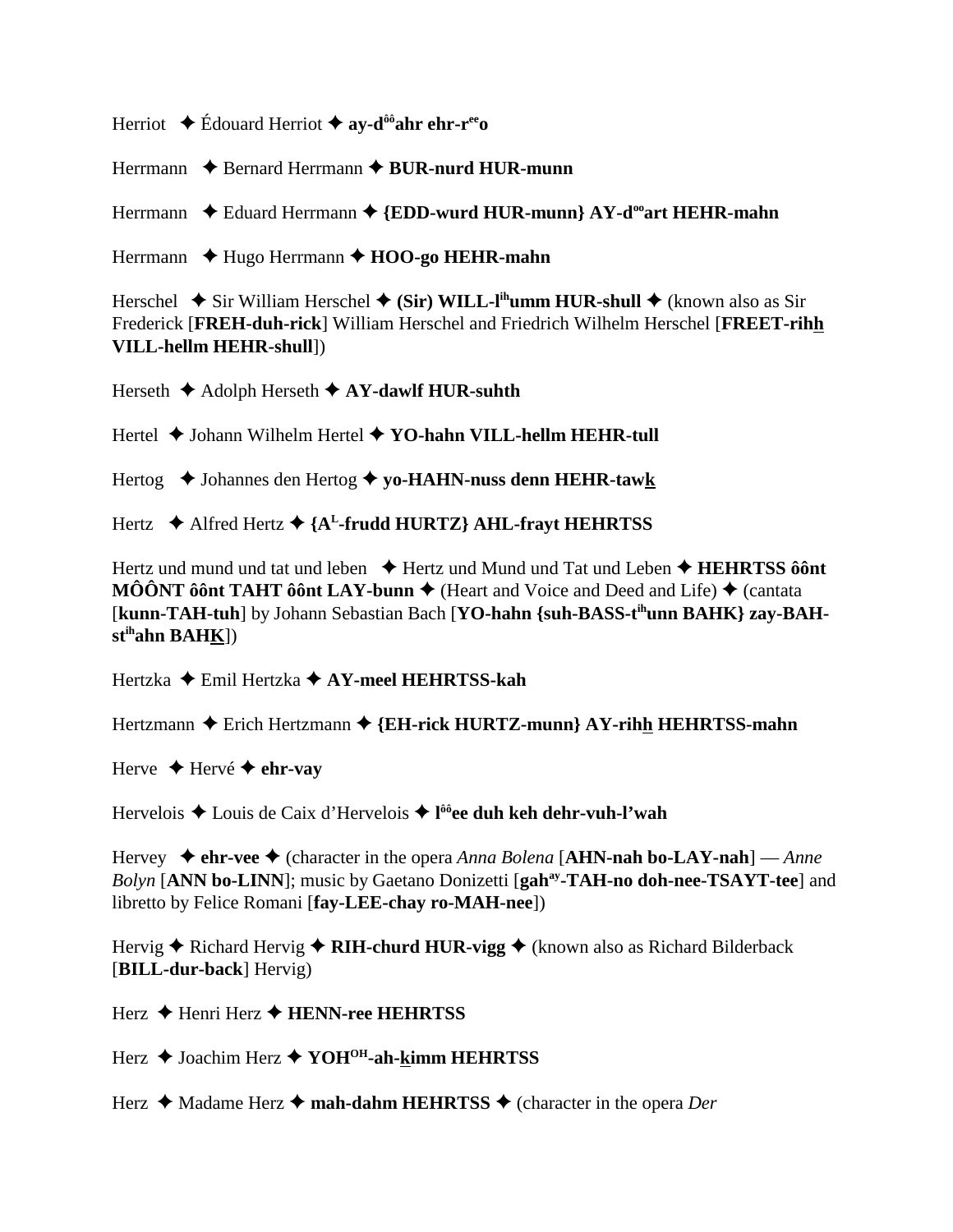*Schauspieldirektor* [dayr SHAH<sup> $\hat{0}$ <sup>0</sup>-shpeel-tih-reck-tawr] — *The Play Director*; music by</sup> Wolfgang Amadeus Mozart [VAWLF-gahng ah-mah-DAY-ôôss MO-tsart] and libretto by Gottlieb Stephanie [GAWT-leep SHTEH-fah-nee])

Herz schmerz polka ◆ Herz-Schmerz-Polka ◆ HEHRTSS-SHMEHRTSS-PAWL-kah<sup>ah</sup> ◆ (Heartache Polka)  $\triangleq$  (*Tritsch-Tratsch-Polka* by Johann Strauss II [**YO-hahn SHTRAH**<sup>ôô</sup>**SS II**], with lyric added by Miriam Frances [MIH-ree-umm FRANNT-suss])

Herzer ♦ Ludwig Herzer ♦ LOOT-vihh HEHR-tsur

Herzer ♦ Wolfgang Herzer ♦ VAWLF-gahng HEHR-tsur

Herzer and lohner  $\triangle$  Ludwig Herzer and Fritz Löhner  $\triangle$  LOOT-vihh HEHR-tsur (and) **FRITTSS LÖ-nur** 

Herzlieblich lieb durch scheiden  $\triangle$  Herzlieblich Lieb, durch Scheiden  $\triangle$  HEHRTSS-leep-lihh **LEEP, DÔÔRH SHI-dunn**  $\blacklozenge$  (My Heart's Dear Love, Through Parting)  $\blacklozenge$  (anonymous 15thcentury German song)

Herzog  $\triangle$  Colette Herzog  $\triangle$  ko-LETT HEHR-tsawk

Herzog  $\triangle$  Emilie Herzog  $\triangle$  ay-MEE-l<sup>in</sup>uh HEHR-tsawk

Herzog  $\triangle$  George Herzog  $\triangle$  JAW-urj HUR-tsawg

Herzog  $\triangleleft$  HEHR-tsawk  $\triangleleft$  (character in the operetta *Eine Nacht in Venedig* [I-nuh NAHKT] **inn fay-NAY-dihh** $]-A$  *Night in Venice*; music by Johann Strauss II [YO-hahn] **SHTRAH<sup>ôô</sup>SS II**: libretto by Camillo Walzel [kah-MEEL-lo VAHL-tsull] and Richard Genée [RIH-hart zhuh-nav])

Herzog ◆ Johann Georg Herzog ◆ YO-hahn GAY-awrk HEHR-tsawk

Herzog  $\triangle$  Sigmund Herzog  $\triangle$  SIGG-munnd HUR-tsawg  $\triangle$  (anglicized version of Siegmund Herzog [ZEEK-môônt HEHR-tsawk])

Herzogenberg  $\triangle$  Heinrich, Freiherr von Herzogenberg  $\triangle$  H**IN-rihh, FRI-hehr fawn hehr-TSO-gunn-pehrk ♦** (known also as Leopold Heinrich Picot de Peccaduc, Freiherr von Herzogenberg [LAY-o-pawlt HIN-rihh pee-ko duh peck-kah-dük, FRI-hehr fawn hehr-TSO-gunn-pehrk])

Hesch  $\blacklozenge$  Wilhelm Hesch  $\blacklozenge$  VILL-hellm HEHSH

Heseltine  $\triangle$  Philip Heseltine  $\triangle$  FIH-lupp HEH-sull-teen  $\triangle$  (known also as Philip Arnold [ARnulld] Heseltine)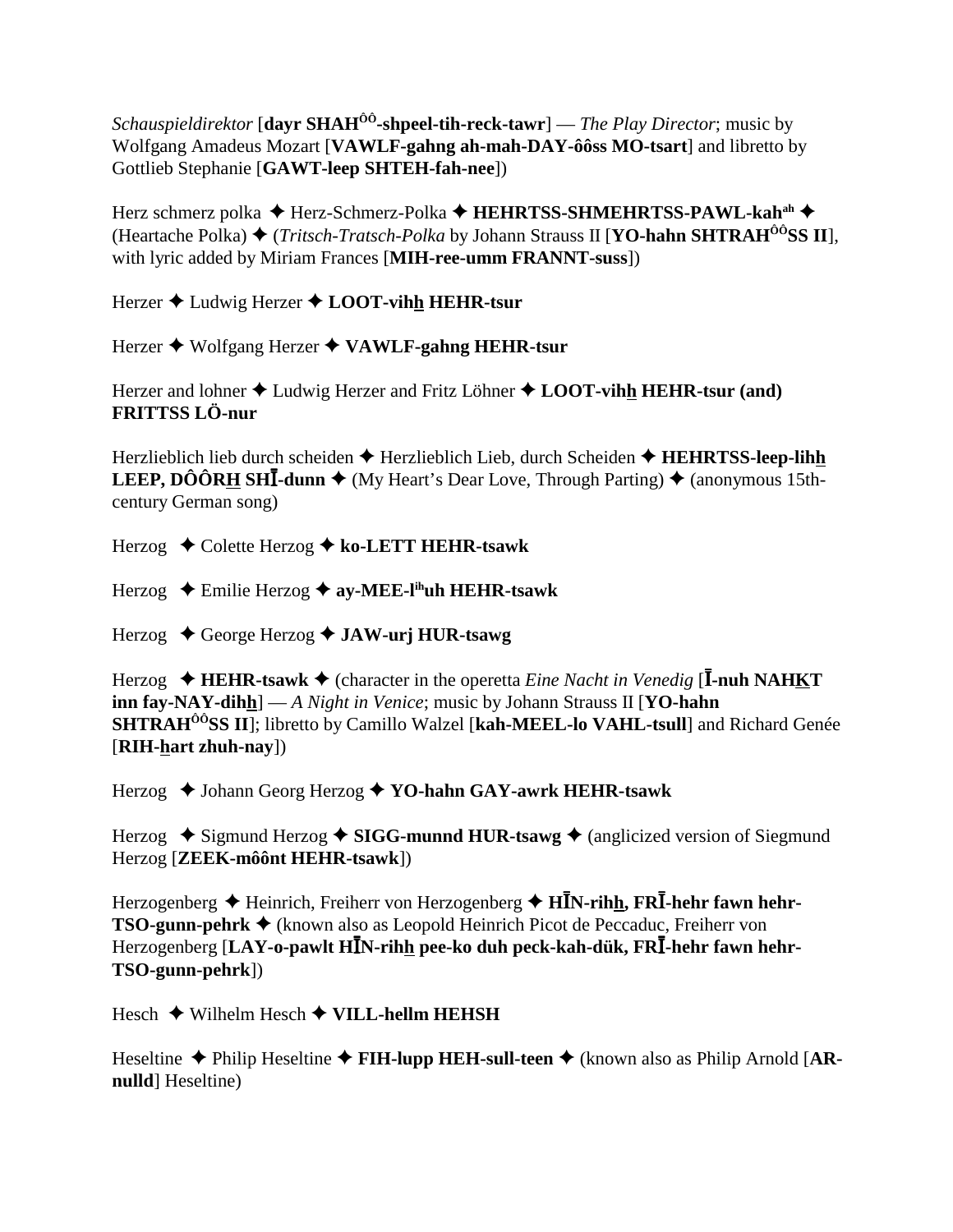Hesperides  $\triangleleft$  heh-SPEH-ruh-deez

Hess  $\triangle$  Ludwig Hess  $\triangle$  LOOT-vihh HESS

Hess  $\blacklozenge$  Willy Hess  $\blacklozenge$  VILL-lee HESS

Hesse  $\triangle$  Adolph Hesse  $\triangle$  AH-dawlf HESS-suh  $\triangle$  (known also as Adolph Friedrich Hesse [AH-dawlf FREET-rihh HESS-suh])

Hesse  $\div$  Ernst Christian Hesse  $\div$  EHRNST KRIH-st<sup>ih</sup>ahn HESS-suh

Hesse  $\triangle$  Hermann Hesse  $\triangle$  HEHR-mahn HESS-suh

Hesse  $\triangleleft$  Max Hesse  $\triangleleft$  MAHKSS HESS-suh

Hesse bukowska ◆ Barbara Hesse-Bukowska ◆ bar-BAH-rah HESS-seh-bôô-KAWF-skah

Hesselberg ◆ Edouard Gregory Hesselberg ◆ EH-d<sup>ôô</sup>ard GREH-gaw-ree HESS-sull-burg ◆ (Americanized version of the Latvian name Edouards Gregorys Hesselbergs [EH-d<sup>ôô</sup>ardss] **GREH-gaw-reess HESS-sell-berkss**])

Hesselbergs  $\triangleleft$  Edouards Gregorys Hesselbergs  $\triangleleft$  EH-d<sup> $\frac{1}{100}$ </sup> ards GREH-gaw-reess HESS-sellbergss ◆ (known also as the Americanized Edouard Gregory Hesselberg [EH-d<sup>ôô</sup>ard GREHgaw-ree HESS-sull-burg])

Hesseling  $\bigstar$  Ruth Hesseling  $\bigstar$  ROOT HESS-suh-lihng

Hessen  $\triangle$  Alexander Friedrich, Landgraf von Hessen  $\triangle$  ah-leck-SAHN-tur FREET-rihh, **LAHNT-grahf fawn HESS-sunn** 

Hessen kassel ◆ Moritz, Landgrave of Hessen-Kassel ◆ MO-rittss, (Landgrave of) HESSsunn-KAHSS-sull

Hessenberg  $\rightarrow$  Kurt Hessenberg  $\rightarrow$  KÔÔRT HESS-sunn-pehrk

Heth cogitavit dominus  $\blacklozenge$  Heth cogitavit Dominus  $\blacklozenge$  HETT ko-jih-TAH-vitt DAW-mih-nôôss  $\triangle$  (sacred composition by Antoine Brumel [ah**o-twahn brü-mell**])

Hetsch  $\triangle$  Ludwig Friedrich Hetsch  $\triangle$  LOOT-vihh FREET-rihh HETTSH  $\triangle$  (known also as Karl [KARL] Ludwig Friedrich Hetsch)

Hetu  $\triangle$  Jacques Hétu  $\triangle$  zhack ay-tü  $\triangle$  (known also as Jacques Joseph Robert [zho-zeff robehr] Hétu)

Heu nos miseros  $\triangle$  Heu Nos Miseros  $\triangle$  HEH<sup> $\hat{0}$ </sup> nohss MIH-seh-rawss  $\triangle$  (sacred composition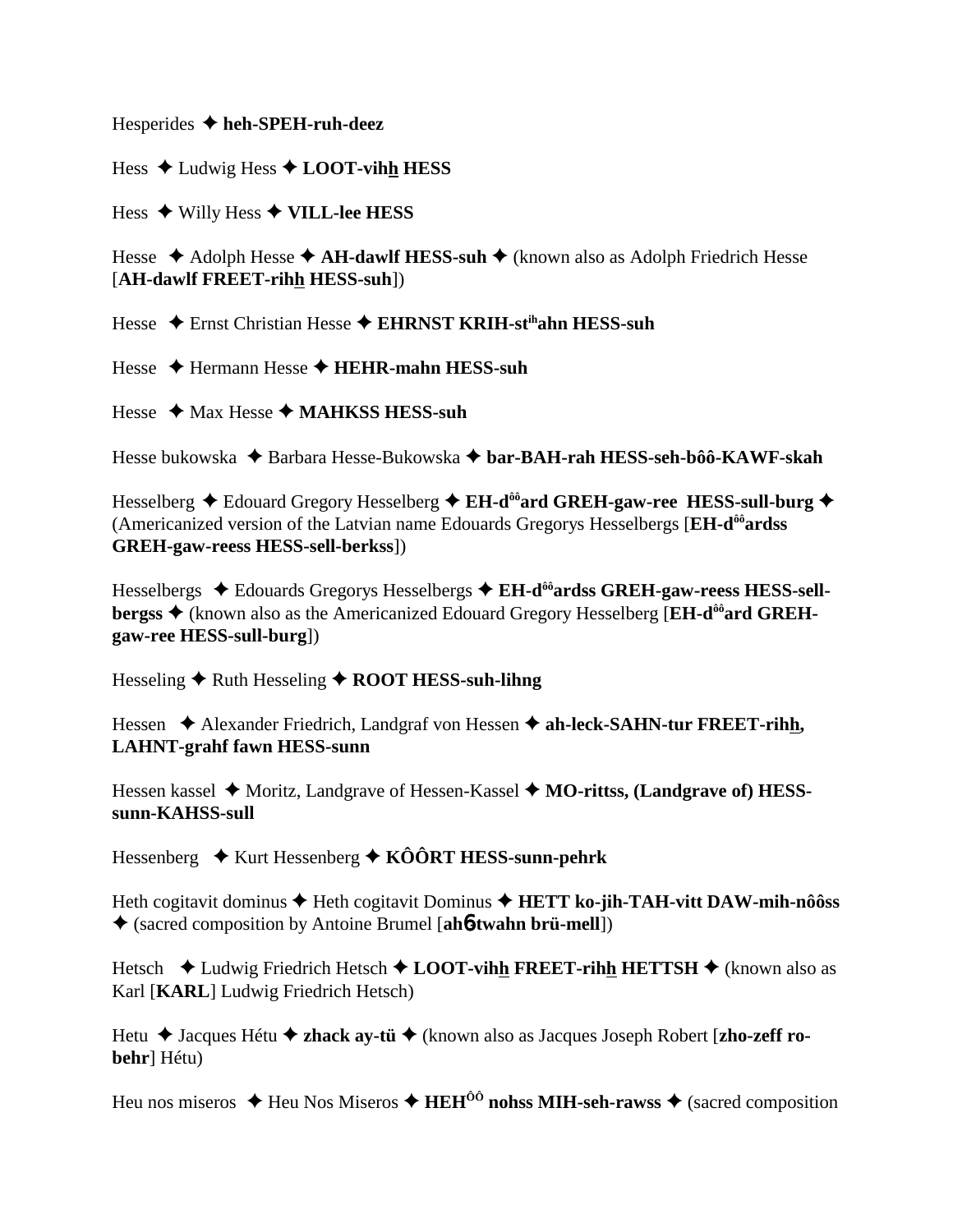by Leo [**LAY-o**])

Heuberger **→** Richard Heuberger **→ RIH-hart HOY-behr-gur →** (known also as Richard Franz Joseph [**FRAHNTSS YOHOH-zeff**] Heuberger)

Heubner ◆ Konrad Heubner ◆ KAWN-raht HOYP-nur

Heugel Henry Heugel **ah**6**-ree ö-zh'l**

Heugel Jacques-Léopold Heugel **zhack-lay-aw-pawl ö-zh'l**

Heure exquise  $\triangle$  L'Heure Exquise  $\triangle$  lör eckss-keez  $\triangle$  (The Exquisite Hour)  $\triangle$  (poem by Paul Verlaine [**pohl vehr-lenn**] set to music by Reynaldo Hahn [**ray-NAHL-doh HAHN**])

Heures seculaires et instantanees **→** Heures séculaires et instantanées → ör say-kü-lehr ay eh**6** stah**6-tah-nay** (Secular and Instantaneous Hours) ♦ (compositions by Erik Satie [ay-reek sah**tee**])

Heureu riera  $\triangle$  L'heureu Riera  $\triangle$  **lay-REH<sup>00</sup> ree-EH-rah**  $\triangle$  (Riera the Heir)  $\triangle$  (Catalan [**KAH-t'-lunn**] folk song arranged by Miguel Llobet [**mee-GHELL l'yo-BETT**])

Heusen **→ Jimmy Van Heusen → JIMM-mee vann h'YOO-z'n** 

Heuss ◆ Alfred Heuss ◆ **AHL-frayt HOYSS** ◆ (known also as Alfred Valentin [**FAH<sup>AH</sup>-lennteen**] Heuss)

Heward Leslie Heward **LESS-lee h'YOO-wurd** (known also as Leslie Hays [**HAYZ**] Heward)

Hewes Cynthia Richards Hewes **SINN-thee-uh RIH-churdz h'YOOZ**

Hewitt **→** Harry Donald Hewitt **→ HA<sup>R</sup>-ree DAH-nulld h'YOO-witt** 

Hewitt **→** Helen Hewitt **→ HEH-lunn h'YOO-witt** → (known also as Helen Margaret [MAR**guh-rutt**] Hewitt)

Hewitt James Hewitt **JAYMZ h'YOO-witt**

Hewitt  $\triangle$  Maurice Hewitt  $\triangle$  mo-reess eh-veet

Hexameron morceau de concert grandes variations de bravoure sur la marche des puritains de bellini ◆ "Hexameron." Morceau de Concert. Grandes variations de bravoure sur la Marche des Puritains de Bellini ◆ eck-sah-muh-raw<sub>0</sub><sup>*t*</sup>. mawr-so duh kaw<sub>0</sub>-sehr. grah<sub>6</sub><sup>d</sup> vah-r<sup>ee</sup>ah-s<sup>ee</sup>aw<sub>0</sub><sup>*t*</sup> **duh brah-vôôr sür lah marsh day pü-ree-teh6 duh bayl-LEE-nee ♦ (Grand bravura**) variations on the *March of the Puritans* from the opera *I puritani* [**ee poo-ree-TAH-nee**] — *The*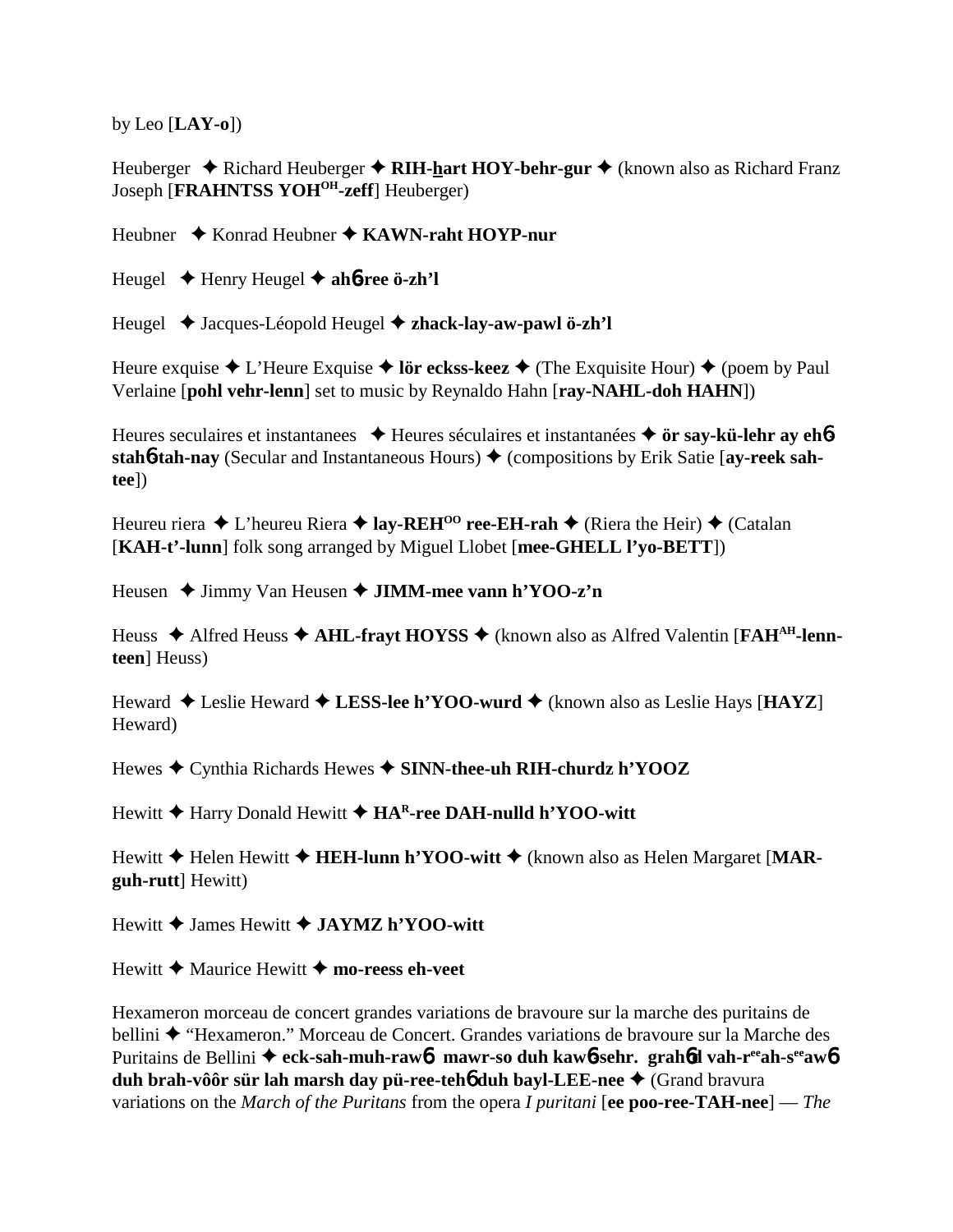Puritans, with music by Vincenzo Bellini [veen-CHAYN-tso bayl-LEE-nee]. Sections contributed by various composers, including Franz Liszt [FRAHNZ LISST] (introduction, variation 2, and finale), Vincenzo Bellini [veen-CHAYN-tso BAYL-lee-nee] (theme), Sigismond Thalberg [ZEE-ghiss-mawnt TAHL-pehrk (variation 1), Johann Peter Pixis [YO-hahn PAYtur PEEK-siss] (variation 3), Henri Herz [ah6-ree HEHRTSS] (variation 4), Carl Czerny [KARL CHEHR-nee] and Franz Liszt [FRAHNZ LISST] (variation 5), and Frédéric Chopin [fray-day-reek shaw-peh6] and Franz Liszt [FRAHNZ LISST] (variation 6))

Hey  $\div$  Julius Hey  $\div$  YOO-l<sup>th</sup>ôôss HI

Heyden  $\triangle$  Hans Heyden  $\triangle$  HAHNSS HI-dunn  $\triangle$  (the last name is also spelled Heiden [HI $dunn$ ] and Haiden [ $HAH<sup>EE</sup>$ -dunn])

Heyden  $\triangle$  Sebald Heyden  $\triangle$  ZAY-bahlt HI-dunn  $\triangle$  (the last name is also spelled Heiden [HIdunn] and Haiden [HAHEE-dunn])

Hever  $\triangle$  Wilhelm Hever  $\triangle$  VILL-hellm HI-ur  $\triangle$  (known also as Wilhelm Ferdinand [FEHRtee-nahnt] Heyer)

Heyghen  $\triangle$  Peter van Heyghen  $\triangle$  PAY-tur funn HAY-kunn

Heyman ◆ Katherine Ruth Willoughby Heyman ◆ KA-thuh-runn ROOTH WILL-luh-bee **HAY-munn** 

Heymann  $\blacklozenge$  Werner Richard Heymann  $\blacklozenge$  VEHR-nur RIH-hart HI-mahn

Heyne  $\triangle$  Manon Heyne  $\triangle$  mah-naw bHI-nuh

Heyse  $\triangle$  Paul Heyse  $\triangle$  PAH<sup> $\hat{0}$ OL H**I**-zuh</sup>

Heyward  $\triangle$  DuBose Heyward  $\triangle$  doo-BOHZ HAY-wurd

Heywood  $\triangle$  Eddie Heywood  $\triangle$  EDD-dee HAY-wôôd  $\triangle$  (known also as Edward Heywood, Jr.)

Hic est praecursor dilectus  $\triangle$  HEEK esst PRAY-kôôr-sawr dee-LAYK-tôôss  $\triangle$  (motet [mo-TETT] by Claudio Monteverdi [KLAH<sup>00</sup>-d<sup>ee</sup>o mohn-tay-VAYR-dee])

Hichiriki  $\triangle$  h'chee-leek  $\triangle$  (an ancient Japanese double-reed instrument related to the oboe)

Hickman  $\triangle$  Hans Hickman  $\triangle$  HAHNSS HICK-mahn  $\triangle$  (known also as Hans Robert Hermann Hickman [HAHNSS ROH<sup>OH</sup>-bert HEHR-mahn HICK-mahn]

Hidalgo  $\triangleq$  Juan Hidalgo  $\triangleq$  h<sup>oo</sup>AHN ee-THAHL-go

Hidas  $\triangle$  Frigyes Hidas  $\triangle$  FRIH-jehsh HIH-dahsh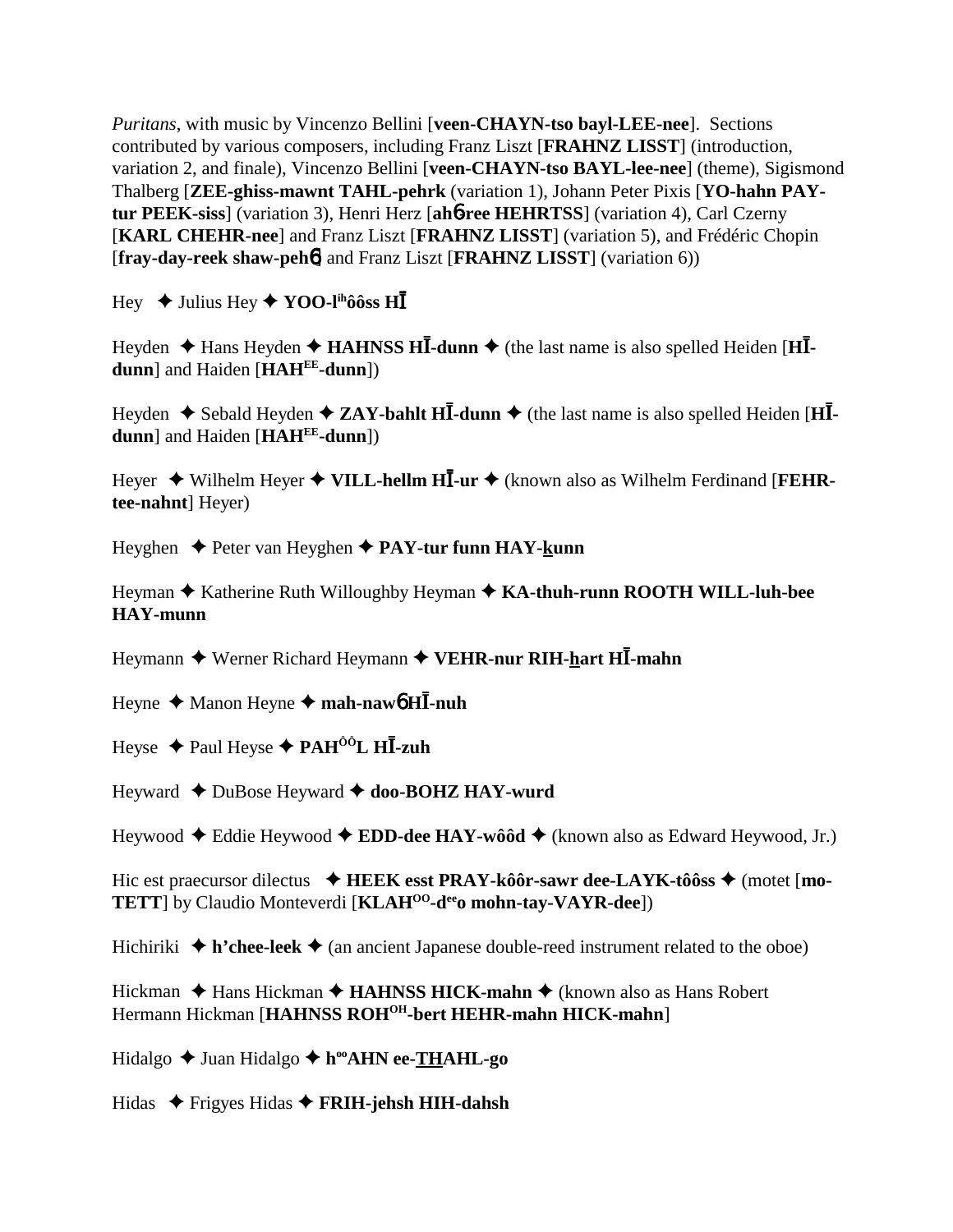Hidlik  $\blacklozenge$  Mi ze Hidlik  $\blacklozenge$  MEE zay HIDD-leek  $\blacklozenge$  (Who Lit the Candles — a Hebrew Chanukkah [hah-nook-KAH] song)

Hiemali tempore  $\triangleq$  h<sup>ih</sup>eh-MAH-lih TAYM-paw-ray  $\triangleq$  (In wintertime)  $\triangleq$  (excerpt from the 13th-century collection *Carmina Burana* [kar-MEE-nah boo-RAH-nah])

Hier  $\triangle$  Ethel Glenn Hier  $\triangle$  EH-thull GLENN HIHR

Hier soll ich dich denn sehen  $\triangle$  HEER zawl ihh DIHH denn ZAY-unn  $\triangle$  (aria from the opera Die Entführung aus dem Serail [dee ennt-FÜ-rôông ah $^{66}$ ss daym zay-RAH $^{IH}L$ ] — The Abduction From the Harem; music by Wolfgang Amadeus Mozart [VAWLF-gahng ah-mah-DAY-ôôss MO-tsart]; libretto by Johann Gottlieb Stephanie [YO-hahn GAWT-leep SHTEHfah-nee) after Christoph Friedrich Bretzner [KRIH-stawf FREET-rihh BRETTSS-nur])

Hieronymo ◆ Damasus Brosmann a Sancto Hieronymo ◆ DAH-mah-sôôss BRAWSS-mahn ah SAHNGK-toh h<sup>ih</sup>eh-RO-nih-mo  $\blacklozenge$  (known also as Damasus Brosmann)

Hignard  $\triangle$  Aristide Hignard  $\triangle$  ah-reess-teed ee-n'yar  $\triangle$  (known also as Jean-Louis [zhah6- $1^{66}$ ee] Aristide Hignard)

Hija mia  $\triangle$  **EE-hah MEE-ah**  $\triangle$  (My Daughter)  $\triangle$  (traditional song of the Spanish Jews)

Hija tiene el rey  $\triangle$  Una hija tiene el rey  $\triangle$  OO-nah EE-hah t<sup>ee</sup> AY-nay ell ray  $\triangle$  (The King Has a Daughter)  $\blacklozenge$  (traditional song of the Spanish Jews)

Hijman  $\triangle$  Julius Hijman  $\triangle$  {JOO-I<sup>ih</sup>uss HII-munn} YÜ-I<sup>ih</sup>üss HAY-mahn

Hildach  $\blacklozenge$  Eugen Hildach  $\blacklozenge$  oy-GAYN HILL-tahk

Hill ◆ Krister St Hill ◆ KRISS-tur ZAHNGKT HILL

Hill  $\blacklozenge$  Ureli Corelli Hill  $\blacklozenge$  yôô-REH-lee kaw-RELL-lee HILL)

Hill  $\blacklozenge$  Valerie Hill  $\blacklozenge$  VA-luh-ree HILL

 $Hill$   $\blacklozenge$  Wilhelm  $\blacklozenge$  VILL-hellm HILL

Hille  $\triangle$  Eduard Hille  $\triangle$  AY-d<sup>oo</sup>art HILL-luh

Hillebrecht  $\blacklozenge$  Hildegard Hillebrecht  $\blacklozenge$  HILL-tuh-gart HILL-luh-prehht

Hillemacher  $\triangle$  Lucien Joseph Édouard Hillemacher  $\triangle$  lü-s<sup>ee</sup>aho zho-zeff av-d<sup>ôô</sup>ar ee-vuh-mahshav

Hillemacher  $\triangle$  Paul Joseph Guillaume Hillemacher  $\triangle$  pohl zho-zeff ghee-yohm ee-yuh-mah-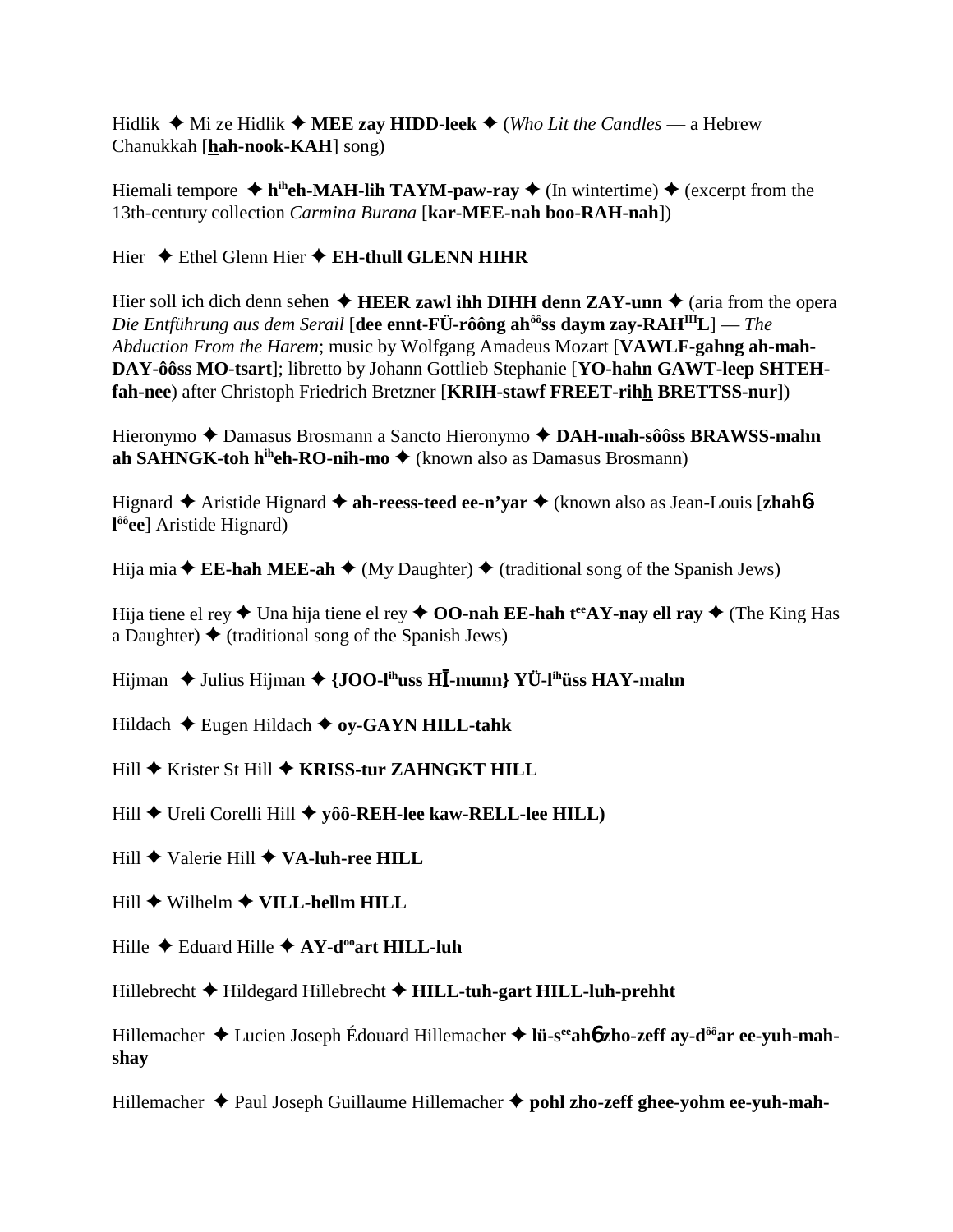shav

Hiller  $\triangle$  Ferdinand Hiller  $\triangle$  FEHR-tee-nahnt HILL-lur  $\triangle$  (known also as Ferdinand von [fawn] Hiller)

Hiller  $\blacklozenge$  Friedrich Adam Hiller  $\blacklozenge$  FREET-rihh AH<sup>AH</sup>-dahm HILL-lur

Hiller  $\triangle$  Johann Adam Hiller  $\triangle$  YO-hahn AH<sup>AH</sup>-dahm HILL-lur  $\triangle$  (known also as Johann Adam Hüller  $[H\ddot{U}L-lur]$ 

Hiller  $\triangle$  Lejaren Hiller  $\triangle$  leh-ZHAH-runn HILL-lur  $\triangle$  (known also as Lejaren Arthur [ARthur Hiller, Jr.)

Hilliard ensemble  $\blacklozenge$  Hilliard Ensemble  $\blacklozenge$  HILL-l<sup>ih</sup>urd ahn-SAHM-buhl

Hillier  $\triangle$  Paul Hillier  $\triangle$  PAWL HILL-I<sup>ih</sup>ur  $\triangle$  (known also as Paul Douglas [DUG-luss] Hillier)

Hilsberg ← Alexander Hilsberg ← {a-ligg-ZANN-dur HILLZ-burg} ah-leck-SAHN-d'r **HILLSS-pehrk** 

Hilsberg  $\triangle$  Ignace Hilsberg  $\triangle$  {IGG-nahtss HILLZ-burg} igg-NAHSS GHILLSS-berk

Himmel  $\blacklozenge$  Friedrich Heinrich Himmel  $\blacklozenge$  FREET-rihh HIN-rihh HIMM-mull

Himmelsboten  $\triangle$  HIMM-mullss-paw-tunn  $\triangle$  (Messengers from Heaven)  $\triangle$  (poem from Des Knaben Wunderhorn [dess k'NAH<sup>AH</sup>-bunn VÔÔN-tur-hawrn] — The Youth's Magic Horn set to music by Richard Strauss [RIH-hart SHTRAH<sup>00</sup>SS])

Himmelskonig sei willkommen  $\bigstar$  Himmelskönig, sei willkommen  $\bigstar$  HIMM-mullss-kö-nihh zī VILL-kawm-munn ♦ (cantata [kunn-TAH-tuh] by Johann Sebastian Bach [YO-hahn {suh-**BASS-tihunn BAHK**} zay-BAH-stihahn BAHK])

Himstedt ♦ Karl-Heinz Himstedt ♦ KARL-HINTSS HIMM-shtett

Hindemith  $\triangleq$  Paul Hindemith  $\triangleq$  PAH<sup> $\hat{0}$ °C HINN-tuh-mitt</sup>

Hinderas  $\triangleleft$  Natalie Hinderas  $\triangleleft$  NAH-tah-lee HINN-duh-russ

Hinkende jamben  $\blacklozenge$  Hinkende Jamben  $\blacklozenge$  HIHNG-kunn-tuh YAHM-punn  $\blacklozenge$  (Limping Iambic Rhythms)  $\blacklozenge$  (composition by Carl Loewe [KARL LÖ-vuh])

Hinreiner  $\triangle$  Ernst Hinreiner  $\triangle$  EHRNST HINN-rī-nur

Hinrichs  $\blacklozenge$  Gustav Hinrichs  $\blacklozenge$  {GUSS-tuvv HINN-rickss} GÔÔ-stahf HINN-rihhss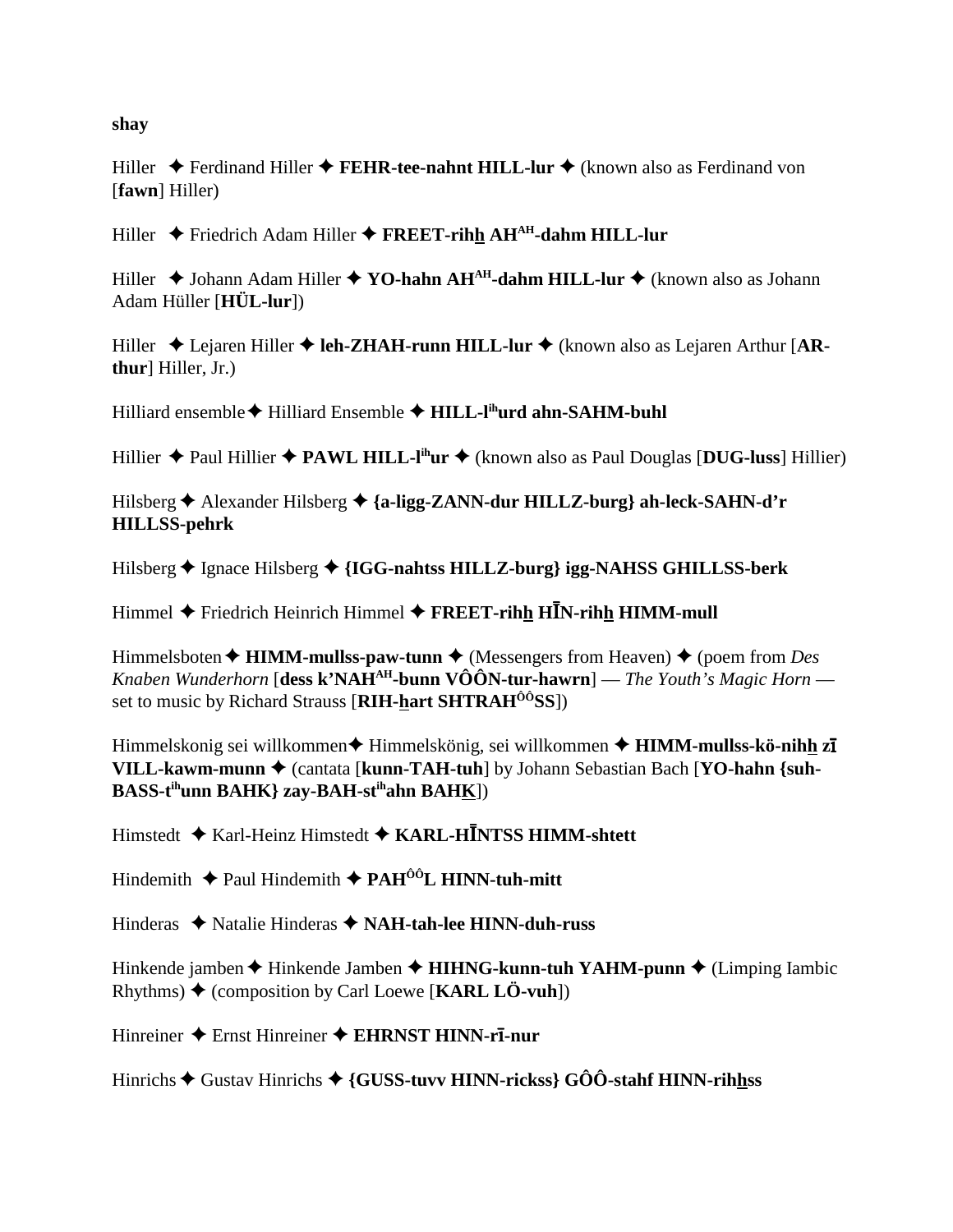Hinrichsen ◆ Max Hinrichsen ◆ MAHKSS HINN-rihh-sunn

Hinrichsen  $\triangle$  Walter Hinrichsen  $\triangle$  VAHL-tur HINN-rihh-sunn

Hinterblicher Karl Hinterblicher **KARL HINN-tur-blih-hur**

Hintermeier  $\triangle$  Margaretha Hintermeier  $\triangle$  mar-gah-RAY-tah HINN-tur-m**i**-ur

Hinze reinhold **◆ Bruno Hinze-Reinhold ◆ BROO-no HINN-tsuh-RIN-hawlt** 

Hiolski Andrzej Hiolski **ahn-dr'ZAY heeOHL-skee**

Hippolyta **hipp-po-LEE-tuh** (character in the opera *A Midsummer Night's Dream;* music by Benjamin Britten [**BENN-juh-munn BRITT-tunn**]; libretto by Britten and Peter Pears [**PEEtur PIHUHRZ**] after William Shakespeare [**WILL-lihumm SHAYK-spihuhr**])

Hirai Kozaburo Hirai **kaw-zah-boo-law hee-lahee**

Hirao **→** Kishio Hirao **→ k'shee**<sup>aw</sup> hee-lah<sup>aw</sup>

Hirayoshi Takekuni Hirayoshi **tah-keh-koo-nee hee-lah-yawsh**

Hirons ◆ Christopher Hirons ◆ KRISS-tuh-fur HI<sup>UH</sup>-runnz

Hiroshi Nakamura Hiroshi **nah-kah-moo-lah hee-lawsh**

Hirsch  $\triangle$  Paul Hirsch  $\triangle$  {PAWL HURSH} PAH<sup>ôô</sup>L HIHRSH  $\triangle$  (known also as Paul Adolf [**AHAH-dawlf**] Hirsch)

Hirt **→** Al Hirt **→ A<sup>L</sup> HURT→** (known also as Alois Maxwell Hirt [**uh-LAW-iss MACKSSwell HURT**]

Hirt  $\triangle$  Der Hirt  $\triangle$  dayr **HIHRT**  $\triangle$  (composition by Franz Liszt [**FRAHNZ LISST**])

Hirt **←** Franz Josef Hirt ← FRAHNTSS YOH<sup>OH</sup>-zeff HIHRT

Hirt  $\rightarrow$  Fritz Hirt  $\rightarrow$  **FRITTSS HIHRT** 

Hirt auf dem felsen  $\triangle$  Der Hirt auf dem Felsen  $\triangle$  dayr HIHRT ah<sup>ôô</sup>f daym FELL-zunn  $\triangle$ (song by Franz Schubert [**FRAHNTSS SHOO-bert**])

Hirten  $\triangle$  John Hirten  $\triangle$  **JAHN HIHR-tunn** 

His dur  $\triangle$  His Dur  $\triangle$  **HISS DOOR**  $\triangle$  (key of B sharp major, German designation)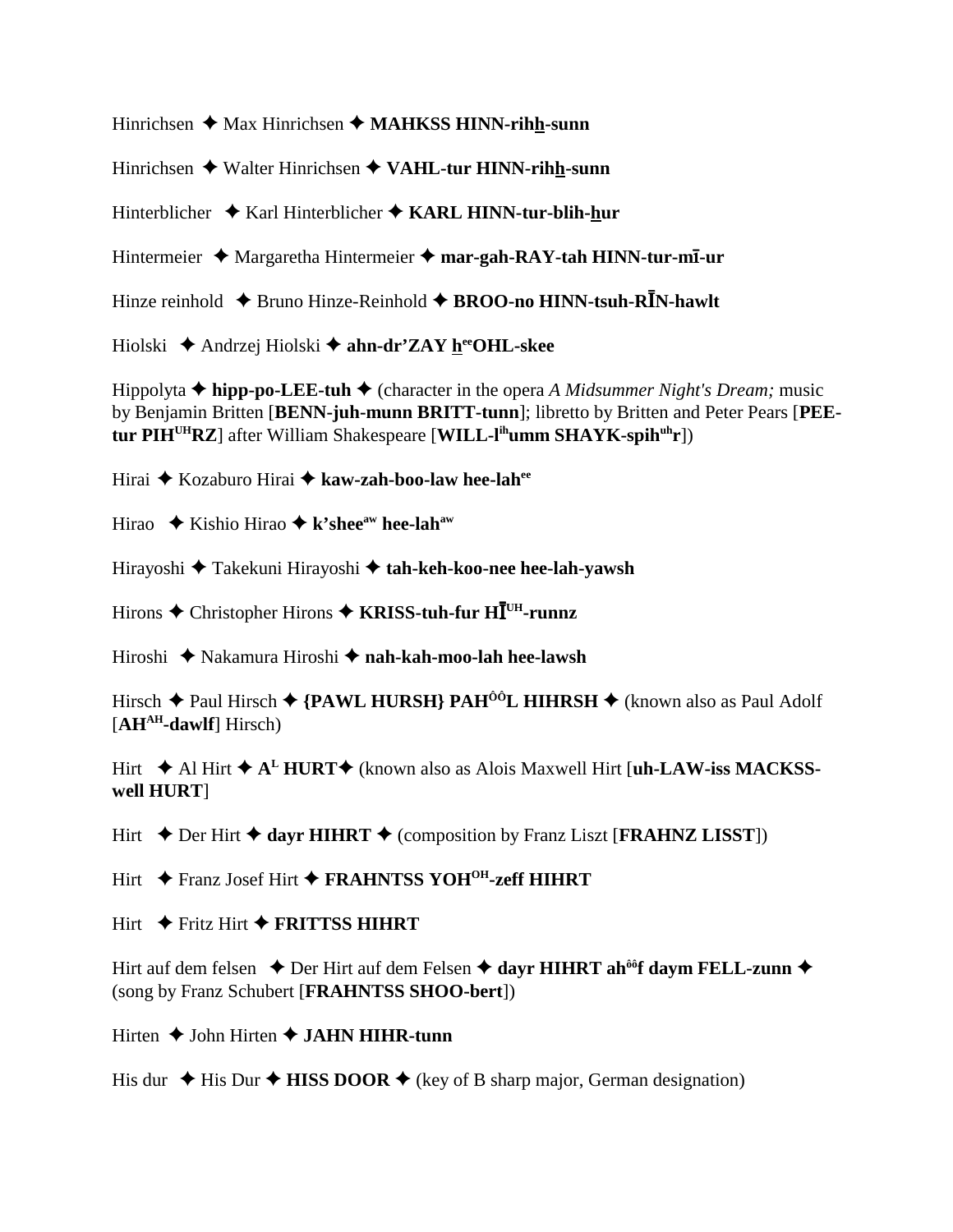His moll  $\blacklozenge$  his Moll  $\blacklozenge$  HISS MAWL  $\blacklozenge$  (key of b sharp minor, German designation)

Histoire amoureuse  $\bullet$  C'est l'histoire amoureuse  $\bullet$  sesst leess-twar ah-môô-röz  $\bullet$  (aria from the opera Manon Lescaut [mah-nawb less-ko]; music by Daniel-François Auber [dah-n<sup>ee</sup>ell] frahó-swah o-bay]; libretto by Augustin Eugène Scribe [o-güss-tehô ö-zhenn skreeb] after Antoine-François Prévost [ah**ó-twahn frahó-swah pray-vo**])

Historicus  $\triangleq$  heess-TAW-rih-kôôss  $\triangleq$  (historian)  $\triangleq$  (character in the oratorio *Caecilia, virgo* et martyr [chav-CHIH-l<sup>ih</sup>uh, VEER-go ett MAR-tür] — Cecilia, Virgin and Martyr — by Marc Antoine Charpentier [mark ah**6-twahn shar-pah6-t<sup>ee</sup>ay**])

Hita  $\triangle$  Antonio Rodríguez de Hita  $\triangle$  AHN-TOH-n<sup>ee</sup> o rohd-REE-ghehth day EE-tah

Hite  $\triangle$  William Hite  $\triangle$  WILL-l<sup>ih</sup>umm HIT

Hitgaageut  $\triangle$  Hitga'ageut  $\triangle$  HITT-gah-ah-gay-oot  $\triangle$  (a Jewish song about missing someone)

Hitragut  $\blacklozenge$  Hitrag'ut  $\blacklozenge$  HITT-rah-goot  $\blacklozenge$  (Relaxation)  $\blacklozenge$  (song by Y. Karni [(Y.) KAR-nee])

Hjelm  $\triangle$  Otto Winter-Hjelm  $\triangle$  AWT-too VINN-tehr-YELLM

Hjort albertsen  $\triangle$  Per Hjort Albertsen  $\triangle$  PEHR YOORT AHL-bert-s'n

 $Hlobil$   $\blacklozenge$  Emil Hlobil  $\blacklozenge$  EH-mill h'LO-bill

Hms pinafore  $\triangle$  HMS Pinafore  $\triangle$  HMS PIH-nah-foh<sup>th</sup>r  $\triangle$  (an opera, with music by Arthur Sullivan [AR-thur SULL-luh-vunn] and libretto by William S. Gilbert [WILL-l<sup>ih</sup>umm S. **GHILL-burt**)

Hoban  $\triangle$  Ann Hoban  $\triangle$  AHN HO-bunn

Hobarth  $\blacklozenge$  Erich Höbarth  $\blacklozenge$  AY-rihh HÖ-bart

Hoboken  $\triangle$  Anthony van Hoboken  $\triangle$  AHN-taw-nee funn HO-bo-kunn

Hobson  $\triangle$  Ian Hobson  $\triangle$  EE-unn HAHB-sunn

Hoch  $\triangle$  Beverly Hoch  $\triangle$  BEH-vur-lee HOHK

Hoch  $\triangle$  Joseph Hoch  $\triangle$  YOH<sup>OH</sup>-zeff HAW<u>K</u>  $\triangle$  (known also as Joseph Paul Johannes  $[PAH<sup>00</sup>L$  yo-HAHN-nuss] Hoch)

Hochberg  $\triangle$  Hans Heinrich, XIV, Bolko Graf von Hochberg  $\triangle$  HAHNSS HIN-rihh, XIV, **BAWL-ko GRAHF fawn HOHK-perk**  $\blacklozenge$  (Graf = Count)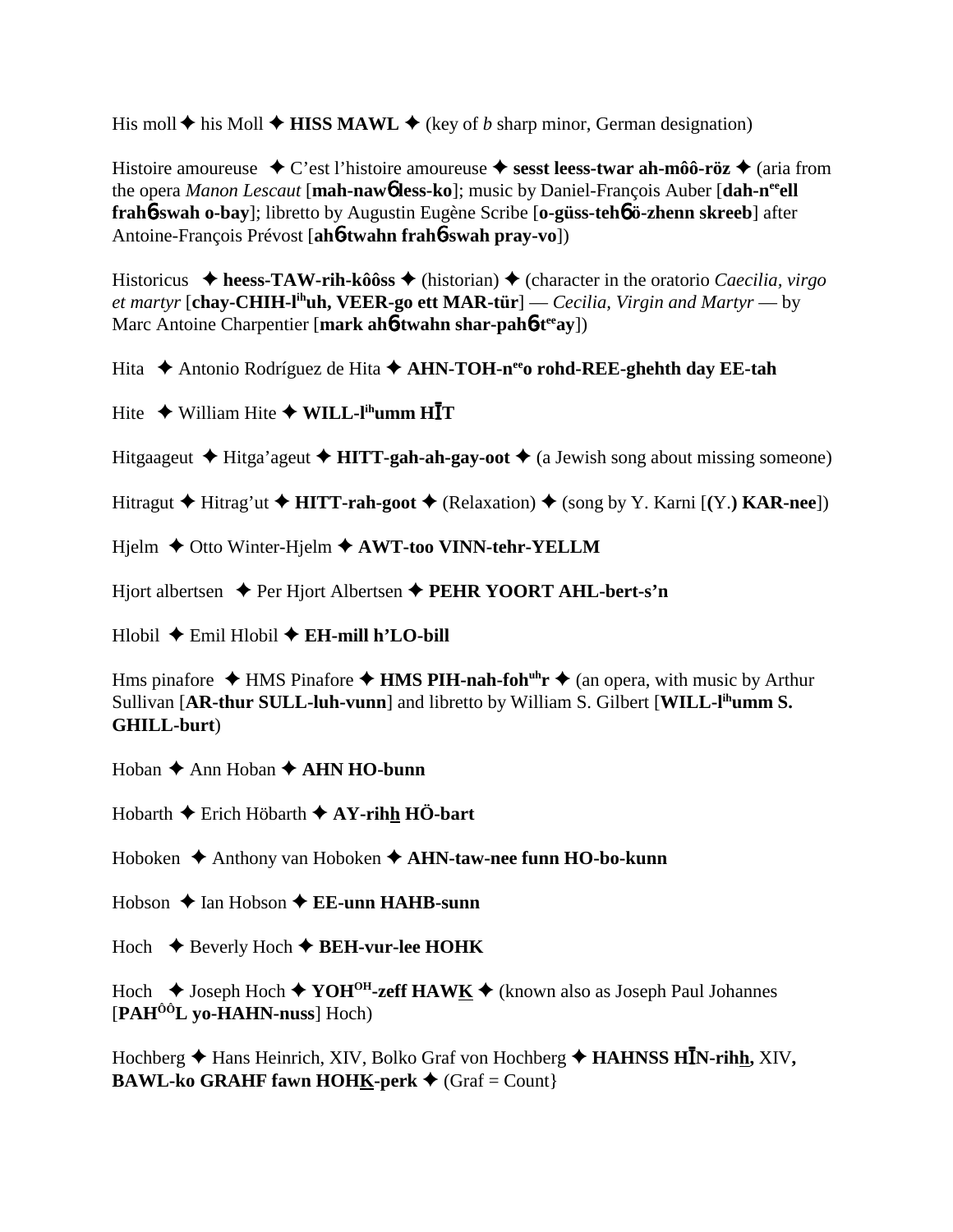Hochgeturmte rimaflut **◆** Hochgetürmte Rimaflut ◆ **HOHK-guh-türm-tuh REE-muh-flôôt** ◆ (High-Turreted River Rima)  $\blacklozenge$  (Hungarian text translated to German by Hugo Conrat [**HOO-go KAWN-raht**] and set to music by Johannes Brahms [**yo-HAHN-nuss {BRAHMZ} BRAHAHMSS**])

Hochreiter ◆ Emil Hochreiter ◆ AY-meel HAWK-ri-tur

Hochstatter Elfriede Hochstätter **ell-FREE-duh HAWK-shtett-tur**

Hochster hochster mache deine gute Höchster, Höchster, mache deine Güte **HÖK-shtur, HÖK-shtur, MAH-kuh D<sup>I</sup>-nuh GÜ-tuh**  $\blacklozenge$  (Most High, Most High, make thy goodness)  $\blacklozenge$ (aria from the cantata [**kunn-TAH-tuh**] *Jauchzet Gott in allen Landen!* [**YAHÔÔK-tsutt GAWT inn AHL-lunn LAHN-tunn!**] — *Praise God in All Lands!* — by Johann Sebastian Bach [**YOhahn {suh-BASS-tihunn BAHK} zay-BAH-stihahn BAHK**])

Hochsterwunschtes freudenfest Höchsterwünschtes Freudenfest **HÖK-shtur-vünsh-tuss FROY-dunn-fesst ♦** (cantata [**kunn-TAH-tuh**] by Johann Sebastian Bach [YO-hahn {suh-**BASS-tihunn BAHK} zay-BAH-stihahn BAHK**])

Hochstes vertraun **→** Höchstes Vertrau'n **→ HÖ<u>K</u>-shtuss fehr-TRAH<sup>ôô</sup>n →** (aria from Act III of the opera *Lohengrin* [**LOHOH-unn-grinn**], music and libretto by Richard Wagner [**RIH-hart VAHG-nur**])

Hochstetter ◆ Gustav Hochstetter ◆ GÔÔ-stahf HAWK-shtett-tur

Hochzeitsstuck ♦ Hochzeitsstück ♦ HAWK-ts**ītss-shtük ♦** (Wedding Piece) ♦ (song by Gustav Mahler [**GÔÔ-stahf MAHAH-lur**])

Hockh **←** Carl Hockh ← KARL HAWK

Hoddinott Alun Hoddinott **A-lunn HAHD-dih-naht**

Hodeir André Hodeir **ah**6**-dray aw-dehr**

Hodemont **→** Léonard de Hodemont **→ lay-aw-nar duh o-duh-maw6 →** (known also as Léonard Collet [**kawl-leh**] de Hodemont)

Hodgeson ◆ Julia Hodgeson **◆ JOO-l<sup>ih</sup>ah HAHJ-s'n** 

Hodgkinson Anne Hodgkinson **ANN HAHJ-k'n-s'n**

Hodgson ♦ Alfreda Hodgson ♦ a<sup>l</sup>-FREE-duh HAHJ-s'n

Hodi peur nascitur homo mortalis firmiter  $\triangle$  Hodi peur nascitur/Homo mortalis firmiter  $\triangle$ **HAW-dih PAY<sup>oo</sup>R NAH-shih-tôôr/HAW-mo mawr-TAH-liss FEER-mih-ter ♦ (anonymous**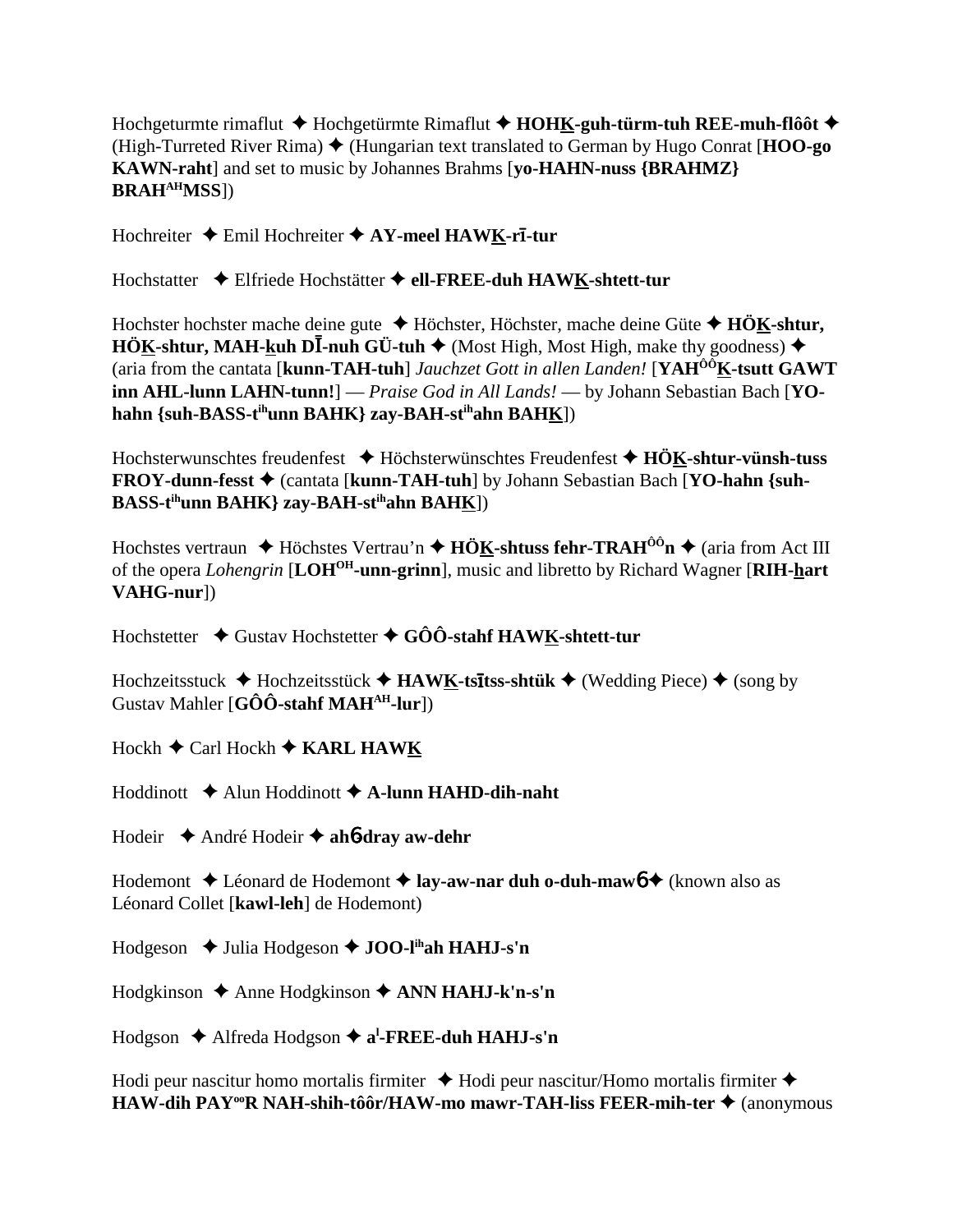motet [mo-TETT] from Medieval Cyprus)

Hodie christus natus est  $\triangle$  Hodie Christus natus est  $\triangle$  HAW-dih-ay KREE-stôôss NAH-tôôss esst  $\triangle$  (anonymous antiphon [ANN-tuh-funn] from Medieval Cyprus)  $\triangle$  (composition by Jan Pieterszoon Sweelinck [YAHN PEE-turss-zoh<sup>oh</sup>n SWAY<sup>AY</sup>-lihngk])  $\blacklozenge$  (motet [mo-TETT] by Francis Poulenc [frah6-seess pôô-lah6k])

Hoeberg  $\triangle$  Georg Höeberg  $\triangle$  GAY-o HÖ-behrh

Hoelscher  $\triangleleft$  Ludwig Hoelscher  $\triangleleft$  LOOT-vihh HÖL-shur

Hoelscher  $\rightarrow$  Ulf Hoelscher  $\rightarrow$  ÔÔLF HÖL-shur

Hoeprich  $\blacklozenge$  Erik Hoeprich  $\blacklozenge$  AY-rick HÖ-prihh

Hoerburger  $\rightarrow$  Felix Hoerburger  $\rightarrow$  FAY-licks HÖR-pôôr-gur

Hoeree  $\triangle$  Arthur Hoérée  $\triangle$  ar-tür oo-ray  $\triangle$  (known also as Arthur Charles Ernest [sharl ehrnesst] Hoérée)

Hoesick  $\triangle$  Ferdynand Hoesick  $\triangle$  fehr-DIH-nahnt HÖ-sick  $\triangle$  (the name is also Germanized to Ferdinand Hoesick [FEHR-tee-nahnt HÖ-zick])

Hoesslin  $\rightarrow$  Franz von Hoesslin  $\rightarrow$  FRAHNTSS fawn HÖSS-linn

Hofbrauhaus song  $\triangle$  Hofbrauhaus Song  $\triangle$  HAWF-brah<sup> $\hat{\theta}$ </sup>-hah<sup> $\hat{\theta}$ </sup>ss (Song)  $\triangle$  (song by Bette  $[BETT-tuh]$  and Hauff  $[HAH^{00}F]$ 

Hoffding  $\triangle$  Finn Høffding  $\triangle$  FINN HÖF-tihng  $\triangle$  (known also as Niels [NILLSS] Finn Høffding)

Hoffer ◆ Paul Höffer ◆ PAH<sup>ÔÔ</sup>L HÖF-fur

Hoffgen ♦ Marga Höffgen ♦ MAR-gah HÖF-gunn

Hoffhaimer  $\triangle$  Paul Hoffhaimer  $\triangle$  PAH<sup>00</sup>L HAWF-hah<sup>ih</sup>-mur  $\triangle$  (the last name is also spelled Hofhaimer [HAWF-hah<sup>ih</sup>-mur], Hoffheimer [HAWF-hī-mur], and Hofhaymer [HAWF-hī $mur$ )

Hoffheimer  $\triangle$  Paul Hoffheimer  $\triangle$  PAH<sup> $\hat{o}$ °L HAWF-h**I-mur**  $\triangle$  (the last name is also spelled</sup> Hofhaimer [HAWF-hah<sup>ih</sup>-mur], Hoffhaimer [HAWF-hah<sup>ih</sup>-mur], and Hofhaymer [HAWF-h**i** $mur$ )

Hoffinger  $\blacklozenge$  Karl Höffinger  $\blacklozenge$  KARL HÖF-filing-ur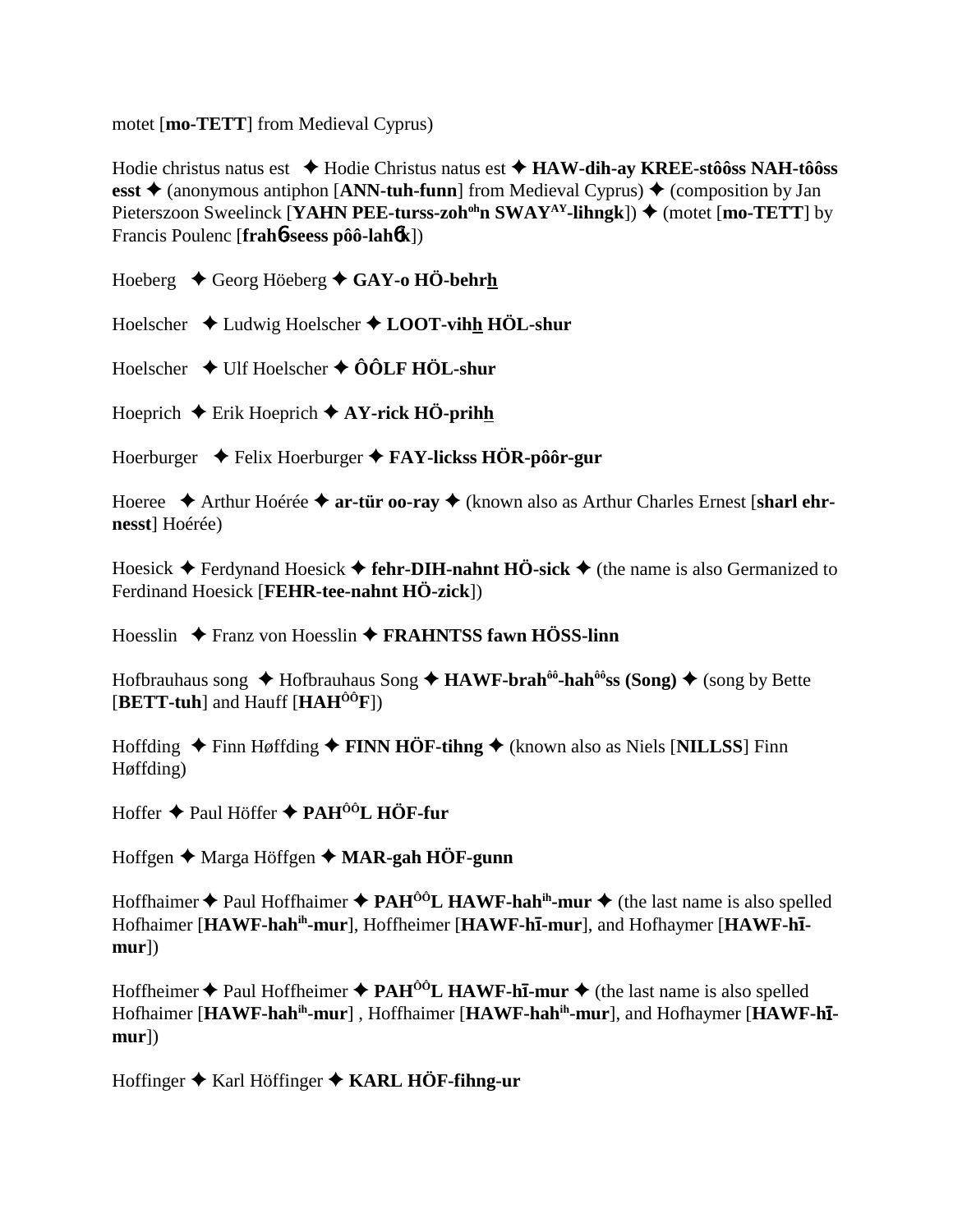Hoffman ◆ François Benoît Hoffman ◆ frahb-swah beh-n'wah hawf-mahn

Hoffman ◆ Richard Hoffman ◆ RIH-churd HAWF-munn

Hoffmann ◆ Bruno Hoffmann ◆ BROO-no HAWF-mahn

Hoffmann  $\bullet$  E. T. A. Hoffmann  $\bullet$  (E. T. A.) **HAWF-mahn**  $\bullet$  (known also as Ernst Theodor Amadeus Hoffmann [EHRNST TAY-o-doh<sup>oh</sup>r ah-mah-DAY-ôôss HAWF-mahn])

Hoffmann  $\triangle$  Gustav Graben-Hoffmann  $\triangle$  GÔÔ-stahf GRAH-bunn-HAWFF-mahn  $\triangle$ (known also as Gustav Heinrich [HIN-rihh] Graben-Hoffmann)

 $H$ offmann  $\triangle$  Hans Hoffmann  $\triangle$  **HAHNSS HAWF-mahn** 

Hoffmann  $\triangle$  Heinrich August Hoffman  $\triangle$  HIN-rihh AH<sup> $\hat{0}$ o<sup>2</sup>-gôost HAWF-mahn  $\triangle$  (known</sup> also as Heinrich August Hoffmann von Fallersleben [fawn FAHL-lurss-lay-bunn])

Hoffmann ◆ Joseph Hoffmann ◆ YOH<sup>OH</sup>-zeff HAWF-mahn

Hoffmann ◆ Richard Hoffmann ◆ {RIH-churd HAWF-munn} RIH-hart HAWF-mahn

Hoffmann von fallersleben  $\blacklozenge$  Heinrich August Hoffmann von Fallersleben  $\blacklozenge$  HIN-rihh AH<sup>00</sup>- $\hat{\mathbf{g}}$ ôst HAWF-mahn fawn FAHL-lurss-lay-bunn  $\triangleq$  (known also as Heinrich August Hoffmann)

Hoffmeister  $\triangleq$  Franz Anton Hoffmeister  $\triangleq$  **FRAHNTSS AHN-toh<sup>oh</sup>n HAWF-mi-stur** 

Hoffstetter  $\triangle$  Roman Hoffstetter  $\triangle$  RO-mahn HAWF-shtett-tur

Hofhaimer  $\triangleq$  Paul Hofhaimer  $\triangleq$  PAH<sup> $\hat{0}$ on<sup> $\hat{0}$ </sup>L HAWF-hah<sup>in</sup>-mur  $\triangleq$  (the last name is also spelled</sup> Hoffhaimer [HAWF-hah<sup>ih</sup>-mur], Hoffheimer [HAWF-hī-mur], and Hofhaymer [HAWF-hī $mur$ )

Hofhaymer  $\triangle$  Paul Hofhaymer  $\triangle$  PAH<sup> $\hat{o}$ O<sub>L</sub> HAWF-h**I-mur**  $\triangle$  (the last name is also spelled</sup> Hofhaimer [HAWF-hah<sup>ih</sup>-mur], Hoffhaimer [HAWF-hah<sup>ih</sup>-mur], and Hoffheimer [HAWF-h1 $mur$ )

Hofman ◆ Shlomo Hofman ◆ SHLO-mo HAWF-mahn

Hofmann  $\triangle$  Casimir Hofmann  $\triangle$  kah-ZEE-meer HAWF-mahn  $\triangle$  (known also as Kazimierz [kah-ZEE-meehrz] Hofmann)

Hofmann  $\triangle$  Casimir Hofmann  $\triangle$  kah-ZEE-meer HAWF-mahn  $\triangle$  (known also as Kazimierz [kah-ZEE-meehrz] Hofmann)

Hofmann  $\triangle$  Heinrich Hofmann  $\triangle$  HIN-rihh HAWF-mahn  $\triangle$  (known also as Heinrich Karl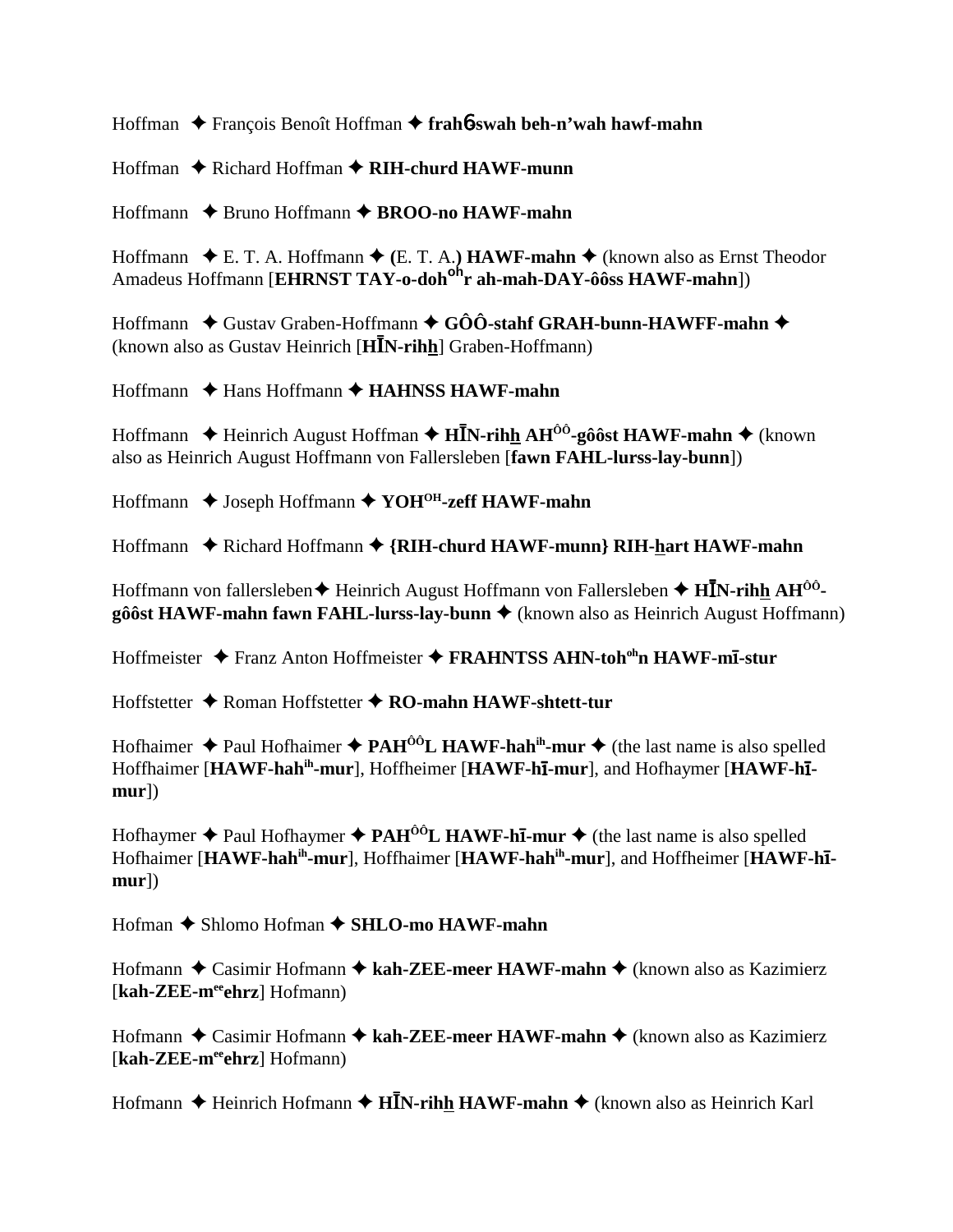Johann [KARL YO-hahn] Hofmann)

Hofmann  $\triangle$  Josef Hofmann  $\triangle$  JO-zuff HAWF-munn  $\triangle$  (known also as Josef Casimir Hofmann [YOH<sup>OH</sup>-zeff kah-ZEE-meer HAWF-mahn] and Józef Kazimierz Hofmann [YÔÔzeff kah-ZEE-meehrz HAWF-mahn])

Hofmann  $\triangle$  Leopold Hofmann  $\triangle$  LAY-o-pawlt HAWF-mahn

Hofmann  $\triangle$  Peter Hofmann  $\triangle$  PAY-tur HAWF-mahn

Hofmann ♦ Richard Hofmann ♦ RIH-hart HAWF-mahn

Hofmannsthal  $\blacklozenge$  Hugo von Hofmannsthal  $\blacklozenge$  HOO-go fawn HAWF-mahn-stahl

Hofmeister  $\triangle$  Friedrich Hofmeister  $\triangle$  FREET-rihh HAWF-mi-stur

Hofmusikkappelle wien ♦ Hofmusikkapelle Wien ♦ hawf-MOO-zick-kah-pell-luh VEEN ♦ (Vienna Palace Choir)

Hofstetter ◆ Romanus Hofstetter ◆ RO-mah-nôôss HAWF-shtett-tur

Hogarth  $\triangle$  George Hogarth  $\triangle$  JAW-urj HO-garth

Hohenberg  $\triangle$  Paul Hohenberg  $\triangle$  PAH<sup> $\hat{0}$ ôL HO-unn-pehrk</sup>

Hohenfeld  $\triangle$  Linda Hohenfeld  $\triangle$  LINN-duh HO-unn-felld

Hohenlohe  $\blacklozenge$  Principessa Therese von Hohenlohe  $\blacklozenge$  prinn-tsih-PESS-sah tay-RAY-zuh fawn HO-unn-lo-uh

Hoher  $\triangle$  Frank Höher  $\triangle$  FRAHNGK HÖ-ur

Hoho schmiede mein hammer  $\triangle$  Hoho! Schmiede, mein Hammer  $\triangle$  **HO-ho! SHMEE-duh, mIn HAHM-mur**  $\blacklozenge$  (Hammer Song)  $\blacklozenge$  (aria from the opera *Siegfried* [**ZEEK-freet**], music and libretto by Richard Wagner [RIH-hart VAHG-nur])

Hoiby  $\triangle$  Lee Hoiby  $\triangle$  LEE HOY-bee

Hoisington  $\triangle$  Mary Folwell Hoisington  $\triangle$  MEH<sup>UH</sup>-ree FAHL-well HOY-zihng-tunn

Hojotoho  $\triangle$  HO-vo-toh-ho  $\triangle$  (*Ride of the Valkyries* [va<sup>1</sup>-KIH-reez] — anglicized version of *Walküren* [vahl-KÜ-runn] — from the opera *Die Walküre* [dee vahl-KÜ-ruh], music and libretto by Richard Wagner [RIH-hart VAHG-nur])

 $Hokanson \triangleleft$  Leonard Hokanson  $\triangleleft$  LEH-nurd HO-kunn-sunn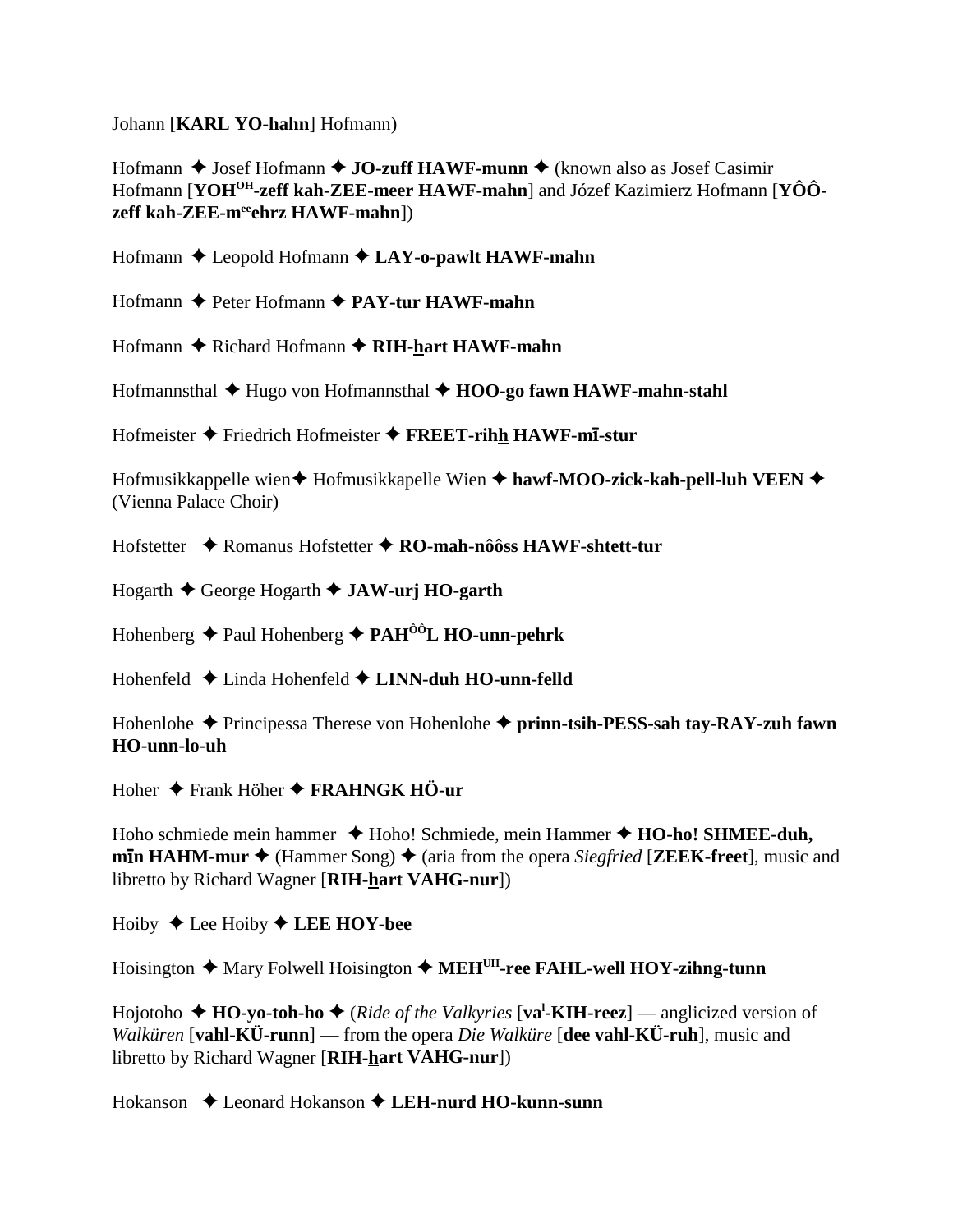Hol **◆** Richard Hol ◆ REE-shart HAWL ◆ (known also as Rijk Hol [RAYK HAWL])

Holborne Anthony Holborne **ANN-thuh-nee HO-burn**

Holbrook Gerald Holbrook **JEH-rulld HOHL-brôôk**

Holde Artur Holde **{AR-tur HOHLD } AR-tôôr HAWL-tuh**

Holderlin fragmente Hölderlin-Fragmente **HÖL-tur-linn frahg-MENN-tuh** (Hölderlin Fragments)  $\triangle$  (songs by Hanns Eisler [**HAHNSS ISS-lur**])

Holenko John Holenko **JAHN ho-LEHNG-ko**

Holewa **→ Hans Holewa → HAHNSS HAW-luh-vah** 

Holguin Guillermo Uribe-Holguín **ghee-l'YEHR-mo oo-REE-bay awl-GHEEN**

Holl Hartmut Höll **HART-môôt HÖL**

Holl ◆ Robert Holl ◆ ROH<sup>OH</sup>-bert HAWL

Hollaender Alexis Hollaender **ah-LAYK-siss HAWL-lenn-tur**

Hollaender Gustav Hollaender **GÔÔ-stahf HAWL-lenn-tur**

Hollaender Viktor Hollaender **VICK-tawr HAWL-lenn-tur**

Holle Hugo Holle **HOO-go HAWL-luh**

Holle Matthias Hölle **maht-TEE-ahss HÖL-luh**

Holle rache  $\triangle$  Der Hölle Rache  $\triangle$  dayr HÖL-luh RAH-kuh  $\triangle$  (The Queen of the Night's aria from the opera *Die Zauberflöte* [**dee TSAHÔÔ-bur-flö-tuh**] *— The Magic Flute*; music by Wolfgang Amadeus Mozart [**VAWLF-gahng ah-mah-DAY-ôôss MO-tsart**] and libretto by Emanuel Schikaneder [ay-MAH<sup>AH</sup>-n<sup>oo</sup>ayl SHEE-kah-nay-dur])

Holle rache kocht in meinem herzen ◆ Der Hölle Rache kocht in meinem Herzen ◆ dayr HÖL**luh RAH-kuh kawht inn M<sup>** $\overline{I}$ **-numm HEHR-tsunn**  $\blacklozenge$  (My heart is seething with hellish</sup> vengeance) (aria from the opera *Die Zauberflöte* [**dee TSAHÔÔ-bur-flö-tuh**] — *The Magic Flute*; music by Wolfgang Amadeus Mozart [**VAWLF-gahng ah-mah-DAY-ôôss MO-tsart**] and libretto by Emanuel Schikaneder [ay-MAH<sup>AH</sup>-n<sup>oo</sup>ayl SHEE-kah-nay-dur])

Holler Karl Höller **KARL HÖLL-lur**

Holler York Höller **YAWRK HÖLL-lur** (known also as Georg [**GAY-awrk**] Höller)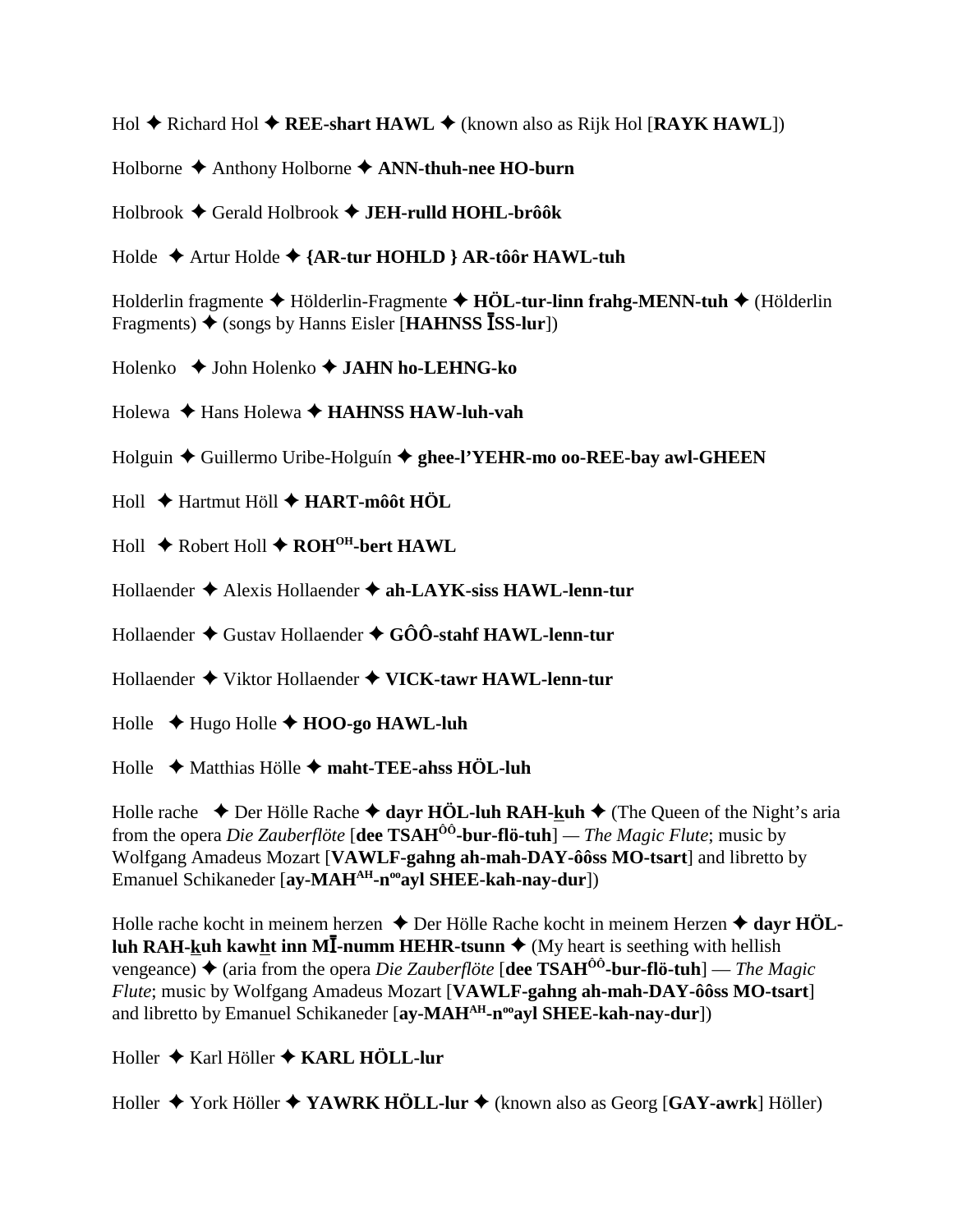Holliger  $\triangle$  Heinz Holliger  $\triangle$  HINTSS HAWL-lih-gur

Holliger  $\triangle$  Ursula Holliger  $\triangle$  ÔÔR-soo-lah HAWL-lih-gur

Hollmann ♦ Joseph Hollmann ♦ YOH<sup>OH</sup>-zeff HAWL-mahn

Hollreiser  $\blacklozenge$  Heinrich Hollreiser  $\blacklozenge$  HIN-rihh HAWL-ri-zur

Hollweg  $\triangleleft$  Ilse Hollweg  $\triangleleft$  ILL-zuh HAWL-veck

Hollweg  $\rightarrow$  Werner Hollweg  $\rightarrow$  VEHR-nur HAWL-veck  $\rightarrow$  (known also as Werner Friedrich [FREET-rihh] Hollweg)

Holm  $\leftrightarrow$  Mogens Winkel Holm  $\leftrightarrow$  MO-hunnz VIHNG-kull HAHLM

Holm  $\rightarrow$  Peder Holm  $\rightarrow$  PEE-thuh HAHLM

Holm  $\triangle$  Renate Holm  $\triangle$  ray-NAH-tuh HAWLM

Holm  $\triangle$  Richard Holm  $\triangle$  RIH-hart HAWLM

Holmboe  $\triangleleft$  Vagn Holmboe  $\triangleleft$  VOWN HAHLM-boo

Holmes  $\triangle$  Augusta Holmès  $\triangle$  o-güs-tah awl-meh  $\triangle$  (known also as Augusta Mary Anne [mah-ree ahn] Holmès)

Holmgreen ◆ Pelle Gudmundsen-Holmgreen ◆ PILL-luh GOOTH-munn-sunn-HAHLM- $\mathbf{greh}^{\text{eh}}$ n

Holmgren  $\blacklozenge$  Fred Holmgren  $\blacklozenge$  FREDD HAHLM-grenn

Holohan  $\triangle$  Michael Holohan  $\triangle$  M**I**-kull HO-luh-hunn

Holoubek  $\blacklozenge$  Ladislav Holoubek  $\blacklozenge$  LAH-d<sup>y</sup>ih-slahf ho-LOH<sup>OH</sup>OO<sup>00</sup>-beck

Holst ♦ Edvard Holst ♦ {EDD-vard HOHLST} EHTH-vart HAHLST

Holst  $\triangle$  Gustav Holst  $\triangle$  GUSS-tuvy HOHLST  $\triangle$  (known also as Gustavus Theodore von Holst [güss-TAH-vüss TEE-ôô-dawr vawn HAWLST])

 $Holst$  + Henry Holst + HENN-ree HAWLST

Holst  $\triangle$  Imogen Holst  $\triangle$  IH-muh-junn HOHLST  $\triangle$  (known also as Imogen Clare  $[\mathbf{KLEH}^{\text{UH}}\mathbf{R}]$  Holst)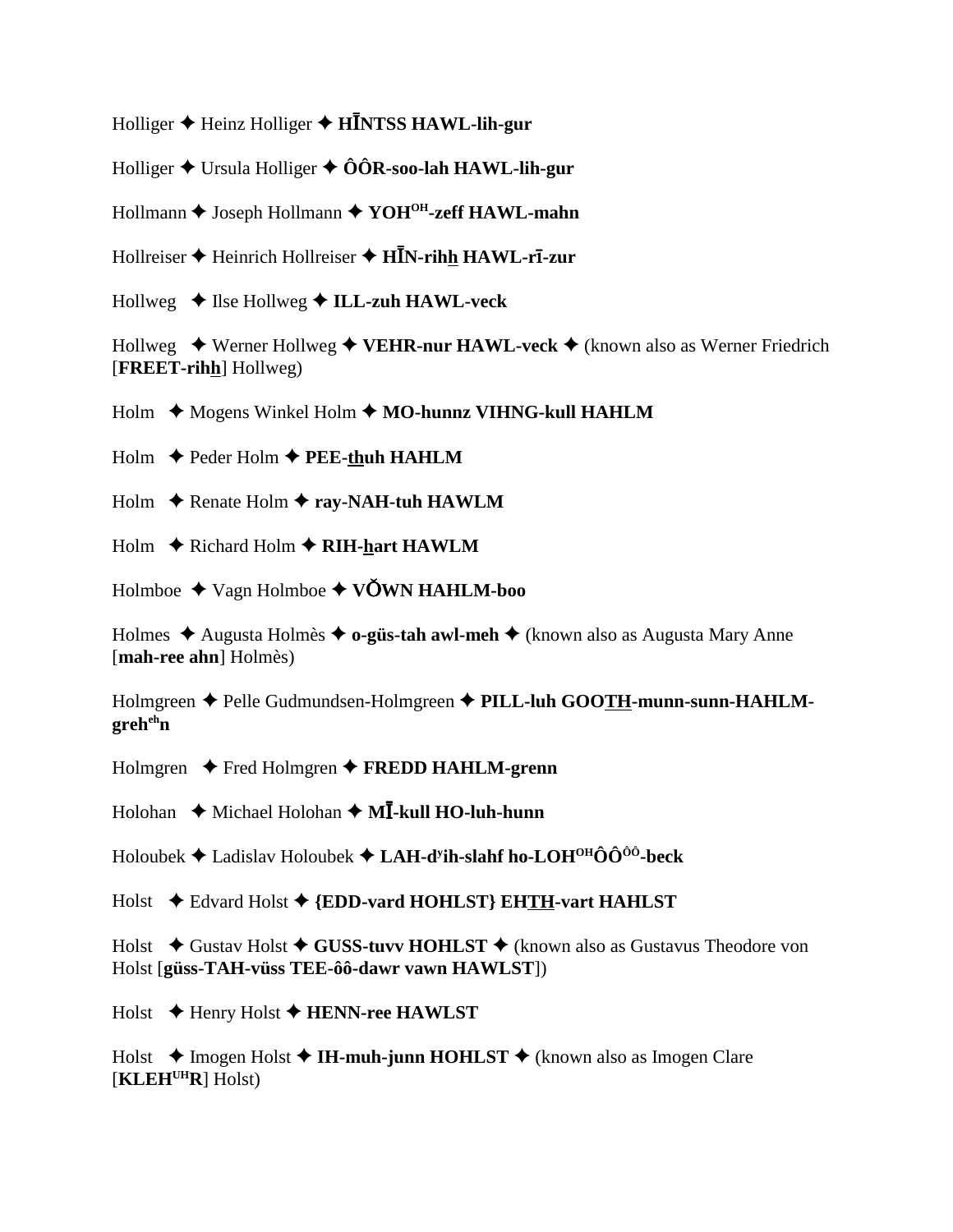Holstein  $\triangle$  Franz von Holstein  $\triangle$  FRAHNTSS fawn HAWL-shtin  $\triangle$  (known also as Franz Friedrich [FREET-rihh] von Holstein)

Holt  $\triangle$  Simeon ten Holt  $\triangle$  SIH-mee-ahn tenn HAWLT

Holter  $\triangle$  Iver Holter  $\triangle$  EE-vur HAWL-tur  $\triangle$  (known also as Iver Paul Fredrik [PA<sup>EW</sup>L **FREDD-rick** Holter)

Holtrop  $\triangleq$  Mariet Holtrop  $\triangleq$  MAH-r<sup>ih</sup>ett HAWL-trawp

Holty  $\triangle$  Ludwig Hölty  $\triangle$  LOOT-vihh HÖL-tee  $\triangle$  (known also as Ludwig Christoph Heinrich  $[KRIH$ -stawf  $H\bar{I}N$ -rihh $|H\ddot{o}|$ 

Holtzel ♦ Michael Höltzel ♦ MIH-hah-ell HÖLT-tsull

Holtzner  $\triangle$  Anton Holtzner  $\triangle$  AHN-toh<sup>oh</sup>n HAWLTSS-nur

Holub  $\triangle$  Solomon Holub  $\triangle$  SHLO-mo haw-LOOB

Holvik  $\blacklozenge$  Karen Holvik  $\blacklozenge$  KA-runn HOHL-vick

Holy ♦ Alfred Holý ♦ AHL-frett ôô-LEE

 $Holz$   $\triangle$  Amo Holz  $\triangle$  AH-mo HAWLTSS

Holzbauer  $\triangle$  Ignaz Holzbauer  $\triangle$  IGG-nahtss HAWLTSS-pah<sup> $\delta$ ô</sup>-ur  $\triangle$  (known also as Ignaz Jakob [YAH<sup>AH</sup>-kawp] Holzbauer)

Holzherr ◆ Wolfgang Holzherr ◆ VAWLF-gahng HAWLTSS-hehr

Hombergh  $\triangle$  Antoinette van den Hombergh  $\triangle$  ahn-twah-NETT funn denn HAWM-berk

Hombsch  $\triangle$  Hans Hombsch  $\triangle$  HAHNSS HAWMPSH

Homburger  $\triangleleft$  Maya Homburger  $\triangleleft$  MAH-yah HAWM-pôôr-gur

Home de laristio  $\triangle$  L'Home de l'Aristio  $\triangle$  LO-may day lah-REESST-toh  $\triangle$  (The Men of Aristto)  $\triangle$  (an excerpt from the suite Suburbis [soo-BÔÔR-biss] — Suburbs — by Federico Mompou [feh-theh-REE-ko mawm-PO<sup>00</sup>])

Homenaje a tarrega ◆ Homenaje a Tárrega ◆ o-may-NAH-hay ah TAR-ray-gah ◆ (compositions by Joaquín Turina [ho-ah-KEEN too-REE-nah])

Homenaje le tombeau de claude debussy → Homenaje — "Le tombeau de Claude Debussy" → o-may-NAH-hay — "luh taw<sup>6</sup>-bo duh klohd deh-büss-see"  $\triangleq$  (composition by Manuel de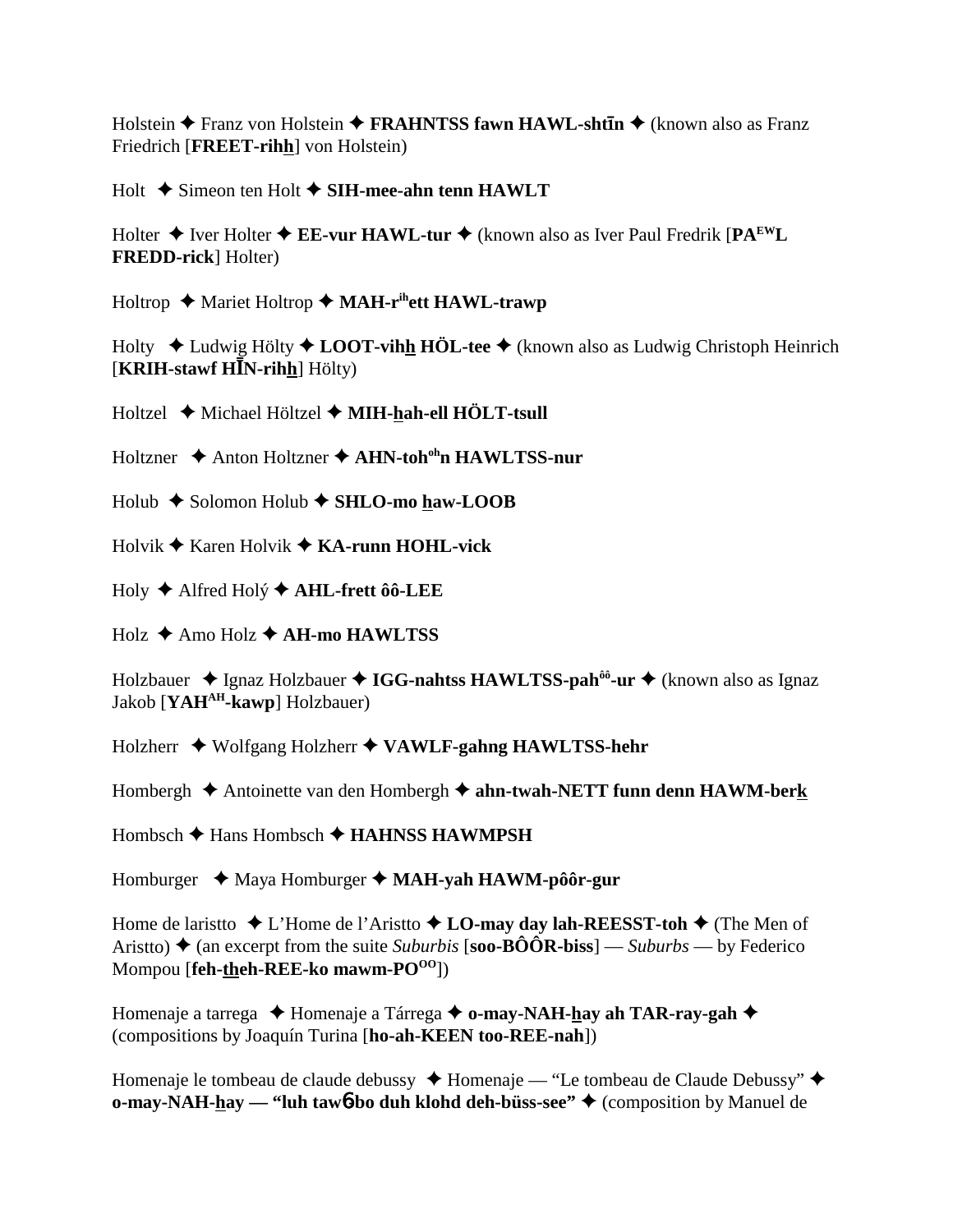Falla [mah-n<sup>oo</sup>ELL day {FAH-yah} FAH-l'yah])

Homenaje pour le tombeau  $\triangle$  Homenaje, pour le Tombeau  $\triangle$  o-may-NAH-hay, pôôr luh  $\text{taw6-bo}$   $\blacklozenge$  (composition by Manuel de Falla  $\blacklozenge$  mah-n<sup>oo</sup>ELL day {FAH-yah} FAH-l'yah])

Homilius  $\blacklozenge$  Gottfried August Homilius  $\blacklozenge$  GAWT-freet AH<sup>00</sup>-gôôst ho-MEE-l<sup>ih</sup>ôôss

Hommage a rameau ◆ Hommage à Rameau ◆ **awm-mahzh ah rah-mo ◆** (Homage to Rameau) **→** (composition by Claude Debussy [**klohd deh-büss-see**] published in Book 1 of *Images* [**ee-mahzh**])

Hommage à Manuel de Falla ◆ awm-mazh ah mah-n<sup>oo</sup>ELL day {FAH-yah} FAH-l'yah ◆ (Homage to Manuel de Falla) (homage provided in a composition entitled *Invocation et danse* [**eh**6**-vaw-kah-seeaw**6 **ay dah**6**ss**] — *Invocation and Dance* — by Joaquín Rodrigo [**ho-ah-KEEN rohd-REE-go**])

Hommerson ♦ Gerrit Hommerson ♦ KEHR-ritt HAWM-mer-sawn

Homo quo vigeas vide  $\triangle$  Homo, quo vigeas vide!  $\triangle$  **HAW-mo k<sup>** $\delta\delta$ **</sup>o VIH-jeh-ahss VIH-deh!**  $\triangleleft$  (Man, behold the way of your salvation)  $\triangleleft$  (excerpt from the 13th-century collection *Carmina Burana* [**kar-MEE-nah boo-RAH-nah**])

Homonay ◆ Graf Peter Homonay ◆ GRAHF PAY-tur HO-mo-nī ◆ (character in the operetta *Der Zigeunerbaron* [**dayr tsee-GOY-nur-pah-rohn**] — *The Gypsy Baron*; music by Johann Strauss II [YO-hahn SHTRAH<sup>ÔÔ</sup>SS II]; libretto by Ignaz Schnitzer [IGG-nahtss SHNITT**tsur**] after Mor Jókai [**MOHR YOHOH-kahih**])

Homs ◆ Joaquín Homs ◆ ho-ah-KEEN AWMSS ◆ (known also as Joaquín Homs Oller [aw**l'YEHR**])

Honegger **→** Arthur Honegger **→ ar-tür aw-negg-gur** / (known also as Arthur Oscar [**awss-kar**] Honegger)

Honegger  $\triangle$  Henri Honegger  $\triangle$  ah**6-ree aw-negg-gur**  $\triangle$  (known also as Henri Charles Honegger [**ah**6**-ree sharl aw-negg-gur**])

Honegger **→** Marc Honegger → mark aw-negg-gur

Honeyman **→** Ian Honeyman ◆ **EE-unn HUH-nee-munn** 

Hong ◆ Hong, Hei-Kyung ◆ **HAWNG, HAY-K'YAHNG** 

Hongen Elisabeth Höngen **ay-LEE-zah-bett HÖNG-unn**

Honold Elisabeth Honold **ay-LEE-zah-bett HO-nawlt**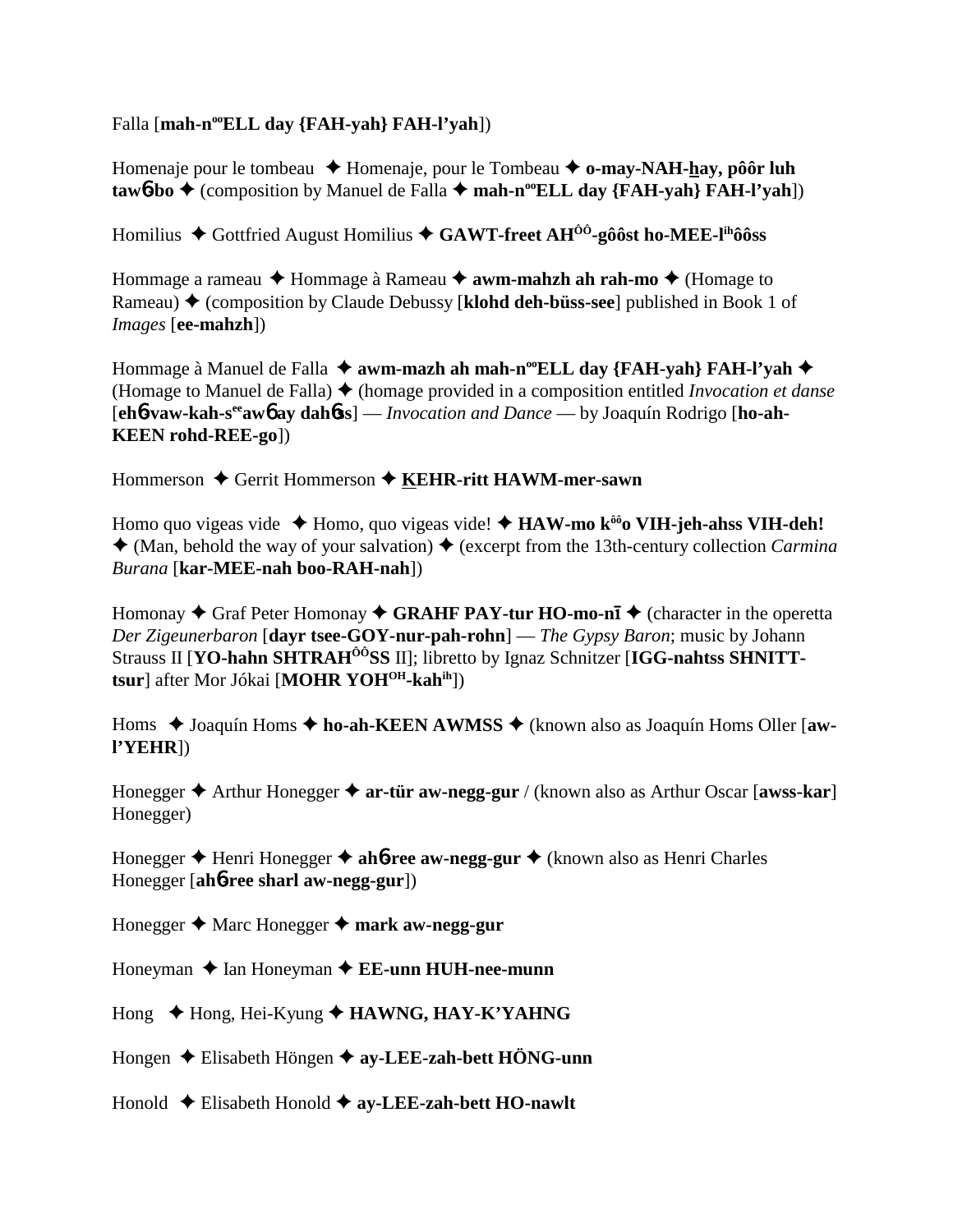Honor virtus et potestas  $\triangle$  Honor, virtus et potestas  $\triangle$  AW-nawr, VEER-tooss ett paw-TAYstahss  $\triangle$  (composition by Thomas Tallis [TAH-muss TA<sup>L</sup>-liss])

Hood  $\triangle$  Basil Hood  $\triangle$  BA-zull HÔÔD

Hoof  $\blacklozenge$  Jef van Hoof  $\blacklozenge$  ZHEFF vunn HOH<sup>OH</sup>F

Hoogstraten  $\triangleq$  Willem van Hoogstraten  $\triangleq$  WILL-lumm funn HOH<sup>OH</sup>K-strah-tunn

Hoose  $\triangle$  David Hoose  $\triangle$  DAY-vudd HOOSS

Hoose ♦ Ellison Van Hoose ♦ ELL-luh-sunn vann HOOSS

Hopak  $\triangle$  gah-PAHK  $\triangle$  (poem translated by L. Mei [MAY<sup>EE</sup>] and set to music by Modest Moussorgsky [mah-D<sup>Y</sup>ESST MOOSS-surk-skee]

Hope  $\triangle$  Ciaran Hope  $\triangle$  KEH-rahn HOHP

Hopf ◆ Gertraud Hopf ◆ ghehr-TRAH<sup>ÔÔ</sup>T HAWPF

Hopf  $\triangle$  Hans Hopf  $\triangle$  HAHNSS HAWPF

Hopkins ♦ Gerard Manley Hopkins ♦ juh-RARD MANN-lee HAHP-k'nz

Hoppe  $\triangle$  Carl Hoppe  $\triangle$  KARL HAWP-puh

Hoppe  $\triangle$  Heinz Hoppe  $\triangle$  HINTSS HAWP-puh

Hor ich das liedchen klingen  $\triangle$  Hör' ich das Liedchen klingen  $\triangle$  HÖR ihh dahss LEET-hunn **KLIHNG-unn**  $\blacklozenge$  (When I Hear the Sound of the Little Song)  $\blacklozenge$  (poem by Heinrich Heine [ $H\bar{I}N$ -rihh  $H\bar{I}$ -nuh] set to music by Robert Schumann [ $ROH^{OH}$ -bert SHOO-mahn])

Hor ich zimbalklange lied und czardas  $\triangle$  Hör ich Zimbalklänge (Lied und Czárdás)  $\triangle$  HÖR ihh **TSIMM-bahl-klehng-uh (LEET ôônt TSAH<sup>AH</sup>R-dah<sup>ah</sup>sh)**  $\blacklozenge$  **(excerpt from the operetta)** Zigeunerliebe [tsee-GOY-nur-lee-buh] — Gypsy Love; music by Franz Lehár [FRAHNZ leh-HAHAHR]; libretto by Alfred Maria Willner [AHL-frayt mah-REE-ah VILL-nur] and R. Bodanzky [(R.) bo-DAHNTSS-kee])

Hora  $\triangle$  HAW-rah  $\triangle$  (song by Marc Lavry [MARK LAHV-ree])

Hora staccato  $\rightarrow$  HO-rah stahk-KAH-toh  $\rightarrow$  (composition by Grigoras Dinicu [gree-gaw-RAHSH dee-NEE-kool, arranged by Jascha Heifetz [YAH-shah HI-futtss])

Horacek → Jaroslav Horáček → YAH-raw-slahf haw-RAH<sup>AH</sup>-check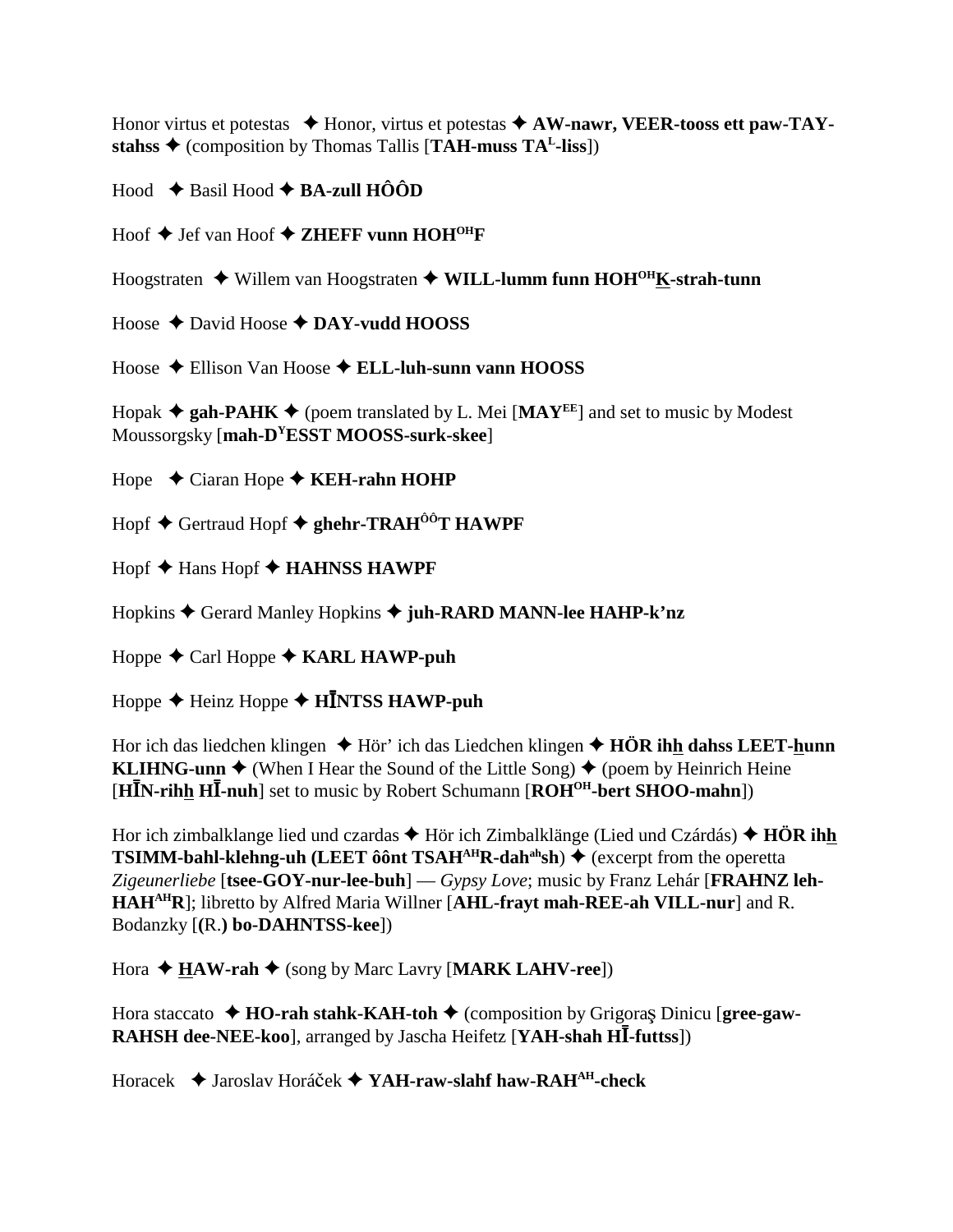Horak Adolph Horák **AH-dawlf HAW-rahahk**

Horak Antonín Horák **AHN-taw-ny eeeen HAW-rahahk**

Horak Eduard Horák **EH-dôôart HAW-rahahk**

Horak Josef Horák **YO-seff HAW-rahahk**

Horak  **◆** Wenzel Emanuel Horak ◆ VENN-tsull ay-MAH<sup>AH</sup>-n<sup>oo</sup>ayl HO-rahk ◆ (Germanized version of the Czech name Václav Emanuel Horák [**VAHAHTSS-lahf EH-mah-nôô-ell HAW-** $\text{rah}^{\text{ah}}(k)$ 

Horan **→** Robert Horan **→ RAH-burt HAW-runn** 

Horatios monologue  $\triangle$  Horatio's monologue  $\triangle$  ho-RAY-shohz MAH-nuh-lawg  $\triangle$  (song by Hanns Eisler [**HAHNSS ISS-lur**])  $\triangle$  (anglicized title)

Horch horch die lerch  $\triangle$  Horch, horch, die Lerch  $\triangle$  (see "Horch, Horch, die Lerche")

Horch horch die lerche ◆ Horch, horch, die Lerche ◆ HAWRH, HAWRH, dee LEHR-huh ◆ (Hark, Hark, the Lark)  $\blacklozenge$  (song by Franz Schubert [**FRAHNTSS SHOO-bert**])

Hore ich zigeunergeigen ◆ Höre ich Zigeunergeigen ◆ HÖ-ruh ihh tsee-GOY-nur-ghī-gunn (excerpt from the operetta *Gräfin Mariza* [**GRAY-finn mah-REE-tsah**] — *Countess Mariza*; music by Imre [**IMM-reh**] Kálmán [**KAHAHL-mahahn**]; libretto by Julius Brammer [**YOO-lihôôss BRAHM-mur**] and Alfred Grünwald  $[AHL-fravt GRUN-vahlt]$  (Imre is known also as Emmerich [**EMM-meh-rihh**])

Horenstein  $\triangle$  Jascha Horenstein  $\triangle$  [{YAH-shuh HAW-runn-stIn} YAH-shuh gö-renn-**SHTAYN**

Horky ◆ Karel Horký ◆ KA**H-rell HAWR-kee**<sup>ee</sup>

Horloge comtoise L'horloge comtoise **lawr-lawzh kaw**6**-twahz** (The Grandfather Clock)  $\triangle$  (character in the opera *L'enfant et les sortileges* [lah**6**-fah**6** ay leh sawr-tee-lehzh] — *The Child and the Fantasies*; music by Maurice Ravel [**mo-reess rah-vell**] and libretto by Sidonie Gabrielle Gauthiers-Villars [see-daw-nee gah-br<sup>ee</sup>ell go-t<sup>ee</sup>ay-veel-lar])

Hormigon  $\triangle$  Hormigón  $\triangle$  awr-mee-GAWN  $\triangle$  (character in the opera *El gato montés* [ell **GAH-toh mawn-TAYSS**] — *The Wildcat*; music and libretto by Manuel Penella [mah-n<sup>oo</sup>ELL **pay-NAY-l'yah**])

Horn  $\triangle$  August Horn  $\triangle$  AH<sup> $\hat{O}$ °-gôôst HAWRN</sup>

Horn **←** Camillo Horn ← kah-MILL-lo HAWRN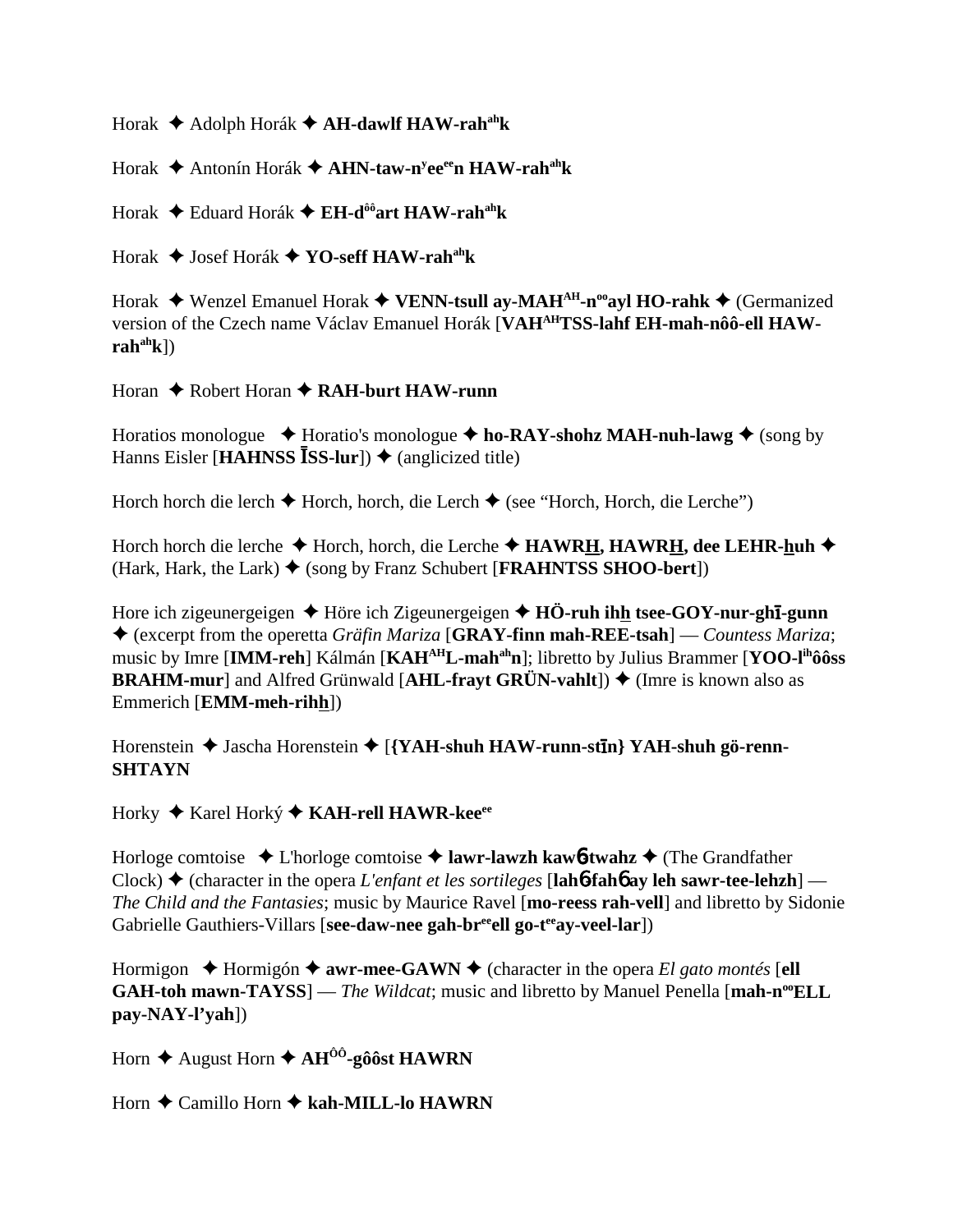Horn ♦ Karl Friedrich Horn ♦ KARL FREET-rihh HAWRN

Hornau ◆ Martin Gerbert, Freiherr von Hornau ◆ MAR-teen GHEHR-pert, FRI-hehr fawn HAWR-nah<sup>ôô</sup>

Hornbostel  $\triangle$  Erich Moritz von Hornbostel  $\triangle$  AY-rihh MO-rittss fawn HAWRN-pawss-tull

Horneman ◆ Christian Frederik Emil Horneman ◆ KRISS-st<sup>ih</sup>unn FREH-duh-reek av-**MEEL HOHR-nuh-munn** 

Horneman ◆ Johan Ole Emil Horneman ◆ yo-HANN O-luh ay-MEEL HOHR-nuh-munn

Hornik  $\blacklozenge$  Gottfried Hornik  $\blacklozenge$  GAWT-freet HAWR-nick

Hornkonzert d dur  $\triangle$  Hornkonzert D-dur  $\triangle$  HAWRN-kawn-tsehrt DAY-DOOR  $\triangle$  (Horn Concerto in D Major)  $\triangle$  (composition by Wolfgang Amadeus Mozart [VAWLF-gahng ah-mah-DAY-ôôss MO-tsart])

Hornkonzert es dur  $\triangle$  Hornkonzert Es-dur  $\triangle$  HAWRN-kawn-tsehrt ESS-DOOR  $\triangle$  (Horn Concerto in E Flat Major)  $\triangle$  (composition by Wolfgang Amadeus Mozart [VAWLF-gahng ahmah-DAY-ôôss MO-tsart])

Hornstein ♦ Robert von Hornstein ♦ ROH<sup>OH</sup>-bert fawn HAWRN-shtin

Horovitz  $\triangleleft$  Joseph Horovitz  $\triangleleft$  JO-zuff HAW-ruh-vittss

Horowitz  $\triangle$  Richard Horowitz  $\triangle$  RIH-churd HAW-ruh-wittss

Horowitz  $\blacklozenge$  Vladimir Horowitz  $\blacklozenge$  {VLA-dih-mur HAW-raw-wittz} vlah-d<sup>Y</sup>EE-mihr hah-**RAW-vihch** 

Horst  $\triangle$  Anthon van der Horst  $\triangle$  ahn-TOHN funn der HAWRST

Horst ◆ Louis Horst ◆ LOO-uss HAWRST

Horstet hoch der habicht auf den felsenhohen ◆ Horstet hoch der Habicht auf den Felsenhöhen ◆ **HAWR-shtutt HAWK dayr HAH-bihht ah<sup>ôô</sup>f dayn FELL-zunn-hö-unn**  $\blacklozenge$  (Give a Hawk a Fine Cage)  $\blacklozenge$  (song from Zigeunermelodien [tsee-GOY-nur-may-lo-d<sup>ih</sup>unn] — Gipsy Melodies — by Antonín Dvořák [AHN-taw-n<sup>y</sup>ee<sup>ee</sup>n d'VAW-<sup>r</sup>shah<sup>ah</sup>k])

Horszowski ◆ Mieczysław Horszowski ◆ m<sup>ee</sup>eh-CHISS-wahf hawr-SHAWF-skee

Hort zu ein neues gedicht  $\triangle$  Hört zu ein neues Gedicht  $\triangle$  HÖRT tsoo In NOY-uss guh-**DIHHT**  $\blacklozenge$  (Hark to a New Song)  $\blacklozenge$  (composition by Orlando de Lassus [awr-lah**6-doh duh**  $lahss-sii$ ])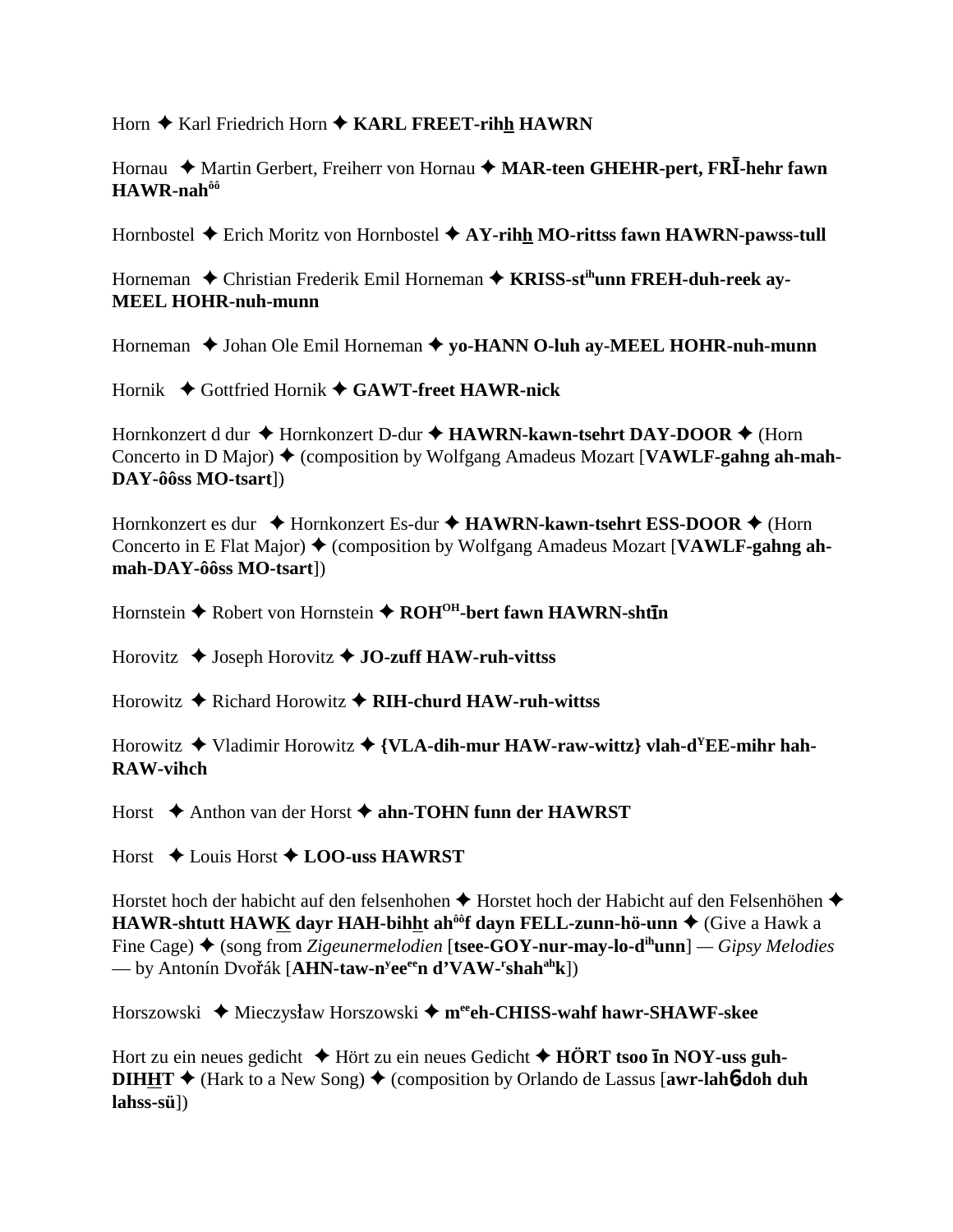Hortnagel **→** Georg Hörtnagel ◆ GAY-awrk HÖRT-nah-gull

Horton ◆ Austin Asadata Dafora Horton ◆ AW-stunn ah-sah-DAH-tah dah-FAW-rah **HAWR-tunn**

Horton **→** Colin Horton **→ KAH-linn HAWR-tunn** 

Horvat **→** Milan Horvat **→ MEE-lunn HAWR-vaht** 

Horvat **→** Stanko Horvat → STAHN-kaw HAWR-vaht

Horvath ♦ Josef Maria Horvath ♦ YO-sheff MAH-r<sup>ih</sup>ah HAWR-vaht

Horwitz Karl Horwitz **KARL HAWR-vittss**

Hosanna **← ho-ZAHN-nah ←** (section by Pietro Platania [peeAY-tro plah-TAH-n<sup>ee</sup>ah] from the *Messa per Rossini* [**MAYSS-sah payr rohss-SEE-nee**] — *Mass for Rossini* — by 13 composers)

Hosanna filio david ◆ Hosanna filio David ◆ ho-ZAHN-nah FEE-l<sup>ee</sup>o DAH-veed ◆ (anonymous sacred composition)

Hoschna ◆ Karl Hoschna ◆ KARL HAWSH-nuh ◆ (known also as Karl Hoschner [**HAWSH-nur**])

Hoschner ◆ Karl Hoschner ◆ KARL HAWSH-nur ◆ (known also as Karl Hoschna [**HAWSH-nuh**])

Hosmer Lucius Hosmer **LOO-shuss HAWZ-mur**

Hostias  $\triangle$  **HO-stih-uss**  $\triangle$  (section of the Latin requiem [{REH-k $^{66}$ ee-umm} REH-k $^{66}$ ih-emm] liturgy set to music by various composers)

Hostinsky ◆ Otakar Hostinský ◆ AW-tah-kar ho-ST<sup>Y</sup>INN-skee

Hostkvall **→** Höstkväll ◆ **HÖST-k'va<sup>ll</sup>** → (Autumn Evening) ◆ (song by Jean Sibelius [**zhah**6  $\sin-BAY-I<sup>ih</sup>ôôss$ ])

Hotel Hôtel **o-tell** (poem by Guillaume Apollinaire [**ghee-yohm ah-paw-lee-nehr**] set to music by Francis Poulenc [**frah**6**-seess pôô-lah**6**k**])

Hotelzimmer one thousand nine hundred and forty two **↑** Hotelzimmer 1942 ◆ ho-TELL**tsimm-mur 1942**  $\blacklozenge$  (Hotel Room 1942  $\blacklozenge$  (song by Hanns Eisler [**HAHNSS ISS-lur**])

Hotsky  $\triangle$  L'Hotský  $\triangle$  **LAWT-skee**<sup>ee</sup>  $\triangle$  (character in the opera *Osud* [**AW-sôôt**] — *Destinv*: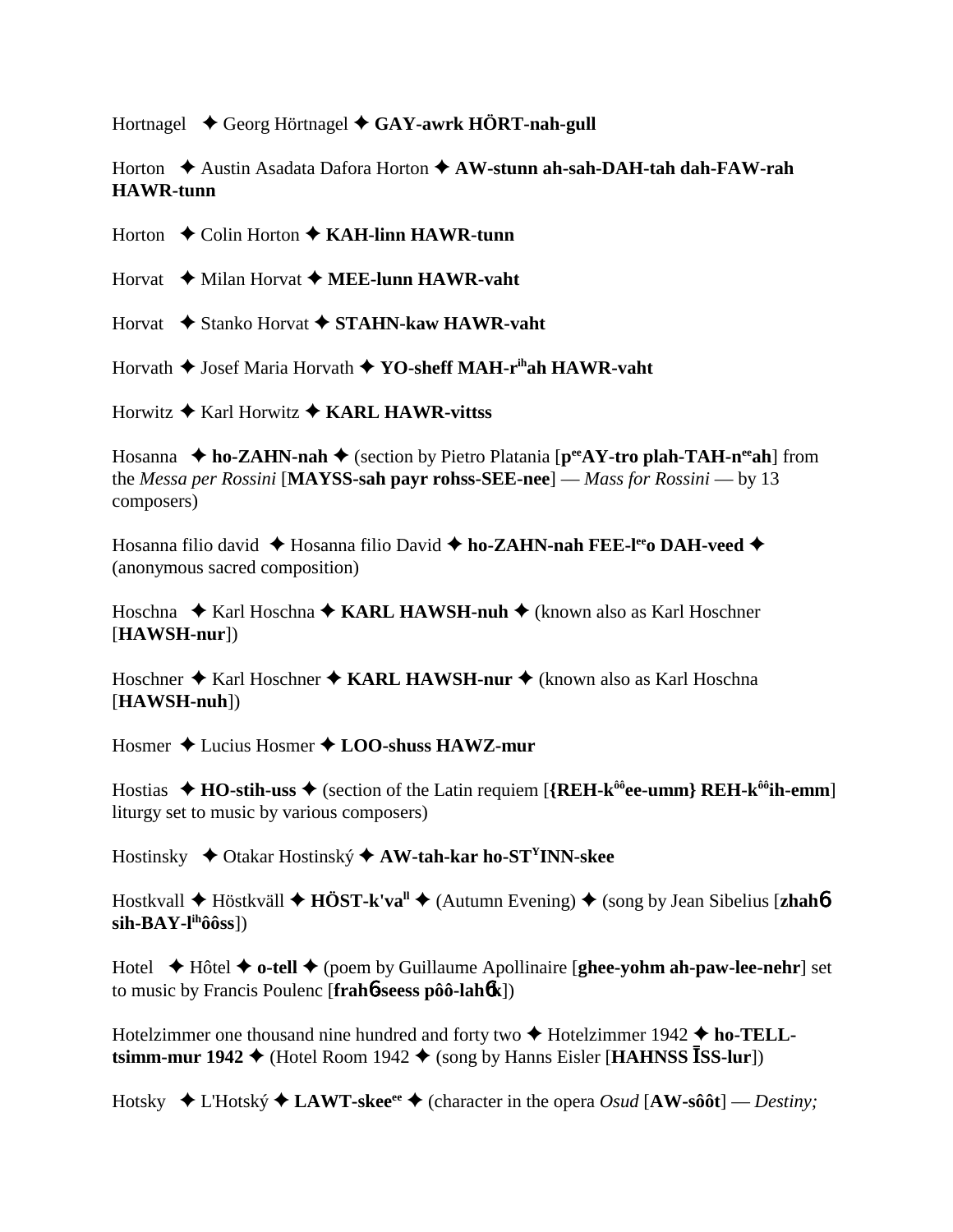music by Leoš Janáček [LEH-awsh yah-NAH<sup>AH</sup>-check] and libretto by Fedora Bartšová [FEH**daw-rah BART-shaw-vahah**])

Hotter **↓** Hans Hotter ◆ HAHNSS HAWT-tur

Hotteterre Jacques Hotteterre **zhack awt-tuh-tehr**

- Hotteterre Louis Hotteterre **l ôôee awt-tuh-tehr**
- Hotteterre Martin Hotteterre **mar-teh**6 **awt-tuh-tehr**
- Hotteterre Nicolas Hotteterre **nee-ko-lah awt-tuh-tehr**

Hotzi László Hotzi **LAHAHSS-lohoh HAWT-zee**

Houdard Georges Houdard **zhawrzh ôô-dar**

Houdart de la motte Antoine Houdart de la Motte **ah**6**-twahn ôô-dar duh lah mawt**

Houdoy ◆ Jules François Aristide Houdoy ◆ zhül frah**6**-swah ah-reess-teed ôô-dwah ◆ (the last name is also spelled Hudoy [**ü-dwah**])

Houei ◆ Hsu, Tsang-houei ◆ HSHOO, TSHAHNG-HWAY ◆ (known also as Tsang-houei Hsu)

Hough **→** Stephen Hough ◆ STEE-vunn HUFF ◆ (known also as Stephen Andrew Gill [ANN**droo GHILL**] Hough)

Houghton **↓** Lucinda Houghton ◆ **loo-SINN-duh HAW-tunn** 

Houseley Henry Housely **HENN-ree HAHÔÔZ-lee**

Houseman  $\triangle$  A. E. Houseman  $\triangle$  A. E. HAH<sup> $\hat{o}$ o<sup>o</sup>SS-munn</sup>

Housman ◆ Rosalie Housman ◆ **RO-zuh-lee HAH<sup>ôô</sup>SS-munn** 

Houssaye ◆ Pierre la Houssaye ◆ p<sup>ee</sup>ehr lah ôôss-say ◆ (known also as Pierre-Nicolas [p<sup>ee</sup>ehr**nee-kaw-lah**] la Houssaye)

Houston Whitney Houston **hWITT-nee h'YOO-stunn**

Houtmann ◆ Jacques Houtmann **◆ zhack ôôt-mahn** 

Hovatta Vuokko Hovatta **vôôAWK-kaw HAW-vaht-tah**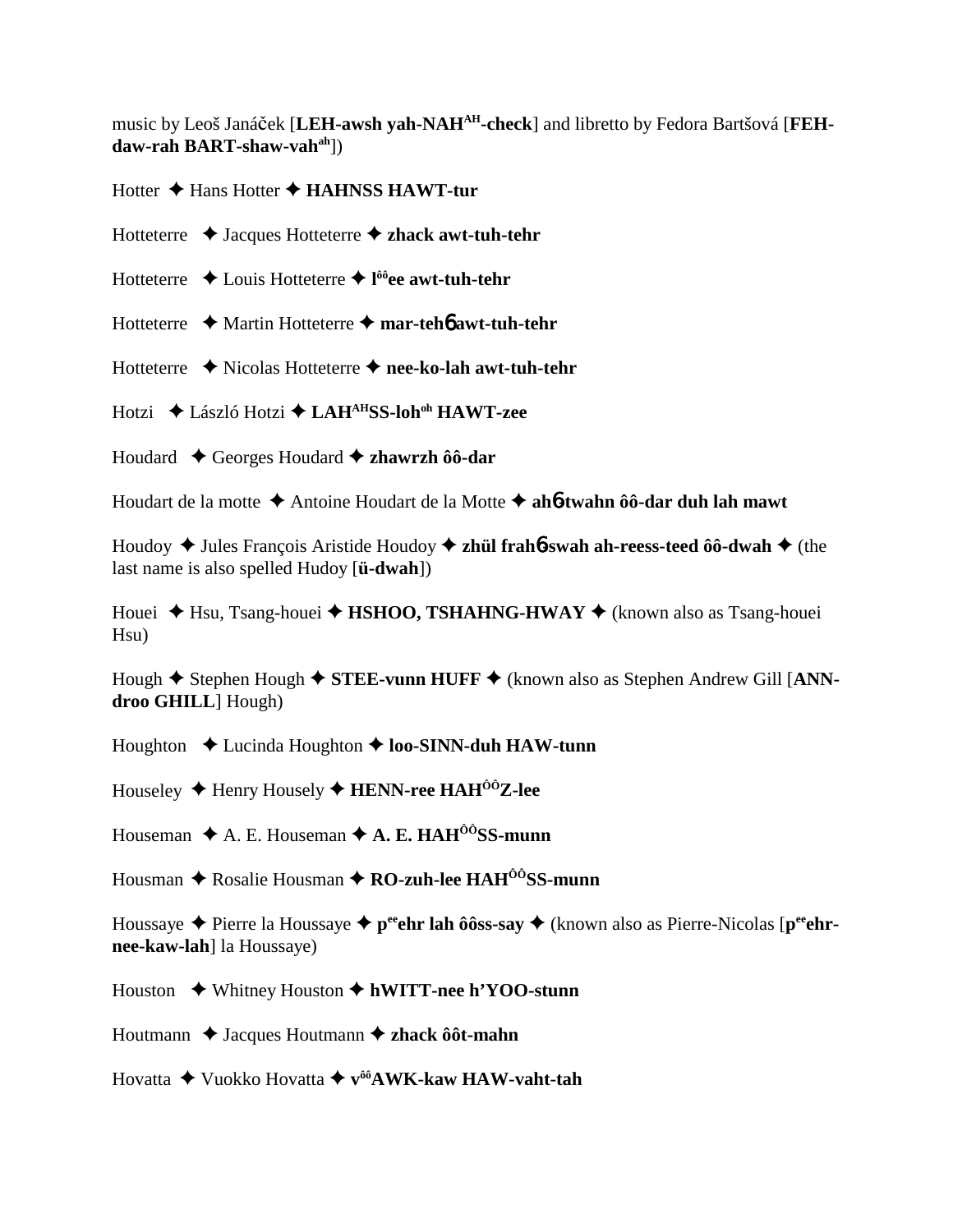Hovhaness Alan Hovhaness **A-lunn ho-VAH-nuss** (known also as Alan Vaness Scott Chakmakjian [**A-lunn vah-NESS SKAHT chahk-mahk-yihAHN**])

Hovland Egil Hovland **EH-ghill HAWV-lahn**

How are things in glocca morra  $\triangle$  How Are Things in Glocca Morra?  $\triangle$  (**How are things in**) **GLAHK-kuh MAWR-ruh? ♦** (composition by Jeannie Carson [**JEEN-nee KAR-s'n**] and Bobby Howes [**BAHB-bee HWZ**])

Howarth Elgar Howarth **ELL-gar HW-urth**

Howell ◆ Gwynne Howell ◆ GWINN HOW-'l ◆ (known also as Gwynne Richard [RIH**churd**] Howell)

Howells **→** Herbert Howells **→ HUR-burt HOW-ullz** 

Howland  $\blacklozenge$  William Legrand Howland  $\blacklozenge$  WILL-l<sup>ee</sup>umm luh-GRANND HOW-lunnd

Hoyer ◆ Karl Hoyer ◆ **KARL HOY-ur** 

Hrazda  $\blacklozenge$  h'RAHZ-dah  $\blacklozenge$  (character in the opera *Osud* [AW-sôôt] — *Destiny*; music by Leoš Janáek [**LEH-awsh yah-NAHAH-check**] and libretto by Fedora Bartšová [**FEH-daw-rah BART-shaw-vahah**])

Hrimala ◆ Felicita Hřímalá **◆ feh-LEE-tsih-tah h<sup>r</sup>SHEE<sup>EE</sup>-mah-lah<sup>ah</sup>** 

Hrimala ◆ Marie Hřímalá ◆ MAH-ree h<sup>r</sup>SHEE<sup>EE</sup>-mah-lah<sup>ah</sup>

Hrimaly ◆ Adalbert H**ř**ímalý ◆ **AH<sup>AH</sup>-dahl-behrt h<sup>r</sup>SHEE<sup>EE</sup>-mah-lee<sup>ee</sup> ◆** (known also as Vojtěch [**VOY-t<sup>y</sup>eh<u>k</u>] Hř**ímalý)

Hrimaly Bohuslav Hímalý **BO-hôô-slahf hr SHEEEE-mah-leeee**

Hrimaly ◆ Jaromír H**ř**ímalý ◆ YA**H-raw-mee<sup>ee</sup>r h<sup>r</sup>SHEE<sup>EE</sup>-mah-lee<sup>ee</sup>** 

Hrimaly Johann Hímalý **YO-hahn hr SHEEEE-mah-leeee** (known also as Jan [**YAHN**] Hřímalý)

Hrimaly Otakar Hímalý **AW-tah-kar hr SHEEEE-mah-leeee**

Hrimaly ◆ Vojt<mark>ěch Hřímalý ◆ VOY-t<sup>y</sup>eh<u>k</u> h<sup>r</sup>SHEE<sup>EE</sup>-mah-lee<sup>ee</sup> ◆ (known also as Adalbert</mark>  $[AH^{AH}-dahl-behrt] H\check{r}$ ímalý)

Hrisanide Alexandre Hrisanide **ah-leck-SANND' hree-sah-NEE-thee** (known also as Alexandre Hrisanidis [ $here-sah-NEE-theess$ ])  $\blacklozenge$  (the first name of this Greek National is known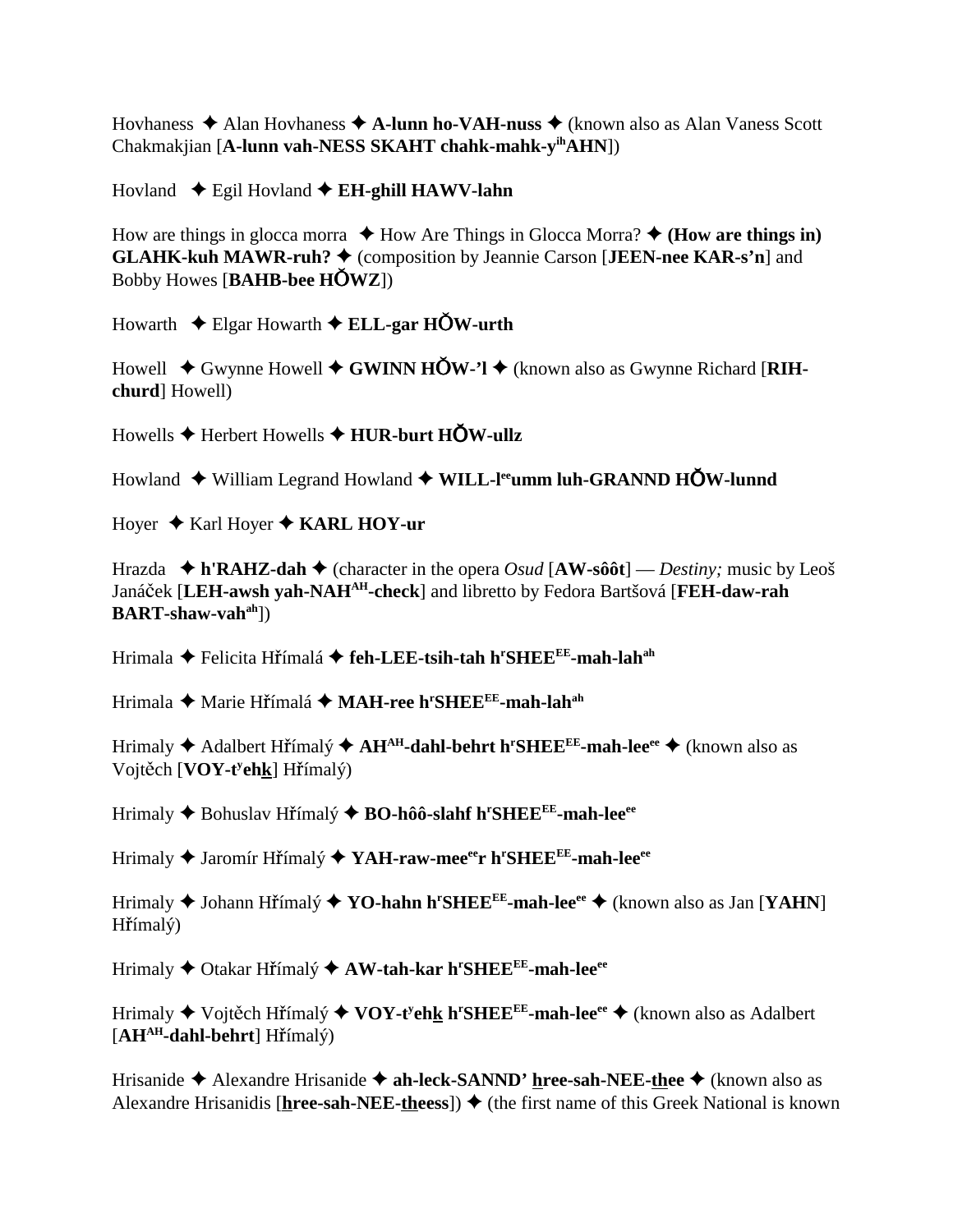as Alexandros [ah-LECK-sann-drohss] in Greece)

Hrisanidis  $\triangle$  Alexandre Hrisanidis  $\triangle$  ah-leck-SANND' hree-sah-NEE-theess  $\triangle$  (known also as Alexandre Hrisanide [hree-sah-NEE-thee])  $\blacklozenge$  (the first name of this Greek National is known as Alexandros [ah-LECK-sann-drohss] in Greece)

Hristic ♦ Stevan Hristic ♦ STEH-vahn h'REESS-tihch

Hruba  $\blacklozenge$  Venčeslava Hruba  $\blacklozenge$  VENN-cheh-slah-vuh h'RÔÔ-bah

Hrusovsky  $\blacklozenge$  Ivan Hrušovský  $\blacklozenge$  IH-vahn h'RÔÔ-shawv-skee<sup>ee</sup>

Hruza  $\triangle$  Eduard Hruza  $\triangle$  AY-d<sup>oo</sup>art h'ROO-tsah

Hsin  $\triangle$  Hsu, Tseng-Hsin  $\triangle$  HSHOO, TSH<sup>EE</sup>AHNG-HSHEEN  $\triangle$  (known also as Tseng-Hsin Hsu and John Hsu [JAHN SOO])

Hsu  $\star$  Hsu, Tsang-houei  $\star$  HSHOO, TSHAHNG-HWAY  $\star$  (known also as Tsang-houei  $Hsu)$ 

Hsu  $\leftrightarrow$  Hsu, Tseng-Hsin  $\leftrightarrow$  HSHOO, TSH<sup>EE</sup>AHNG-HSHEEN

Hsu  $\triangle$  John Hsu  $\triangle$  JAHN SOO  $\triangle$  (known also as Hsu, Tseng-Hsin [HSHOO, **TSHEEAHNG-HSHEEN** and Tseng-Hsin Hsu

Hu  $\div$  Hu, Nai-Yuan  $\div$  HOO<sup>oo</sup>, NAH<sup>EE</sup>-YOO-ENN

Huang  $\triangle$  Huang, Cham-Ber  $\triangle$  H<sup>00</sup>AH**6G**, TSHAH<sup>AH</sup>NG-BAH<sup>EE</sup>  $\triangle$  (known also as Cham-Ber Huang)

Hubay  $\blacklozenge$  Jenő Hubay  $\blacklozenge$  YEH-nö<sup>®</sup> HÔÔ-bī

Hubeau  $\triangle$  Jean Hubeau  $\triangle$  zhahó ü-bo

Huber  $\triangle$  Hans Huber **HAHNSS HOO-bur** 

Huber  $\triangleq$  Klaus Huber  $\triangleq$  KLAH<sup> $\hat{o}$ ôSS HOO-bur</sup>

Huber  $\triangle$  Kurt Huber  $\triangle$  KÔÔRT HOO-bur

Huber  $\triangle$  Rupert Huber  $\triangle$  ROO-pert HOO-bur

Huberman  $\triangle$  Bronisław Huberman  $\triangle$  braw-N<sup>Y</sup>EESS-wahf HÔÔ-ber-mahn

Hubert  $\triangle$  Nikolai Hubert  $\triangle$  n<sup>y</sup>ee-kah-LAH<sup>IH</sup> GOO-bert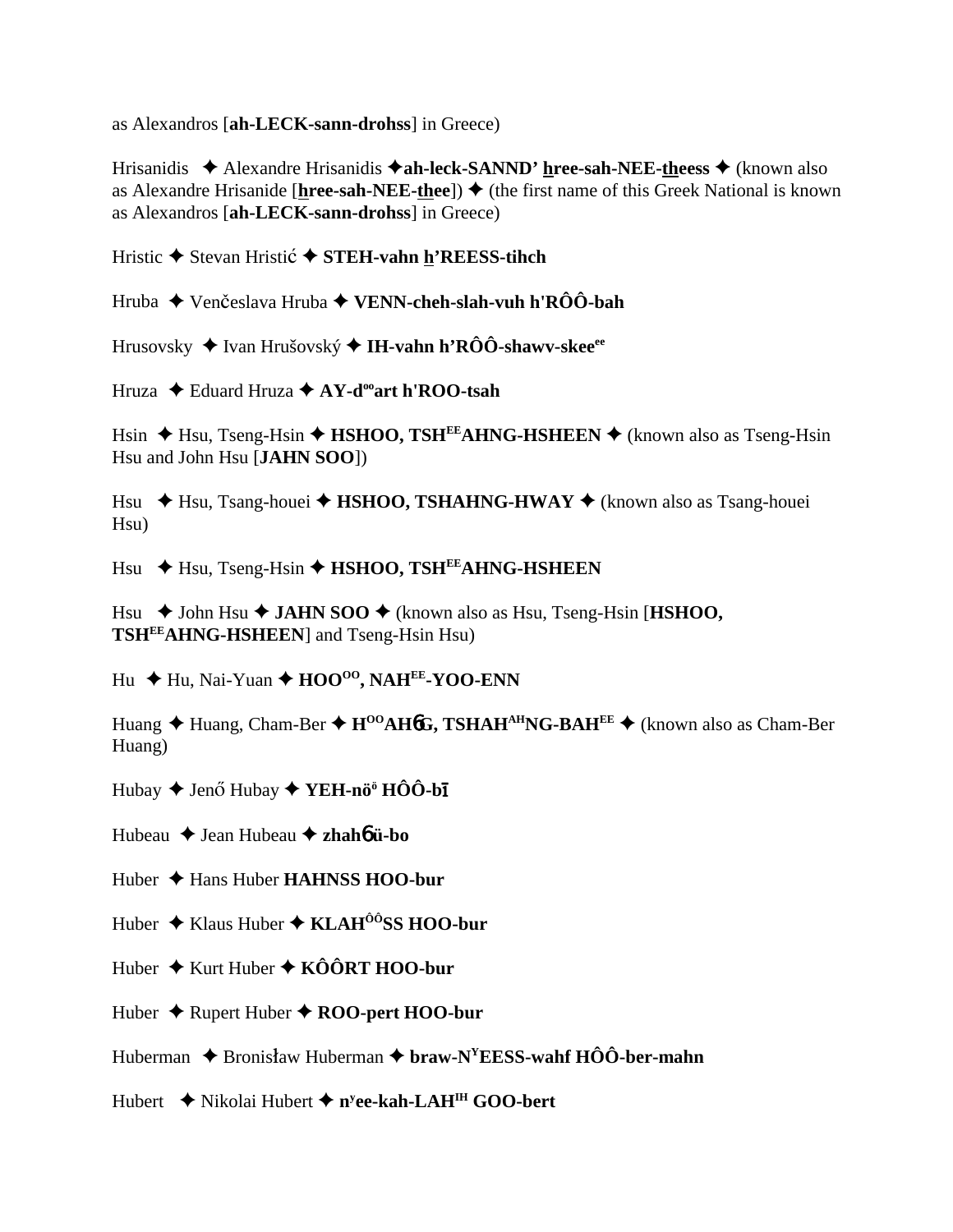Huberti  $\triangleq$  Gustave Huberti  $\triangleq$  güss-tahf ü-behr-tee  $\triangleq$  (known also as Gustave-Léon Huberti [gü-stahf-lay-oh**o** ü-behr-tee])

Huberty  $\triangle$  Albert Huberty  $\triangle$  AHL-behrt HÜ-behr-tee

Huberty  $\blacklozenge$  Mme. De Saint-Huberty  $\blacklozenge$  mah-dahm duh seh $\blacklozenge$ tü-ber-tee

Hubler  $\triangle$  Klaus K. Hübler  $\triangle$  KLAH<sup> $\hat{o}$ ôSS (K.) HÜB-lur  $\triangleq$  (known also as Klaus Karl [KARL]</sup> Hübler)

Hucbald  $\triangle$  HÜK-bahlt  $\triangle$  (known also as Hugbaldus [hük-BAHL-düss], Ubaldus [ü-BAHLdüss], and Uchubaldus [ü-kü-BAHL-düss])

Huckaby  $\blacklozenge$  William Huckaby  $\blacklozenge$  WILL-l<sup>ee</sup>umm HUH-kuh-bee

Hucke  $\triangle$  Rainer Hucke  $\triangle$  RAH<sup>IH</sup>-nur HÔÔ-kuh

Hue ◆ Georges Hüe ◆ zhawrzh ü ◆ (known also as Georges-Adolphe Hüe [zhawrzh ah $dawIf ii$ 

Hueber  $\triangleq$  Martin Hueber  $\triangleq$  MAR-teen HÜ-bur

Hueffer  $\triangle$  Francis Hueffer  $\triangle$  FRANN-suss h'YOO-fur  $\triangle$  (Anglicized version of Franz Hüffer [FRAHNTSS HÜF-fur])

Huehn  $\triangle$  Julius Huehn  $\triangle$  JOO-l<sup>ih</sup>uss h'YOON

Hugbaldus  $\triangle$  hük-BAHL-düss  $\triangle$  (known also as Hucbald [HÜK-bahlt], Ubaldus [ü-BAHLdüss], and Uchubaldus [ü-kü-BAHL-düss])

Huggett  $\triangle$  Monica Huggett  $\triangle$  MO-nih-kah HÜG-ghett

Hughes  $\triangle$  Arwel Hughes  $\triangle$  AR-well h'YOOZ

Hughes  $\triangle$  Dom Anselm Hughes  $\triangle$  DAHM ANN-sellm h'YOOZ

Hughes  $\triangle$  Owain Arwel Hughes  $\triangle$  O-wunn AR-well h'YOOZ

Huglmann  $\triangle$  Joseph Huglmann  $\triangle$  YOH<sup>OH</sup>-zeff HÔÔ-gh'l-mahn

Hugo  $\blacklozenge$  Victor Hugo  $\blacklozenge$  {VICK-tur h'YOO-go} veek-tawr ü-go

Hugon  $\triangle$  Georges Hugon  $\triangle$  zhawrzh ü-gawó

Huguenots  $\triangle$  Les Huguenots  $\triangle$  {(The) h'YOO-guh-nahtss} leh-zü-guh-no  $\triangle$  (an opera, with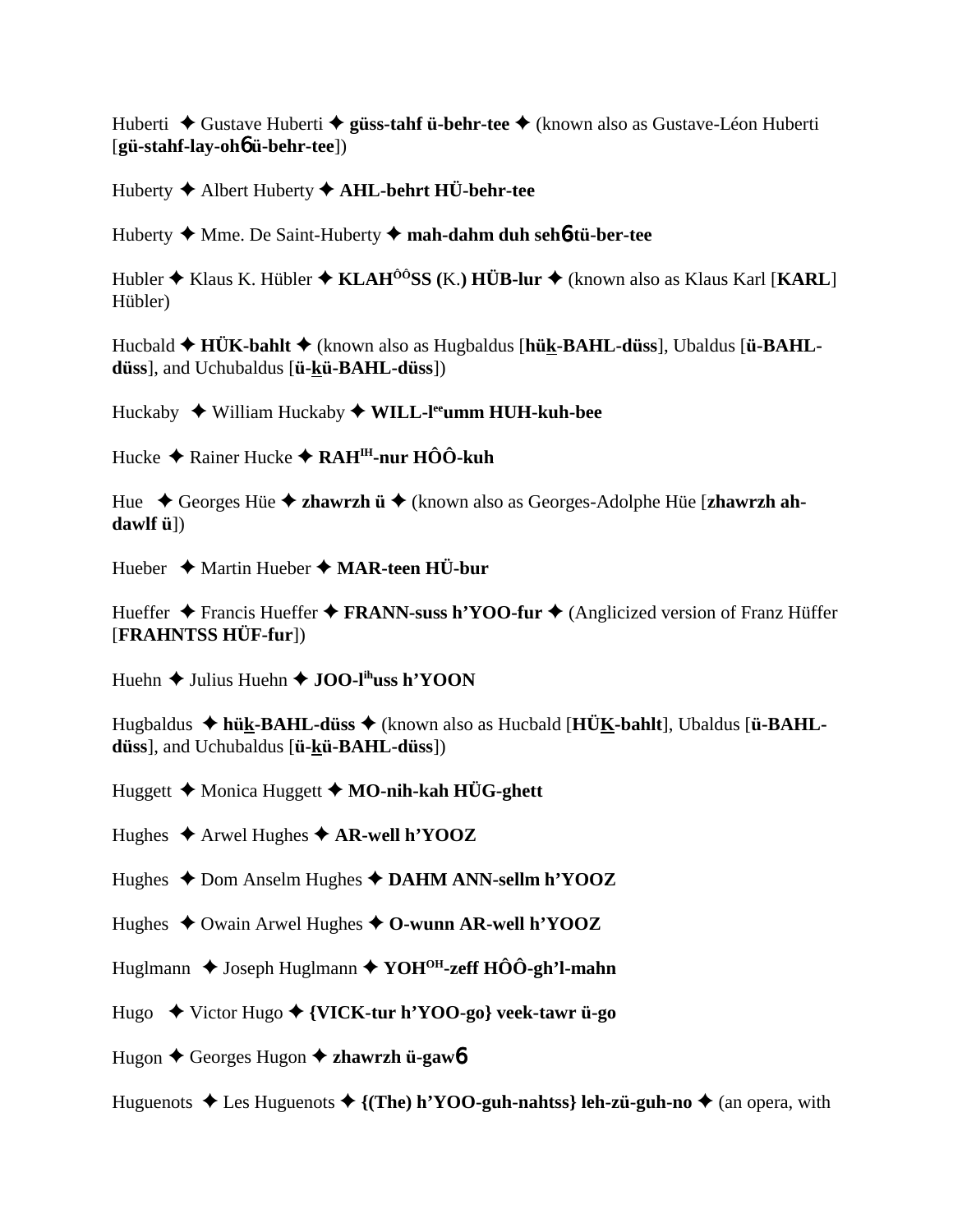music by Giacomo Meyerbeer [**JAH-ko-mo M-ur-bayr**]; libretto by Eugène Scribe [**ö-zhenn skreeb**] and Émile Deschamps [**ay-meel day-shah**6])

Huhn **→** Bruno Huhn **→ BROO-no h'YOON** 

Huida **→** Toni Huida → **TAW-nih HÔÔ<sup>IH</sup>-dah** 

Huiginn ◆ Brian Ó hUiginn ◆ **BRI**-unn o **HAY-gunn** 

Huissier ◆ L'Huissier ◆ l<sup>ü</sup>eess-s<sup>ee</sup>ay ◆ (the bailiff) ◆ (character in the opera *Les brigands* [leh **bree-gah**6] — *The Brigands* [**BRIH-gunndz**]; music by Jacques Offenbach [**ZHACK AWFfunn-bahk**]; libretto by Henri Meilhac [**ah**6**-ree meh-yack**] and Ludovic Halévy [**lü-daw-veek ah-lay-vee**])

Huit zingarese Huit Zingarese **<sup>ü</sup> ee zeh**6**-gah-rezz** (Eight Gypsy Dances) (compositions by Franz Joseph Haydn [**FRAHNTSS YOHOH-zeff H-d'n**])

Huizar ◆ Candelario Huízar ◆ kahn-day-LAH-r<sup>ee</sup>o <sup>oo</sup>EE-sar ◆ (known also as Candelario Huízar García de la Cadena [**gar-SEE-ah day lah kah-THAY-nah**])

Hulbaekmo **→** Tone Hulbækmo → **TOO-nuh HEWL-beck-moo** 

Hullmandel ◆ Nicolas-Joseph Hüllmandel ◆ nee-kaw-lah-zho-zeff hül-mah6-duhl

Hulse **→** Gareth Hulse **→ GA-ruhth HULLSS** 

Humair ◆ Daniel Humair ◆ dah-n<sup>ee</sup>ell ü-mehr

Humbert Georges Humbert **zhawrzh ü**6**-behr**

Humburg ◆ Will Humburg ◆ WILL HÜM-bürk

Hume Alastair Hume **A-liss-tur h'YOOM**

Hume Alexander Hume **a-ligg-ZANN-dur h'YOOM**

Hume **→** Paul Hume ◆ PAWL h'YOOM ◆ (known also as Paul Chandler [CHAND-lur] Hume)

Humel Gerald Humel **JEH-rulld HUH-m'l**

Humes **→** Helen Humes → **HEH-lunn h'YOOMZ** 

Humfrey Pelham Humfrey **PELL-umm HUMM-free**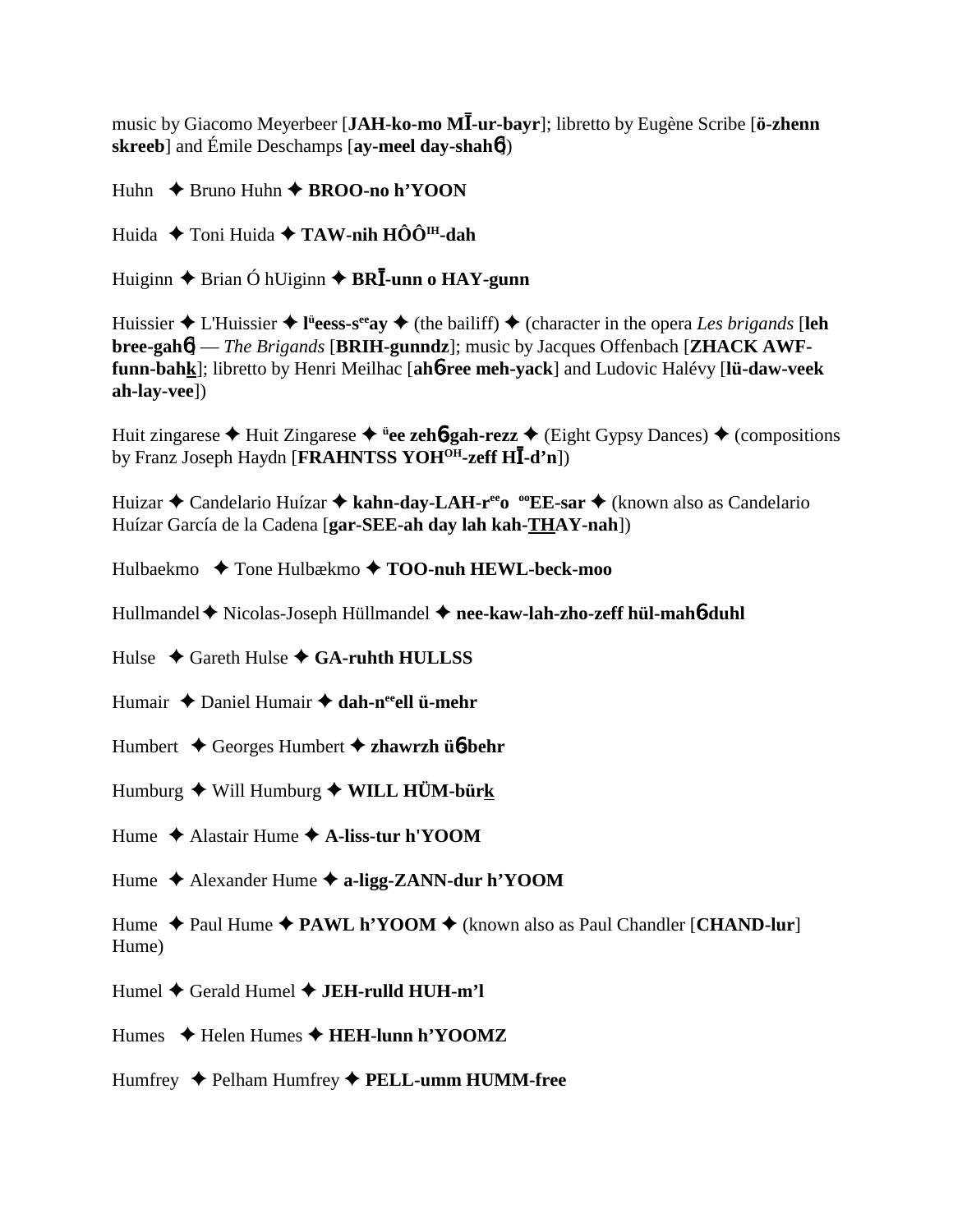Humilitas **hôô-MIH-lih-tahss** (character in *Ordo virtutum* [**OHR-doh veer-TOO-tôôm**], a musical drama by Hildegard von Bingen [**HILL-tuh-gart fawn BIHNG-unn**])

Humiston **→** William Henry Humiston ◆ WILL-l<sup>ih</sup>umm HENN-ree h'YOO-miss-t'n

Hummel Ferdinand Hummel **FEHR-tee-nahnt HÔÔM-mull**

Hummel ◆ Johann Nepomuk Hummel ◆ YO-hahn NAY-po-môôk HÔÔM-mull

Hummelflug  $\triangle$  HÔÔM-mull-flôôk  $\triangle$  (Flight of the Bumble Bee)  $\triangle$  (excerpt from the opera *The Tale of Tsar Saltan* [**TSAR sahl-TAHN**]; music by Nicolai Rimsky-Korsakov [**ny ee-kah-LAHIH REEM-skee-KAWR-suh-kuff**]; libretto by Vladimir I. Bel'sky [**vlah-DYEE-mihr (**I.**) BELL-skee**] after Alexander Sergeyevich Pushkin [**uh-ly ick-SAHN-d'r sehr-GAY-yeh-vihch POOSH-kinn**])

Humperdinck Engelbert Humperdinck **EHNG-gh'l-burt HUMM-pur-dihngk** (English singer)

Humperdinck  $\triangle$  Engelbert Humperdinck  $\triangle$  **EHNG-ell-pert HÔÔM-per-tihngk**  $\triangle$  (German composer and pedagogue)

Humpert Hans Humpert **HAHNSS HÔÔM-pert**

Hunding  $\blacklozenge$  **HÔÔN-tihng**  $\blacklozenge$  (character in the opera *Die Walküre* [dee vahl-KÜ-ruh], music and libretto by Richard Wagner [**RIH-hart VAHG-nur**)

Hundley ♦ Richard Hundley ♦ RIH-churd HUNND-lih

Huneker James Gibbons Huneker **JAYMZ GHIB-bunnz HUH-neh-kur**

Huneryager David Huneryager  **DAY-vudd HUH-nur-yah-gur**

Huni mihacsek Felice Hüni-Mihacsek **FEH-lih-tseh HÜ-nih-MIH-hah-check**

Hunsberger **→** Donald Hunsberger → DAH-nulld HUNTSS-bur-gur

Hunt **→** Fionnula Hunt → finn-NOO-luh HUNNT

Hunt **←** Fionnula Hunt ← finn-NOO-luh HUNNT

Hunt  $\triangle$  Romulus Hunt  $\triangle$  RAH-m'yuh-luss HUNNT  $\triangle$  (an opera, with music by Carty Simon [**KAR-tee S-munn**]; libretto by Simon and Jacob Brackman [**JAY-kubb BRACK-munn**])

Hunten Franz Hünten **FRAHNTSS HÜN-tunn**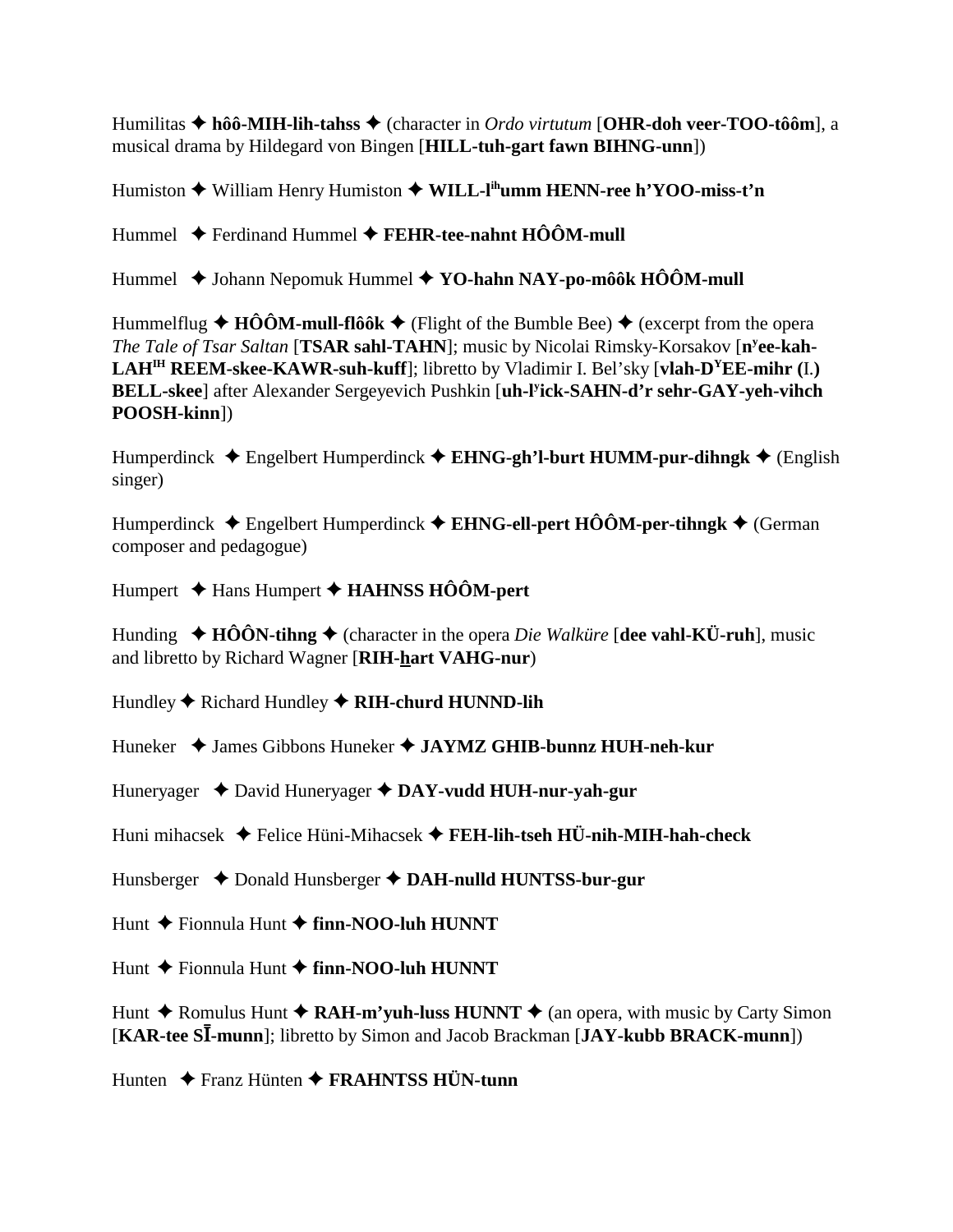Hunyadi laszlo  $\triangle$  Hunyadi László  $\triangle$  HÔÔN-vah-dee LAH<sup>AH</sup>SS-loh<sup>oh</sup>  $\triangle$  (an opera, with music by Ferenc Erkel [FEH-renntss EHR-kell]; libretto by Béni Egressy [BAY-nee EGG-rehshshee] after Lőrinc Tóth  $[L\ddot{O}^0$ -rinntss TOH<sup>OH</sup>T])

Hunyadvar ◆ Jelly Eva Arányi de Hunyadvar ◆ YELL-yee EH-vah ah-RAH<sup>AH</sup>N-vee deh  $H\hat{O}\hat{O}N$ -yahd-var  $\blacklozenge$  (known also as Jelly d'Arányi [dah-RAH<sup>AH</sup>N-yee])

Hupfeld ← Herman Hupfeld ← HUR-munn HUPP-felld

Hupperts  $\triangle$  Paul Hupperts  $\triangle$  PAH<sup> $\hat{0}$ o $\hat{0}$ L HÜP-pertss  $\triangle$  (known also as Paul Henri Franciscus</sup> Marie [HENN-ree frahn-SISS-küss mah-REE] Hupperts)

Hure  $\triangle$  Jean Huré  $\triangle$  zhahó ü-ray

Hurley  $\blacklozenge$  Donal Hurley  $\blacklozenge$  DOH-null HUR-lee

Hurnik  $\blacklozenge$  Ilja Hurník  $\blacklozenge$  ILL-yuh HÔÔR-n<sup>y</sup>ee<sup>ee</sup>k

Hurok  $\triangle$  Sol Hurok  $\triangle$  SAWL h'YOO-rahk  $\triangle$  (known also as Solomon Israelovich Hurok [sah-lah-MAWN izz-rah-AY-luh-vihch gôô-RAWK])

Hurum  $\triangle$  Alf Hurum  $\triangle$  AHLF HEW-rewm  $\triangle$  (known also as Alf Thorvald [TOOR-vahl] Hurum)

Hurwitz  $\triangle$  Emanuel Hurwitz  $\triangle$  ih-MA-n'yuh-wull HUR-wittz  $\triangle$  (known also as Emanuel [HENN-ree] Hurwitz)

Hus desforges  $\triangle$  Pierre Louis Hus-Désforges  $\triangle$  p<sup>ee</sup>ehr l<sup>ôô</sup>ee **ü-day-fawrzh** 

Husa  $\triangle$  Karel Husa  $\triangle$  {KA-rull h'YOO-zah} KAH-rell HÔÔ-sah

Husch  $\blacklozenge$  Gerhard Hüsch  $\blacklozenge$  GAYR-hart HÜSH  $\blacklozenge$  (known also as Gerhard Heinrich Wilhelm Fritz [HIN-rihh VILL-hellm FRITTSS] Hüsch)

Husmann  $\triangle$  Heinrich Husmann  $\triangle$  HIN-rihh HÔÔSS-mahn

Huss ◆ Henry Holden Huss ◆ HENN-ree HOHL-dunn HUSS

Hussars  $\triangle$  HOO-sartss  $\triangle$  (Yugoslavian song)

Hustis ◆ Gregory Hustis ◆ GREH-guh-ree h'YOOSS-tiss

Hutschenruyter  $\blacklozenge$  Willem Jacob Hutschenruyter  $\blacklozenge$  WILL-lumm YAH-kawp HÜT-sunn-ray- $\mathbf{u} \cdot \mathbf{v}$  (known also as Willem Jacob Hutschenruiter [ $\mathbf{H} \ddot{\mathbf{U}}$ **T**-sunn-rav-tur])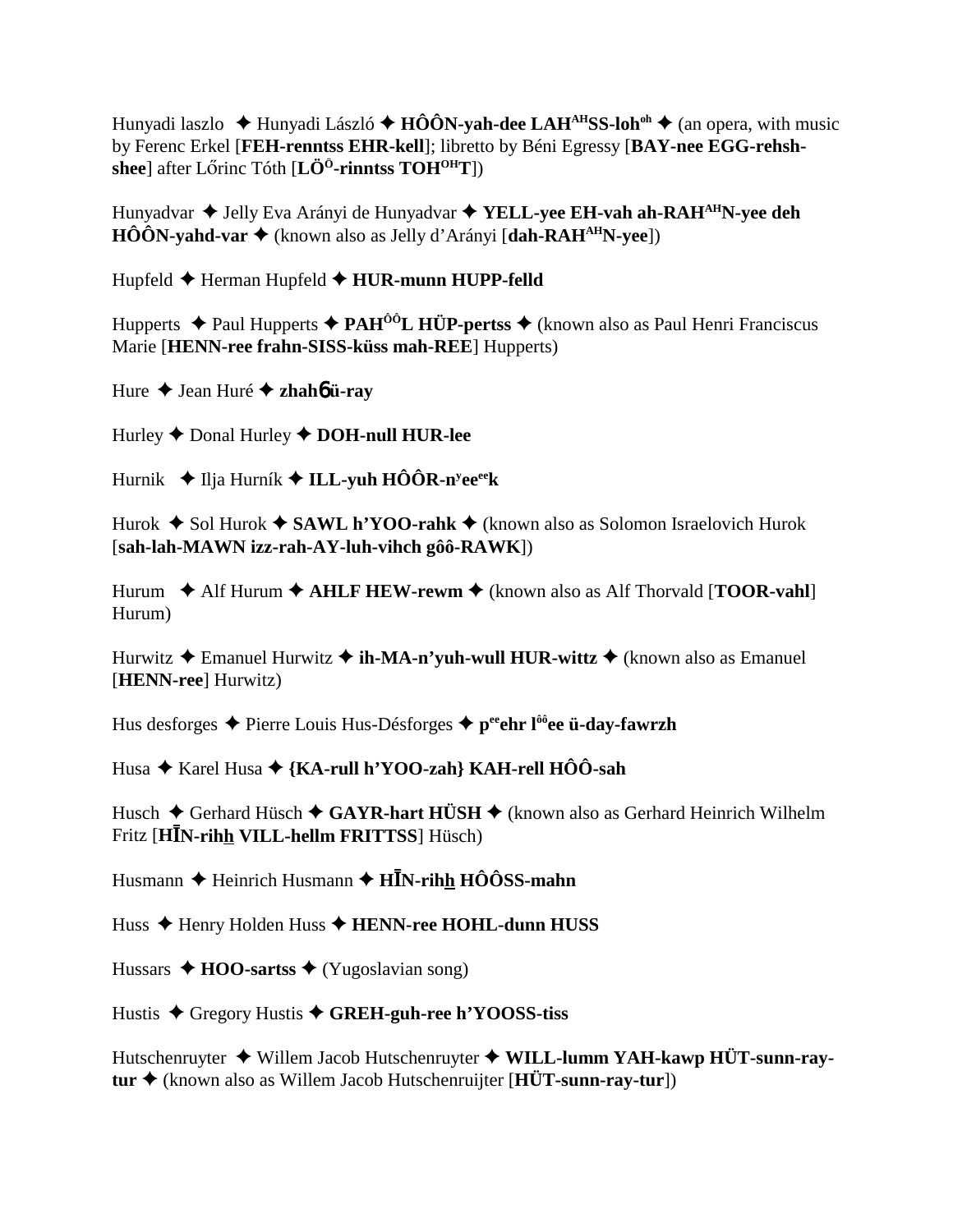Hutschenruvter  $\triangleq$  Wouter Hutschenruvter  $\triangleq$  WO-tur HÜT-sunn-ray-tur  $\triangleq$  (known also as Wouter Hutschenruijter [HÜT-sunn-ray-tur])

# Hutt ◆ Robert Hutt ◆ ROH<sup>OH</sup>-bert HÔÔT

Huttenbrenner ♦ Anselm Hüttenbrenner ♦ AHN-zellm HÜT-tunn-brenn-nur

Huttenbrenner ◆ Heinrich Hüttenbrenner ◆ HĪN-rihh HÜT-tunn-brenn-nur

Huttenlocher  $\rightarrow$  Philippe Huttenlocher  $\rightarrow$  fee-lipp HÜT-tunn-law-kur

Huybrechts ◆ Albert Huybrechts ◆ AHL-bert HÜ<sup>R</sup>-brehktss

Huybregts  $\triangle$  Pierre Huybregts  $\triangle$  p<sup>ee</sup>ehr HÜ<sup>R</sup>-brehktss

Hvorostovsky ♦ Dmitri Hvorostovsky ♦ d'MEE-tree h'vah-rah-STAWF-skee

Hvoslef ◆ Ketil Hvoslef ◆ HEH-till VOO-shleff ◆ (known also as Ketil Hvoslef Saeverud [SEH-veh-rewd])

Hwang ◆ Hwang, Byung-Ki ◆ HAHNG, T'YAHNG-KEE

Hye knudsen  $\triangle$  Johan Hye-Knudsen  $\triangle$  yo-HANN HÜ<sup>UH</sup>-k'NOO-sunn

Hylarion  $\div$  St. Hylarion  $\div$  SAYNT hih-LAH-r<sup>ih</sup>unn  $\div$  (Americanized version of the Greek *Agios Hylarion* [**I**-yuss ee-lah-REE-unn])

Hyllested  $\triangle$  August Hyllested  $\triangle$  AH<sup>U</sup>-güst HÜL-luss-tett

Hymn to st cecilia  $\blacklozenge$  Hymn to St. Cecilia  $\blacklozenge$  (Hymn to Saint) suh-SEE-l<sup>in</sup>ah  $\blacklozenge$  (composition by Benjamin Britten [BENN-juh-munn BRITT-tunn])

Hymne  $\triangle$  HÜM-nuh  $\triangle$  poem by Novalis [no-VAH-liss] set to music by Paul Hindemith  $[PAH<sup>00</sup>L HINN-tuh-mitt]$ 

Hymne a la lune  $\rightarrow$  Hymne à la lune  $\rightarrow$  eemn' ah lah lün  $\rightarrow$  (Hymn to the Moon)  $\rightarrow$  (choral excerpt from the opera *Turandot* [**TOO-rahn-doht**]; music by Giacomo Puccini [JAH-ko-mo] poo-CHEE-nee]; libretto by Giuseppe Adami [joo-ZAYP-pay ah-DAH-mee] and Renato Simoni [ray-NAH-toh see-MO-nee] after Carlo Gozzi [KAR-lo GOHT-tsee])

Hymne a la vierge  $\triangle$  Hymne á la Vierge  $\triangle$  eemn' ah lah v<sup>ee</sup>ehrzh (Hymn to the Virgin)  $\triangle$ (hymn by Pierre Villette [peehr vee-lett])

 $Hymnus \triangleleft H\ddot{U}M-n\hat{o}\hat{o}ss$